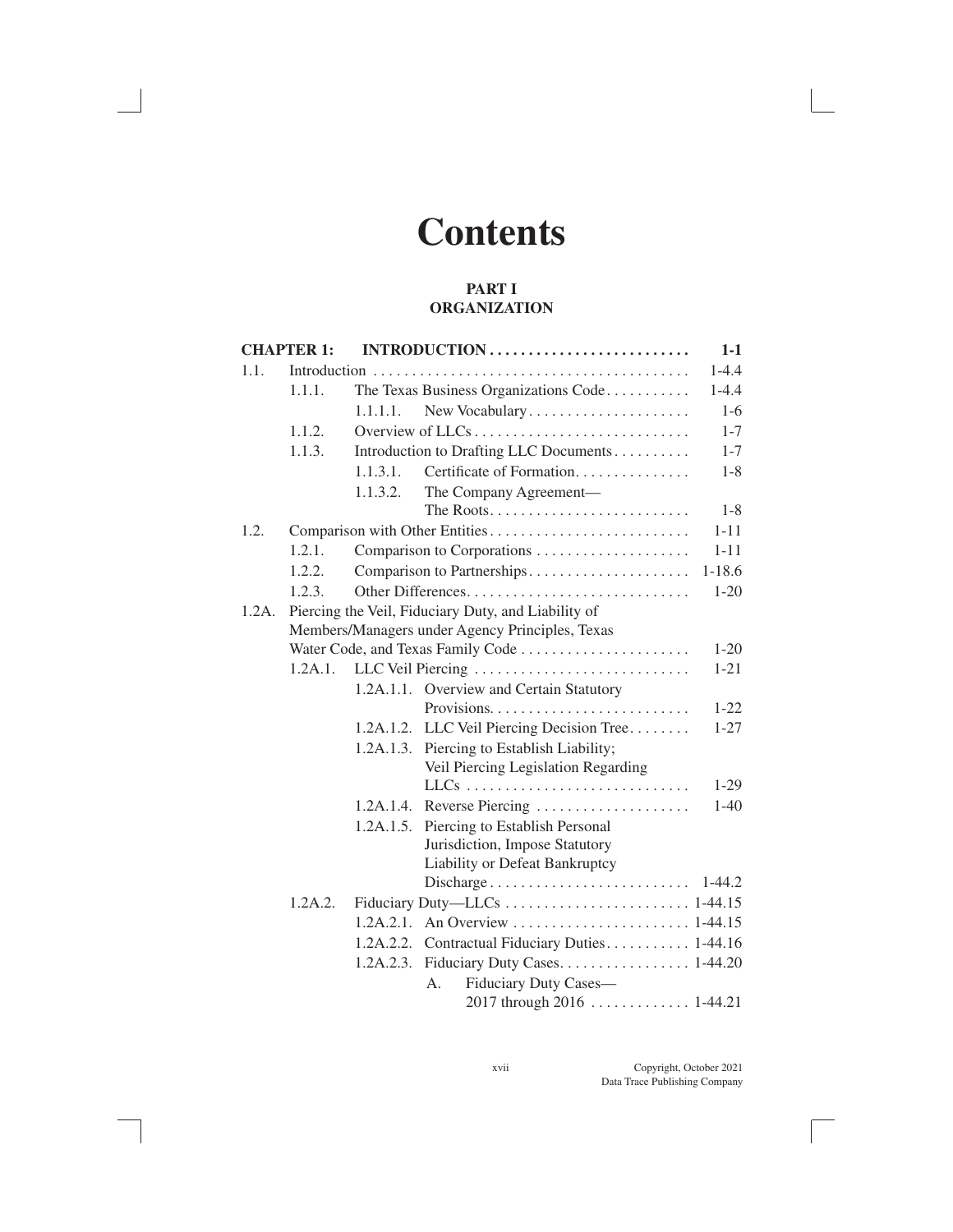|      |         |          | A1.         | Fiduciary Duty Cases-                               |            |
|------|---------|----------|-------------|-----------------------------------------------------|------------|
|      |         |          |             | $2016$ through $2013$                               | $1-46.4$   |
|      |         |          | <b>B.</b>   | Fiduciary Duty Cases-                               |            |
|      |         |          |             | 2015 through 2013                                   | $1-49$     |
|      |         |          | C.          | Fiduciary Duty Cases-                               |            |
|      |         |          |             | 2013 through 2012                                   | $1 - 54$   |
|      |         |          | D.          | Fiduciary Duty Cases-                               |            |
|      |         |          |             | 2012 through 2011                                   | $1-56$     |
|      | 1.2A.3. |          |             | Liability of Members/Managers under                 |            |
|      |         |          |             | Agency Principles, Texas Water Code, and            |            |
|      |         |          |             | Texas Family Code                                   | $1 - 83$   |
| 1.3. |         |          |             | History of the LLC; Amendments to BOC Affecting LLC | $1 - 86.5$ |
|      | 1.3.1.  |          |             | Historical Overview                                 | $1 - 86.5$ |
|      |         | 1.3.1.1. |             |                                                     | $1 - 86.5$ |
|      |         | 1.3.1.2. |             | History of LLCs in Texas before the                 |            |
|      |         |          |             | BOC                                                 | $1 - 86.6$ |
|      | 1.3.2.  |          |             | 2019 Amendments to BOC                              | $1 - 87$   |
|      |         | 1.3.2.1. |             | HB 3603 Amendments to Business                      |            |
|      |         |          |             | Organizations Code                                  | $1 - 87$   |
|      |         |          | 1.3.2.1.1.  | Definitions (BOC                                    |            |
|      |         |          |             | Section $101.451(2)$                                | $1 - 88$   |
|      |         |          | 1.3.2.1.2.  | <b>Standing to Bring Proceeding</b>                 |            |
|      |         |          |             | (BOC Section 101.452)                               | $1 - 88$   |
|      |         |          | 1.3.2.1.3.  | Demand (BOC Section                                 |            |
|      |         |          |             | $101.453(b))\ldots\ldots\ldots\ldots$               | $1 - 88$   |
|      |         |          | 1.3.2.1.4.  | Determination by Governing                          |            |
|      |         |          |             | or Independent Persons                              |            |
|      |         |          |             | (BOC Section 101.454)                               | $1 - 89$   |
|      |         |          | 1.3.2.1.5.  | <b>Stay of Proceedings (BOC</b>                     |            |
|      |         |          |             | Section $101.455$                                   | $1-90$     |
|      |         |          | 1.3.2.1.6.  | Discovery (BOC Section                              |            |
|      |         |          |             | $101.456) \ldots \ldots \ldots \ldots$              | $1-90$     |
|      |         |          | 1.3.2.1.7.  | Tolling of Statute of                               |            |
|      |         |          |             | Limitations (BOC Section                            |            |
|      |         |          |             | $101.457) \ldots \ldots \ldots \ldots$              | $1-90$     |
|      |         |          | 1.3.2.1.8.  | Dismissal of Derivative                             |            |
|      |         |          |             | Proceeding (BOC Section                             |            |
|      |         |          |             | $101.458)$                                          | $1-91$     |
|      |         |          | 1.3.2.1.9.  | Allegations after Demand                            |            |
|      |         |          |             | Rejected (BOC Section                               |            |
|      |         |          |             | $101.459) \ldots \ldots \ldots \ldots \ldots$       | $1-92$     |
|      |         |          | 1.3.2.1.10. | Payment of Expenses                                 |            |
|      |         |          |             | (BOC Section 101.461)                               | $1-92$     |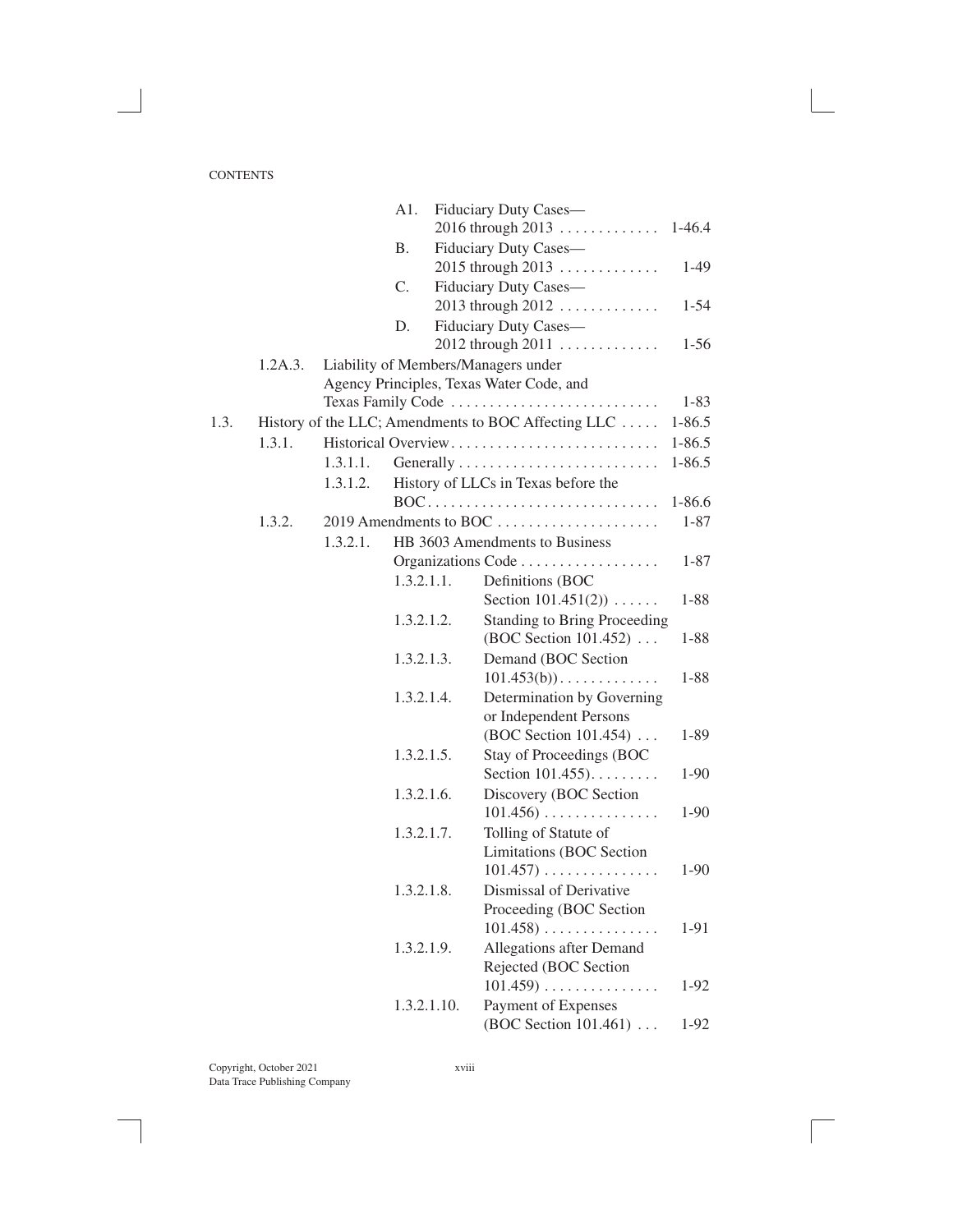|          | 1.3.2.1.11. | Application to Foreign                      |          |
|----------|-------------|---------------------------------------------|----------|
|          |             | <b>Limited Liability Companies</b>          |          |
|          |             | (BOC Section 101.462)                       | $1-92$   |
|          | 1.3.2.1.12. | Closely Held Limited                        |          |
|          |             | Liability Company (BOC                      |          |
|          |             | Section 101.463).                           | 1-93     |
|          |             | 1.3.2.1.12.1. Definitions (BOC Section      |          |
|          |             | $101.463(b)$ and (c)).                      | 1-93     |
| 1.3.2.2. |             | SB 1859 Amendments to the Business          |          |
|          |             | Organizations Code                          | $1 - 94$ |
|          | 1.3.2.2.1.  | Amendments Implementing                     |          |
|          |             | Use of an Electronic Data                   |          |
|          |             | System, including Block Chain               |          |
|          |             | and Distributed Ledger                      |          |
|          |             | Technology, for Maintenance                 |          |
|          |             | of Books and Records of a                   |          |
|          |             | Domestic Entity (BOC                        |          |
|          |             | Sections 1.002, 3.151, and                  |          |
|          |             | $3.205) \ldots \ldots \ldots \ldots \ldots$ | 1-94     |
|          | 1.3.2.2.2.  | <b>Delayed Effectiveness</b>                |          |
|          |             | (BOC Sections 4.052, 4052,                  |          |
|          |             | 4054, 4.055, 4.056, 4.057(e)                |          |
|          |             | and $4.059$                                 | $1-95$   |
|          | 1.3.2.2.3.  | Reproduction or Electronic                  |          |
|          |             | <b>Transmission of Consent</b>              |          |
|          |             | $(BOC Section 6.205(b)) \dots$              | 1-96     |
|          |             |                                             |          |
|          | 1.3.2.2.4.  | Number & Qualifications                     |          |
|          |             | [of Managers] (BOC Section                  |          |
|          |             | $101.302(c)) \ldots \ldots \ldots \ldots$   | $1-96$   |
|          | 1.3.2.2.5.  | <b>Supplemental Records</b>                 |          |
|          |             | Required for Limited                        |          |
|          |             | <b>Liability Companies (BOC</b>             |          |
|          |             | Section $101.501(d))$                       | $1-96$   |
|          | 1.3.2.2.6.  | Penalty for Refusal to                      |          |
|          |             | Permit Examination of                       |          |
|          |             | Certain Records (BOC                        |          |
|          |             | Section $101.503(a)$                        | 1-97     |
|          | 1.3.2.2.7.  | Winding Up by Court                         |          |
|          |             | Order [of a Series]                         |          |
|          |             | (BOC Section 101.621)                       | 1-97     |
| 1.3.2.3. |             | HB 3609 Amendments to the Business $\&$     |          |
|          |             | Commerce Code                               | $1 - 97$ |
|          | 1.3.2.3.1.  | Business & Commerce                         |          |
|          |             | Code Section $71.103(a) \ldots$             | 1-97     |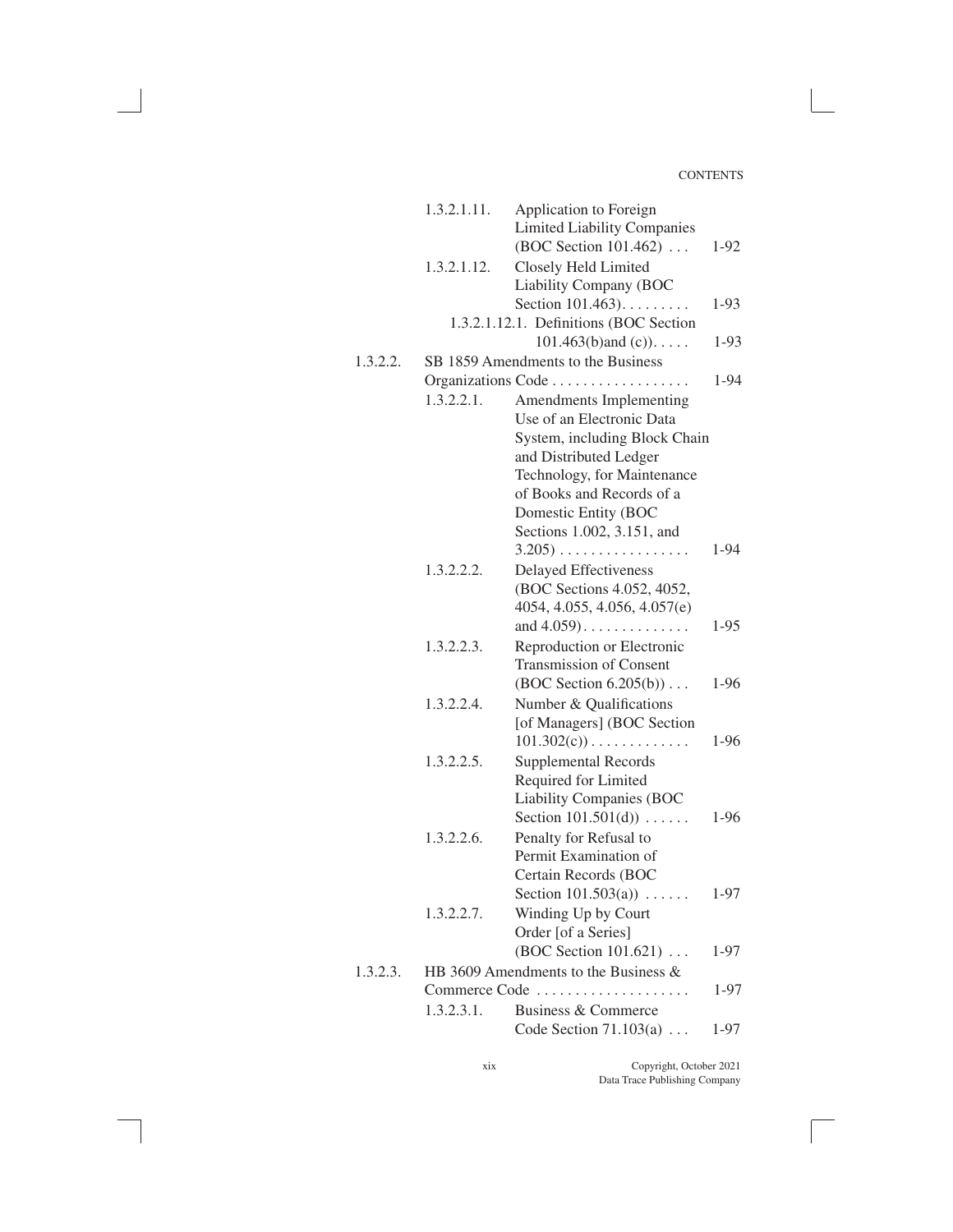|        |          | 1.3.2.3.2.  | Business & Commerce                                        |           |
|--------|----------|-------------|------------------------------------------------------------|-----------|
|        |          |             | Code Sections 71.103(b)                                    |           |
|        |          |             | and (c) and Section                                        |           |
|        |          |             | $71.104(b) \ldots \ldots \ldots \ldots$                    | 1-98      |
| 1.3.3. |          |             | 2021 Amendments to BOC                                     | 1-98      |
|        | 1.3.3.1. |             | SB 1203 Amendments to the Business                         |           |
|        |          |             | Organizations Code                                         | 1-98      |
|        |          | 1.3.3.1.1.  | Definition of "Member"                                     |           |
|        |          |             | (BOC Section $1.002(49)$ )                                 | 1-98      |
|        |          | 1.3.3.1.2.  | Choice of Forum (BOC                                       |           |
|        |          |             | Section $2.115$ .                                          | 1-99      |
|        |          | 1.3.3.1.3.  | Certificate of Formation                                   |           |
|        |          |             | No Longer Controls Whether                                 |           |
|        |          |             | the LLC Is Governed by                                     |           |
|        |          |             | <b>Managers or Members</b>                                 |           |
|        |          |             | $(BOC Section 3.010) \dots$                                | 1-99      |
|        |          | 1.3.3.1.4.  | <b>Restated Certificates of</b>                            |           |
|        |          |             | Formation (BOC                                             |           |
|        |          |             | Section $3.0611$ )                                         | $1 - 100$ |
|        |          | 1.3.3.1.5.  | <b>Emergency Provisions</b>                                |           |
|        |          |             | (BOC Sections 3.251,                                       |           |
|        |          |             | $3.252$ , $3.255$ and $3.2535$ )                           | $1 - 100$ |
|        |          | 1.3.3.1.6.  | Delayed Effectiveness of                                   |           |
|        |          |             | <b>Actions by Written Consent</b>                          |           |
|        |          |             | (BOC Sections 6.201 and                                    |           |
|        |          |             | $6.202) \ldots \ldots \ldots \ldots \ldots$                | $1 - 101$ |
|        |          | 1.3.3.1.7.  | <b>Regarding Conspicuous</b>                               |           |
|        |          |             | Indemnification and                                        |           |
|        |          |             | <b>Exculpation Provisions</b>                              |           |
|        |          |             | (BOC Sections 8.002(a)                                     |           |
|        |          |             | and $8.005)$                                               | $1 - 101$ |
|        |          | 1.3.3.1.8.  | Acting as a Governing                                      |           |
|        |          |             | Person Does Not Constitute                                 |           |
|        |          |             | <b>Transacting Business</b>                                |           |
|        |          |             | $(BOC Section 9.251) \dots$                                | 1-102     |
|        |          | 1.3.3.1.9.  | Termination and Reinstatement                              |           |
|        |          |             | (BOC Sections 11.001(3),                                   |           |
|        |          |             | 11.153, 11.254 and<br>$11.359 \ldots \ldots \ldots \ldots$ |           |
|        |          |             | Reliance on Financial                                      | 1-102     |
|        |          | 1.3.3.1.10. | Information to Determine                                   |           |
|        |          |             | Solvency and New Statute                                   |           |
|        |          |             |                                                            |           |
|        |          |             | of Limitations for Impermissible                           |           |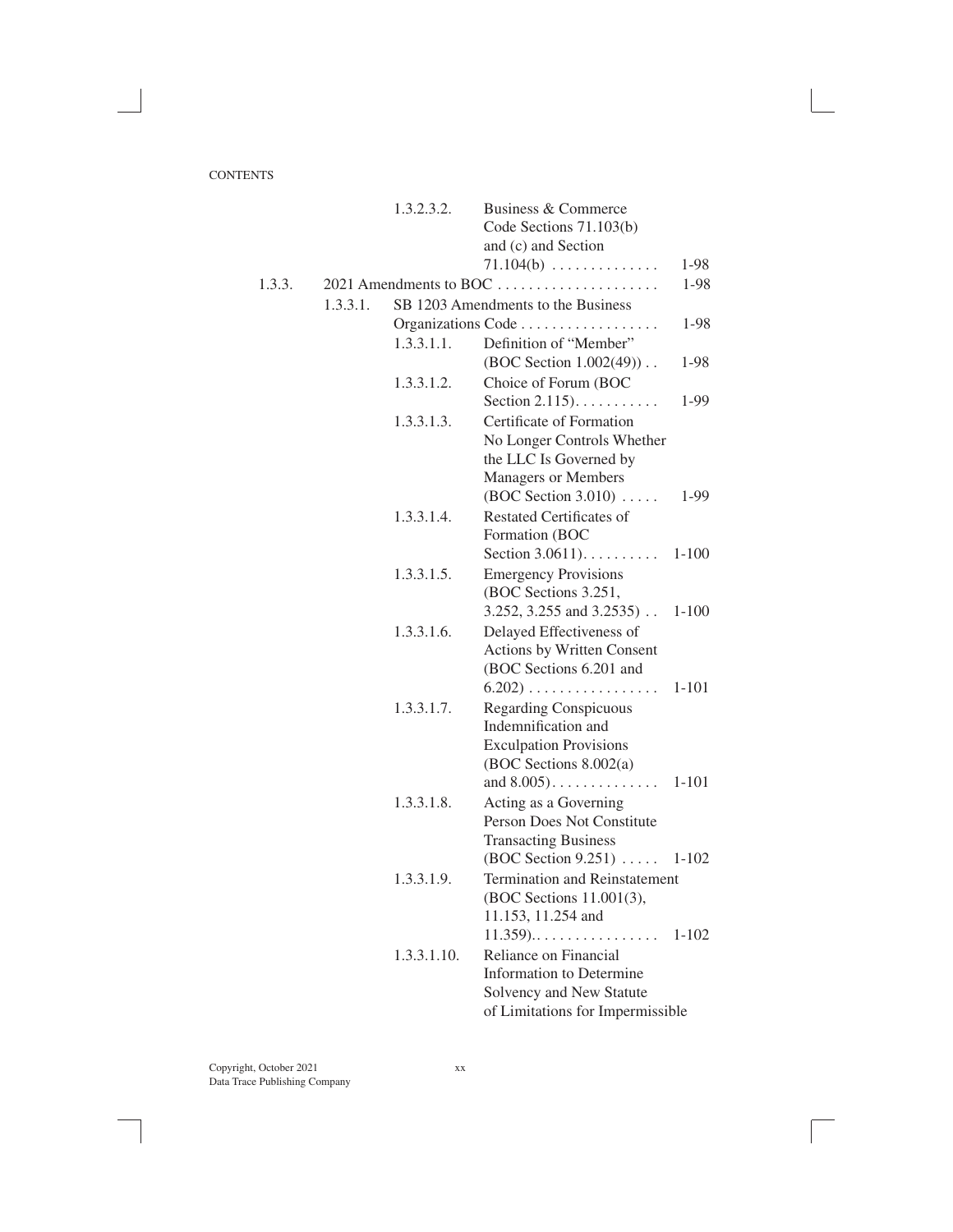|      |          |            |                                    | Distributions (BOC Section                                   |           |  |  |
|------|----------|------------|------------------------------------|--------------------------------------------------------------|-----------|--|--|
|      |          |            |                                    |                                                              |           |  |  |
|      |          |            | 1.3.3.1.11.                        | Double Derivative                                            |           |  |  |
|      |          |            |                                    | Action 1-102.1                                               |           |  |  |
|      | 1.3.3.2. |            | SB 1523 Amendments Registered and  |                                                              |           |  |  |
|      |          |            |                                    |                                                              |           |  |  |
|      |          |            |                                    | 1.3.3.2.1. Amendment of Company Agreement                    |           |  |  |
|      |          |            |                                    |                                                              |           |  |  |
|      |          | 1.3.3.2.2. |                                    | No Liability for Other Series                                |           |  |  |
|      |          |            |                                    |                                                              |           |  |  |
|      |          |            | 1.3.3.2.3. Protected Assets (BOC   |                                                              |           |  |  |
|      |          |            |                                    |                                                              |           |  |  |
|      |          | 1.3.3.2.4. |                                    | Assets "Associated With" and "Assets Of"                     |           |  |  |
|      |          |            |                                    |                                                              |           |  |  |
|      |          |            |                                    | 1.3.3.2.5. Notice of Series (BOC Section 101.604). . 1-102.3 |           |  |  |
|      |          | 1.3.3.2.6. |                                    | Member or Manager Liability Authorized                       |           |  |  |
|      |          |            |                                    |                                                              |           |  |  |
|      |          | 1.3.3.2.7. |                                    | Voting Rights (BOC Section 101.607)  1-102.4                 |           |  |  |
|      |          | 1.3.3.2.8. |                                    | Reliance on Financial Information to                         |           |  |  |
|      |          |            |                                    | Determine Solvency and New Statute                           |           |  |  |
|      |          |            |                                    | of Limitations for Impermissible                             |           |  |  |
|      |          |            |                                    | Distributions (BOC Section 101.613) 1-102.4                  |           |  |  |
|      |          |            |                                    | 1.3.3.2.9. Reinstatement (BOC Section 11.206(b)). . 1-102.4  |           |  |  |
|      |          |            |                                    | 1.3.3.2.10. Modification by Company Agreement                |           |  |  |
|      |          |            |                                    |                                                              |           |  |  |
|      | 1.3.3.3. |            |                                    | SB 938 Waiver of Fees for Veterans  1-102.5                  |           |  |  |
|      | 1.3.3.4. |            |                                    |                                                              |           |  |  |
| 1.4. |          |            |                                    | Classification of the LLC for Federal Income and Texas       |           |  |  |
|      |          |            |                                    |                                                              |           |  |  |
|      | 1.4.1.   |            |                                    | Classification of the LLC as a Partnership for               |           |  |  |
|      |          |            | Federal Income Tax Purposes        |                                                              |           |  |  |
|      | 1.4.2.   |            | Federal Income Tax Consequences of |                                                              |           |  |  |
|      |          |            |                                    | Classification as a Corporation                              | $1 - 103$ |  |  |
|      | 1.4.3.   |            |                                    | Tax History of the LLC's Classification as a                 |           |  |  |
|      |          |            |                                    |                                                              | $1 - 104$ |  |  |
|      | 1.4.4.   |            |                                    | Understanding the Classification Rules                       |           |  |  |
|      |          |            |                                    |                                                              | $1 - 106$ |  |  |
|      |          | 1.4.4.1.   |                                    | LLCs Organized on or after                                   |           |  |  |
|      |          |            |                                    |                                                              | $1 - 107$ |  |  |
|      |          | 1.4.4.2.   |                                    | LLCs Organized before January 1,                             |           |  |  |
|      |          |            | 1997, for Periods before           |                                                              |           |  |  |
|      |          |            |                                    |                                                              | $1 - 108$ |  |  |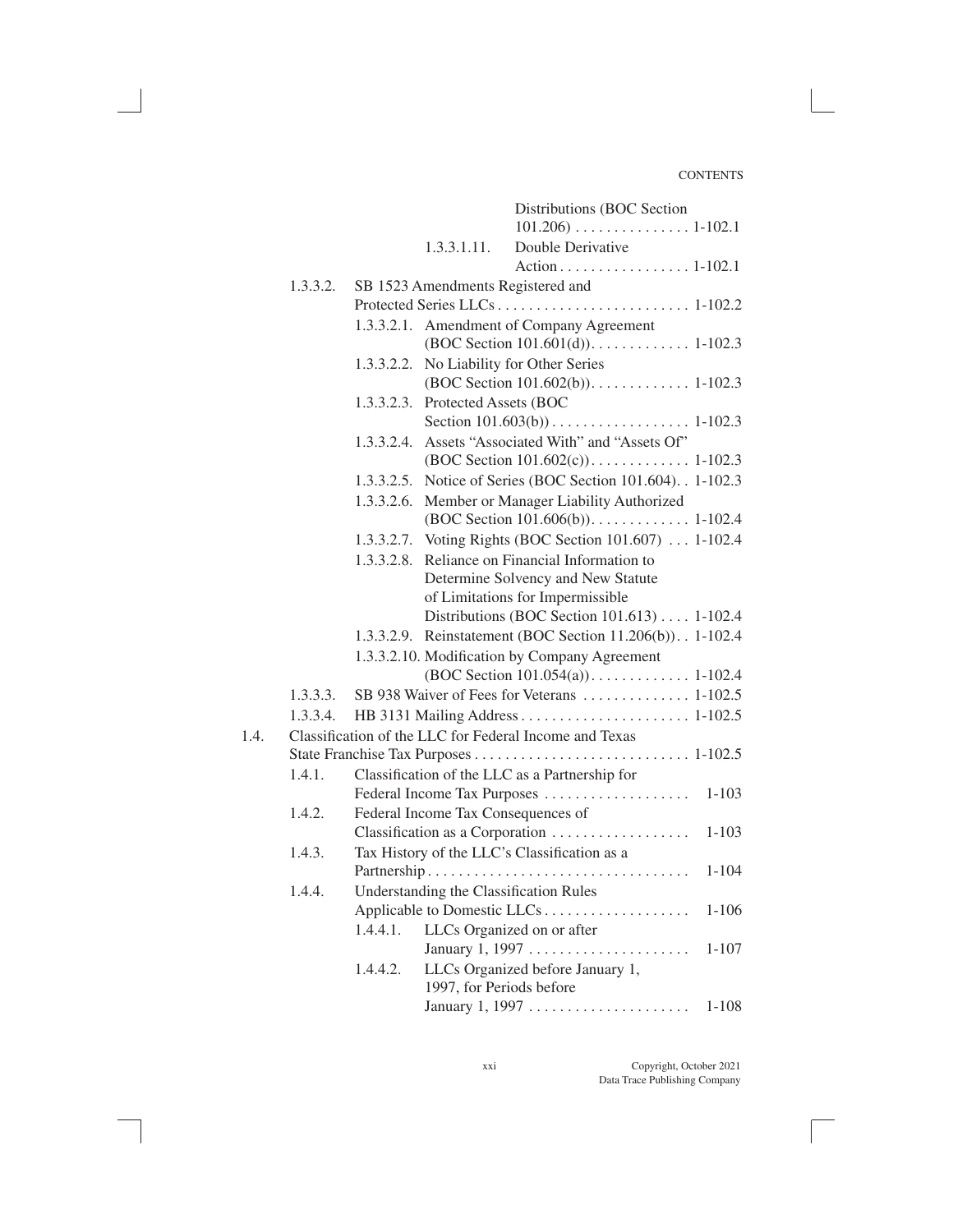|      |        | 1.4.4.3. |             | LLCs Organized before January 1,              |           |
|------|--------|----------|-------------|-----------------------------------------------|-----------|
|      |        |          |             | 1997, for Periods on or after                 |           |
|      |        |          |             | January 1, 1997                               | 1-109     |
|      |        | 1.4.4.4. |             | Elections-First Time Elections                |           |
|      |        |          |             | and Changing an Election                      | 1-110     |
|      |        | 1.4.4.5. |             | Single-Owner LLC; Benefits of and             |           |
|      |        |          |             |                                               | 1-113     |
|      |        |          | 1.4.4.5.1.  | Overview                                      | $1 - 113$ |
|      |        |          | 1.4.4.5.2.  | Employment and                                |           |
|      |        |          |             | Excise Taxes                                  | $1 - 115$ |
|      |        |          | 1.4.4.5.3.  | Unified Audit Rules                           | $1 - 116$ |
|      |        |          | 1.4.4.5.3.1 | <b>TEFRA Unified Audit</b>                    |           |
|      |        |          |             | Rules for Tax Years of an                     |           |
|      |        |          |             | LLC Ending on or before                       |           |
|      |        |          |             | December 31, 2017                             | $1 - 116$ |
|      |        |          | 1.4.4.5.3.2 | <b>BBA Unified Audit Rules</b>                |           |
|      |        |          |             | for Tax Years of an LLC                       |           |
|      |        |          |             | Beginning on or after                         |           |
|      |        |          |             | January $1, 2018 \ldots \ldots$               | $1 - 117$ |
|      |        |          | 1.4.4.5.4.  | Corporate                                     |           |
|      |        |          |             | Reorganizations                               | 1-117     |
|      |        |          | 1.4.4.5.5.  | Consolidated                                  |           |
|      |        |          |             | Groups                                        | $1 - 120$ |
|      |        |          | 1.4.4.5.6.  | Like-Kind                                     |           |
|      |        |          |             | Exchanges                                     | $1 - 121$ |
|      |        |          | 1.4.4.5.7.  | <b>Bankruptcy Remote</b>                      |           |
|      |        |          |             | Entity                                        | $1 - 122$ |
|      |        |          | 1.4.4.5.8.  | Single-Member                                 |           |
|      |        |          |             | Requirement                                   | $1 - 122$ |
|      |        |          | 1.4.4.5.9.  | Single-Member LLC                             |           |
|      |        |          |             | in Community                                  |           |
|      |        |          |             | Property State 1-124.1                        |           |
| 1.5. |        |          |             | Election to Be Excluded from Subchapter K     | $1 - 129$ |
| 1.6  |        |          |             | Election to Be Taxed as an S Corporation      | $1 - 132$ |
| 1.7. |        |          |             |                                               | $1 - 134$ |
|      | 1.7.1. |          |             | 2017 Tax Act's Impact on the Choice of Entity | $1 - 134$ |
|      | 1.7.2. |          |             | Section 199A-Deduction for Qualified          |           |
|      |        |          |             | Business Income                               | $1 - 136$ |
|      | 1.7.3. |          |             | Section 1061—Applicable Partnership Interests |           |
|      |        |          |             | (i.e., Carried Interests)                     | $1 - 141$ |
|      |        | 1.7.3.1. |             |                                               | $1 - 141$ |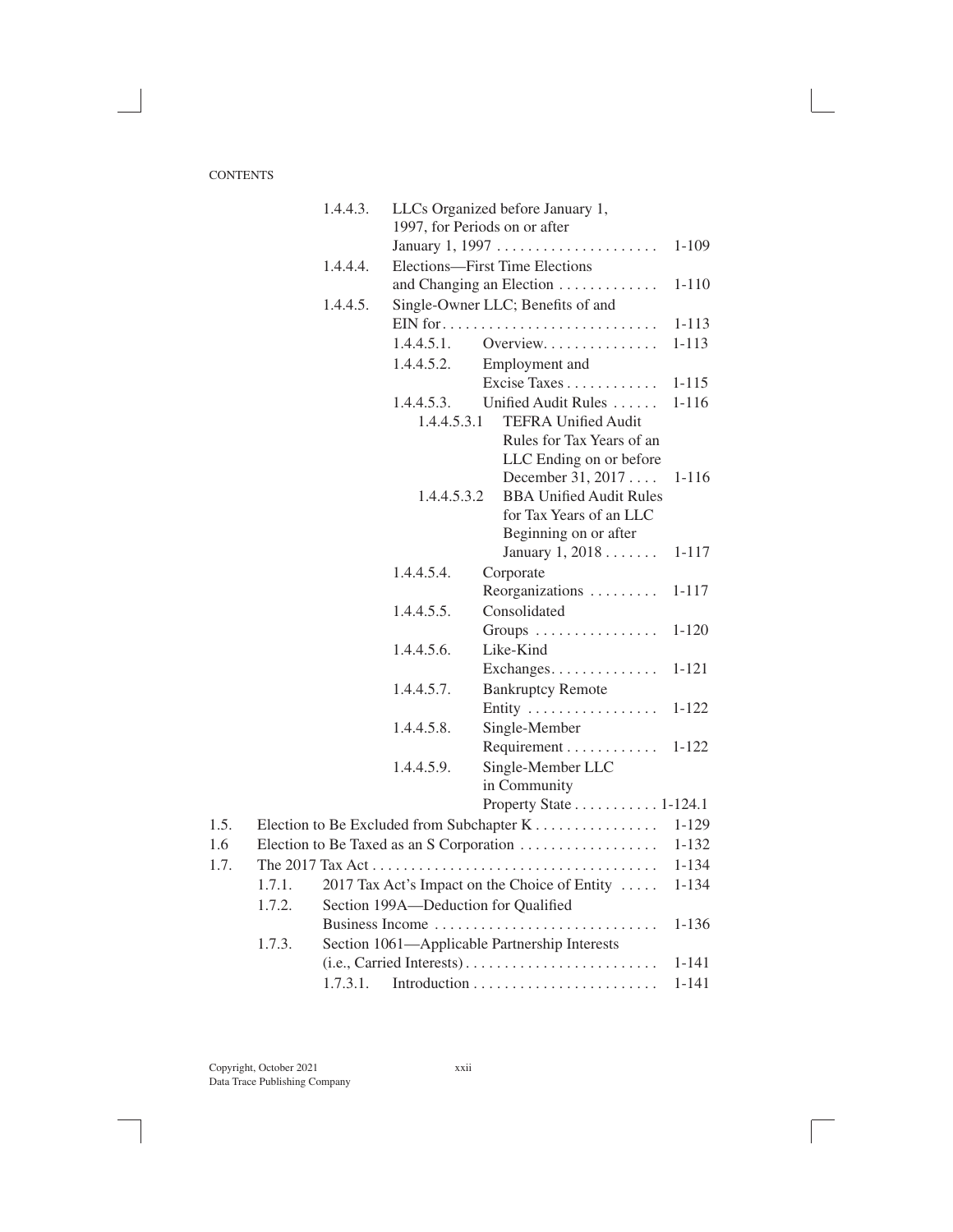|        | 1.7.3.2. |                                 | Mechanics of Code Section 1061                  |                 |                            | $1 - 143$ |
|--------|----------|---------------------------------|-------------------------------------------------|-----------------|----------------------------|-----------|
|        |          | 1.7.3.2.1.                      | Applicable Partnership                          |                 |                            |           |
|        |          |                                 | Interest                                        |                 |                            | $1 - 143$ |
|        |          | 1.7.3.2.2.                      | Exceptions $\dots\dots\dots\dots$               |                 |                            | $1 - 147$ |
|        |          |                                 | 1.7.3.2.2.1.                                    |                 | Employee of                |           |
|        |          |                                 |                                                 |                 | <b>Another Entity</b>      |           |
|        |          |                                 |                                                 |                 | Exception                  | $1 - 147$ |
|        |          |                                 | 1.7.3.2.2.2.                                    |                 | C Corporation              |           |
|        |          |                                 |                                                 |                 | Exception                  | $1 - 148$ |
|        |          |                                 | 1.7.3.2.2.3.                                    | Capital         |                            |           |
|        |          |                                 |                                                 |                 | Exception                  | 1-148     |
|        |          |                                 | 1.7.3.2.2.3.1.                                  |                 | Distributive               |           |
|        |          |                                 |                                                 |                 | Share 1-148                |           |
|        |          |                                 |                                                 |                 | 1.7.3.2.2.3.2. Disposition |           |
|        |          |                                 |                                                 |                 | $of API$ .                 | $1 - 151$ |
|        |          |                                 | 1.7.3.2.2.4.                                    |                 | Sale of API                |           |
|        |          |                                 |                                                 |                 | to Unrelated               |           |
|        |          |                                 |                                                 |                 | $Party \ldots \ldots$      | $1 - 152$ |
|        |          |                                 | 1.7.3.2.2.5.                                    | Code<br>Section |                            |           |
|        |          |                                 |                                                 |                 | $1061(b) \ldots$ .         | $1 - 153$ |
|        |          | 1.7.3.2.3.                      | Recharacterization                              |                 |                            |           |
|        |          |                                 | $Amount \dots \dots \dots \dots \dots$          |                 |                            | 1-153     |
|        |          |                                 | 1.7.3.2.3.1.                                    |                 | Formula for                |           |
|        |          |                                 |                                                 |                 | Calculating the            |           |
|        |          |                                 |                                                 |                 | Recharacterization         |           |
|        |          |                                 |                                                 |                 | Amount                     | $1 - 154$ |
|        |          |                                 | 1.7.3.2.3.2.                                    |                 | Holding                    |           |
|        |          |                                 |                                                 |                 | Period                     | $1 - 156$ |
|        |          | 1.7.3.2.4.                      | Sales to Related Parties.                       |                 |                            | $1 - 157$ |
|        |          | 1.7.3.2.5.                      | Unrealized Gains and                            |                 |                            |           |
|        |          |                                 | $Losses \ldots \ldots \ldots \ldots$            |                 |                            | 1-159     |
|        |          | 1.7.3.2.6.                      | Gain Waivers.                                   |                 |                            | $1 - 159$ |
|        |          | 1.7.3.2.7.                      | Installment Sales                               |                 |                            | $1 - 160$ |
|        | 1.7.3.3. |                                 |                                                 |                 |                            | $1 - 160$ |
| 1.7.4. |          |                                 | Section 163(j)—Limitation on Interest Deduction |                 |                            | 1-161     |
| 1.7.5. |          | Section 708—Repeal of Technical |                                                 |                 |                            |           |
|        |          |                                 | Termination of Partnership                      |                 |                            | 1-163     |
| 1.7.6. |          |                                 | Section 461(1)-Limitation on Excess Business    |                 |                            |           |
|        |          |                                 | Losses of Non-Corporate Taxpayers               |                 |                            | 1-163     |
| 1.7.7. |          |                                 | Section 1446(f)-Withholding on Transfers by     |                 |                            |           |
|        |          |                                 |                                                 |                 |                            | $1 - 164$ |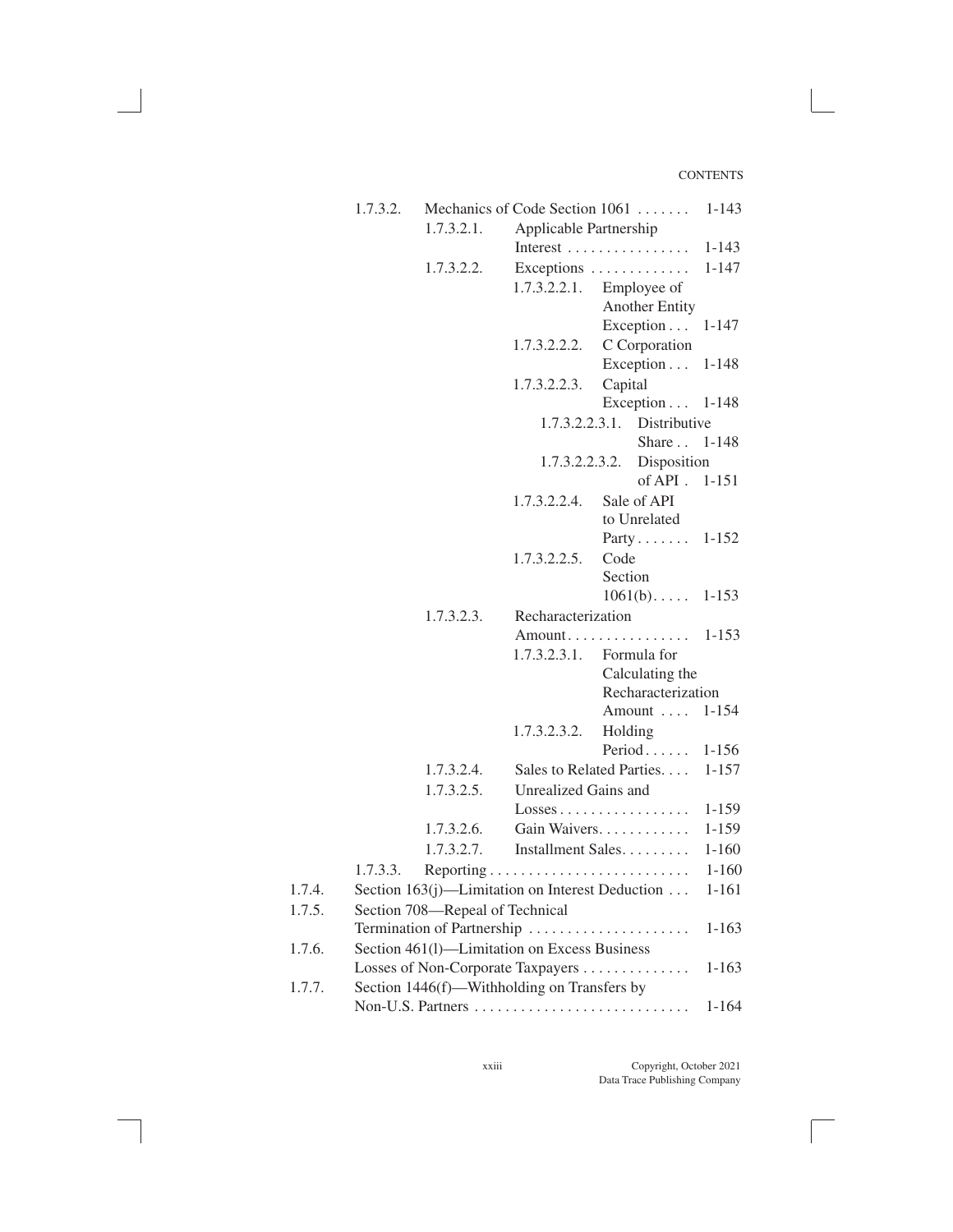|      | <b>CHAPTER 2:</b> |                                      |                                        | <b>FORMATION AND ORGANIZATION </b>            | $2 - 1$  |  |  |  |
|------|-------------------|--------------------------------------|----------------------------------------|-----------------------------------------------|----------|--|--|--|
| 2.1. |                   |                                      |                                        |                                               |          |  |  |  |
|      | 2.1.1.            |                                      |                                        |                                               | $2 - 3$  |  |  |  |
| 2.2. |                   |                                      |                                        | Texas Secretary of State Procedures           | $2 - 3$  |  |  |  |
|      | 2.2.1.            |                                      |                                        |                                               | $2 - 3$  |  |  |  |
|      | 2.2.2.            |                                      |                                        |                                               |          |  |  |  |
|      | 2.2.3.            | Entity Formation and Commencement of |                                        |                                               |          |  |  |  |
|      |                   |                                      |                                        |                                               | $2 - 4$  |  |  |  |
|      | 2.2.4.            |                                      |                                        | Filing Procedures                             | $2 - 5$  |  |  |  |
|      | 2.2.5.            |                                      |                                        |                                               | $2 - 6$  |  |  |  |
|      | 2.2.6.            |                                      |                                        | Delayed Effectiveness of Filings              | $2 - 6$  |  |  |  |
|      |                   | 2.2.6.1.                             |                                        |                                               |          |  |  |  |
|      |                   | 2.2.6.2.                             |                                        | Subsequent Time or Date                       | $2 - 6$  |  |  |  |
|      |                   |                                      | Form 2-1.                              | <b>Delayed Effectiveness</b>                  |          |  |  |  |
|      |                   |                                      |                                        | Provision: Specified                          |          |  |  |  |
|      |                   |                                      |                                        | Future Time and                               |          |  |  |  |
|      |                   |                                      |                                        | Date                                          | $2 - 7$  |  |  |  |
|      |                   | 2.2.6.3.                             |                                        | Subsequent Events or Facts                    | $2 - 7$  |  |  |  |
|      |                   |                                      | Form 2-2.                              | <b>Delayed Effectiveness</b>                  |          |  |  |  |
|      |                   |                                      |                                        | Provision: Specified<br>Future Event or Facts | $2 - 7$  |  |  |  |
|      |                   |                                      | Form 2-3.                              | <b>Statement Regarding</b>                    |          |  |  |  |
|      |                   |                                      |                                        | Delayed Effective                             |          |  |  |  |
|      |                   |                                      |                                        | Condition                                     | $2 - 8$  |  |  |  |
|      | 2.2.7.            |                                      | Secretary of State Electronic Filings- |                                               |          |  |  |  |
|      |                   |                                      |                                        | SOS Direct                                    | $2 - 8$  |  |  |  |
| 2.3. |                   |                                      |                                        |                                               |          |  |  |  |
|      | 2.3.1.            |                                      |                                        |                                               |          |  |  |  |
|      | 2.3.2.            |                                      |                                        | Similarity to Names of Other Texas Entities   | $2-9$    |  |  |  |
|      |                   | Form 2-4.                            |                                        | Letter of Consent to Use of Name              | $2 - 10$ |  |  |  |
|      | 2.3.3.            |                                      |                                        |                                               |          |  |  |  |
|      |                   | Form 2-5.                            |                                        | Application for Reservation of                |          |  |  |  |
|      |                   |                                      |                                        | LLC Name                                      | $2 - 11$ |  |  |  |
|      |                   | Form 2-6.                            |                                        | Notice of Transfer of Name                    |          |  |  |  |
|      |                   |                                      |                                        |                                               | 2-12     |  |  |  |
|      | 2.3.4.            |                                      |                                        | Registration of Name                          | $2 - 13$ |  |  |  |
|      |                   | Form 2-7.                            |                                        | Registration of LLC Name                      | $2 - 13$ |  |  |  |
|      | 2.3.5.            |                                      |                                        | Assumed Names                                 | $2 - 14$ |  |  |  |
| 2.4. |                   |                                      |                                        |                                               | $2 - 14$ |  |  |  |
|      | 2.4.1.            |                                      |                                        |                                               | $2 - 14$ |  |  |  |
|      |                   | 2.4.1.1.                             | Formation and Existence of             |                                               |          |  |  |  |
|      |                   |                                      |                                        |                                               | $2 - 14$ |  |  |  |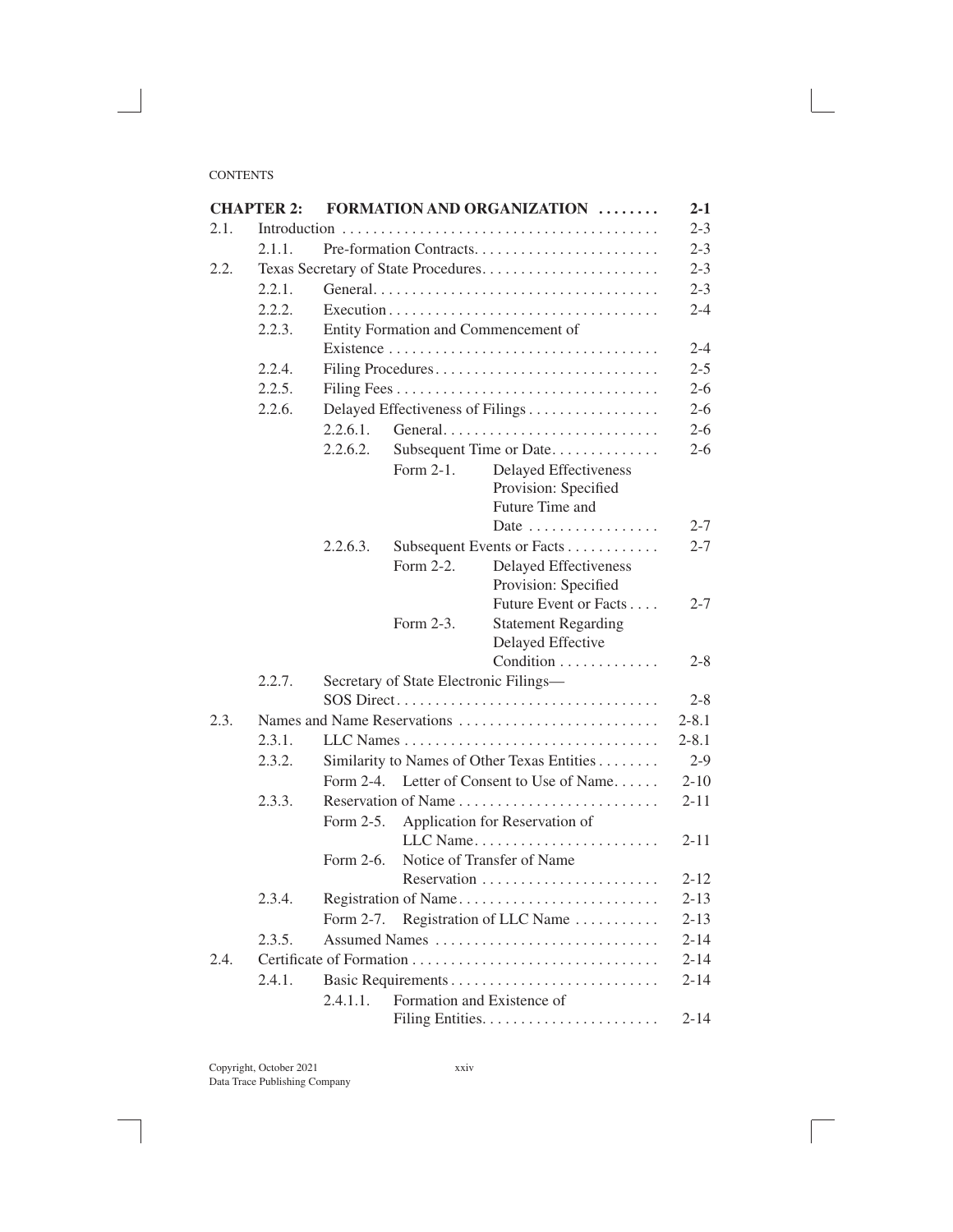|      |                                                         | 2.4.1.2.  | Formation and Existence of an LLC                           | $2 - 14$ |
|------|---------------------------------------------------------|-----------|-------------------------------------------------------------|----------|
|      | 2.4.2.                                                  |           | Certificate of Formation: Manager-Managed                   |          |
|      |                                                         |           |                                                             | $2 - 17$ |
|      |                                                         |           | Form 2-8. Checklist for the Formation of                    |          |
|      |                                                         |           | $a$ New LLC $\dots\dots\dots\dots\dots\dots\dots\dots\dots$ | $2 - 17$ |
|      |                                                         | Form 2-9. | Certificate of Formation for a                              |          |
|      |                                                         |           | Manager-Managed LLC                                         | $2 - 23$ |
|      | 2.4.3.                                                  |           | Member-Management Provision                                 | $2 - 25$ |
|      |                                                         |           | Form 2-10. Certificate of Formation: Member-                |          |
|      |                                                         |           | Management Provision                                        | $2 - 25$ |
|      | 2.4.4.                                                  |           |                                                             | $2 - 25$ |
|      |                                                         |           | Form 2-11. Certificate of Formation:                        |          |
|      |                                                         |           | Professional LLC Provision                                  | $2 - 25$ |
| 2.5. | Amendments and Restatements of Certificate of Formation |           |                                                             |          |
|      | Form 2-12.                                              |           | Certificate of Amendment to Certificate of                  |          |
|      |                                                         |           | Formation                                                   | $2 - 26$ |
| 2.6. | Change of Registered Agent or Registered Office         |           |                                                             |          |
|      | Form 2-13.                                              |           | Change of Registered Office or Registered                   |          |
|      |                                                         |           | Agent                                                       | $2 - 28$ |
|      |                                                         |           |                                                             |          |

## **PART II**

## **OPERATIONS**

|      | <b>CHAPTER 3:</b>                          |           | COMPANY AGREEMENT                            | $3-1$    |
|------|--------------------------------------------|-----------|----------------------------------------------|----------|
| 3.1. |                                            |           |                                              | $3-2$    |
| 3.2. |                                            |           |                                              | $3 - 3$  |
| 3.3. |                                            |           | Advisability of Adopting a Company Agreement | $3 - 8$  |
| 3.4. | Form and Contents of the Company Agreement |           |                                              |          |
|      | 3.4.1.                                     |           |                                              | $3-9$    |
|      | 3.4.2.                                     |           | Contents of the Company Agreement            | $3 - 10$ |
| 3.5. |                                            |           |                                              | $3 - 11$ |
|      | 3.5.1.                                     |           | Member-Managed LLC                           | $3 - 11$ |
|      |                                            |           | Form 3-1. Introductory Paragraph Regarding   |          |
|      |                                            |           |                                              | $3 - 12$ |
|      | 3.5.2.                                     |           | Manager-Managed LLC                          | $3-12$   |
| 3.6. |                                            |           |                                              | $3-12$   |
|      | 3.6.1.                                     |           | Member-Managed LLC                           | $3-12$   |
|      |                                            |           | Form 3-2. Amendments of Company              |          |
|      |                                            |           | Agreement by All Members                     | $3 - 12$ |
|      |                                            | Form 3-3. | Amendments of Company                        |          |
|      |                                            |           | Agreement by Less than All                   |          |
|      |                                            |           |                                              | $3 - 13$ |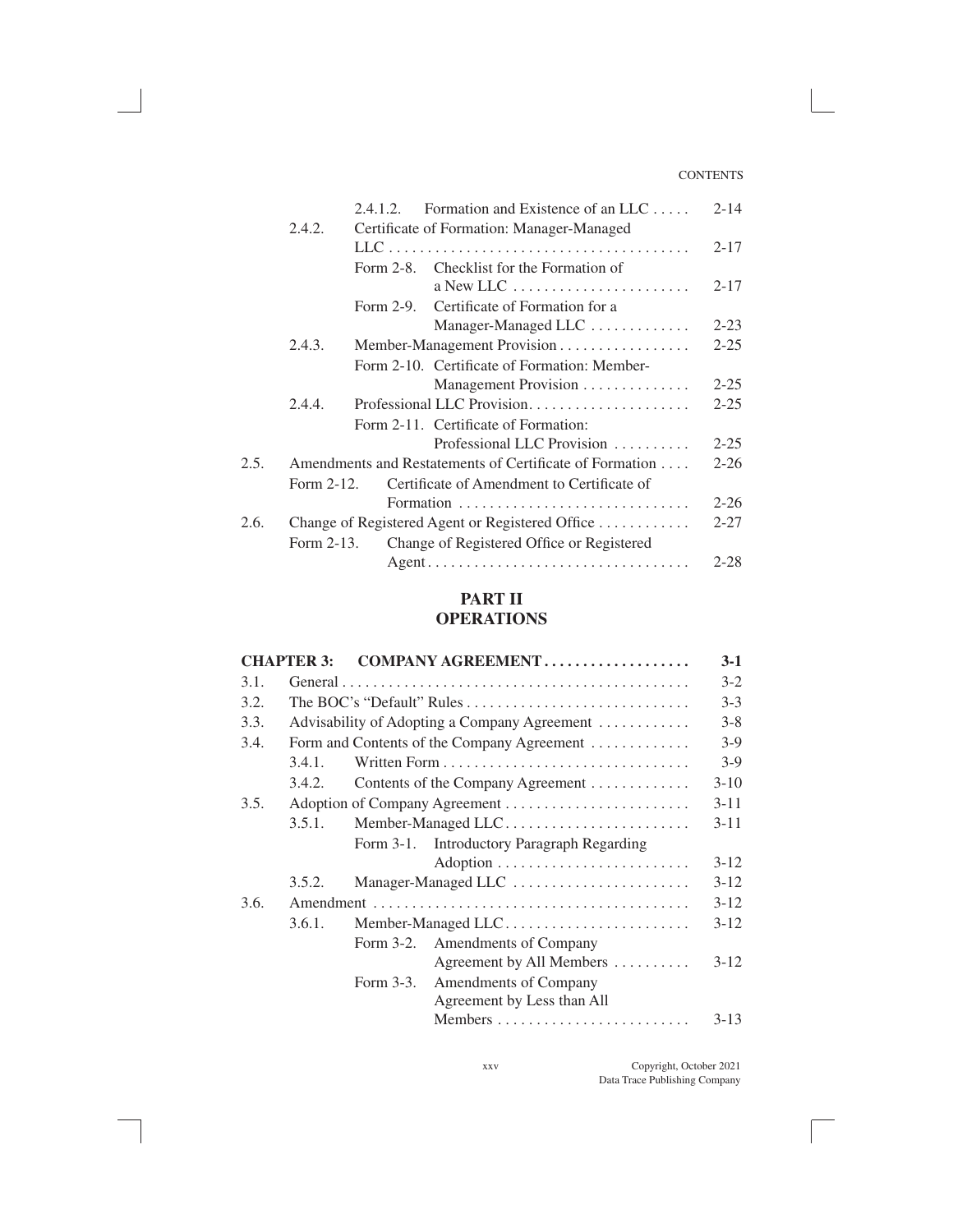|      | 3.6.2.            | Manager-Managed LLC<br>Form 3-4.<br>Amendments of Company | $3 - 13$ |
|------|-------------------|-----------------------------------------------------------|----------|
|      |                   | Agreement by Managers and Less                            |          |
|      |                   | than All Members (Manager-                                |          |
|      |                   | Managed LLC)                                              | $3 - 14$ |
| 3.7. |                   | Form Company Agreement                                    | $3 - 14$ |
|      | <b>CHAPTER 4:</b> | ORGANIZATION                                              | $4-1$    |
| 4.1. |                   |                                                           | $4 - 3$  |
| 4.2. |                   | Formation of the LLC                                      | $4 - 3$  |
|      | Form 4-1.         | Formation-Certificate of Formation                        |          |
|      |                   | Precedes Company Agreement                                | $4 - 3$  |
|      | Form 4-2.         | Formation-Company Agreement Precedes                      |          |
|      |                   | Certificate of Formation                                  | $4 - 4$  |
| 4.3. |                   |                                                           | $4 - 4$  |
|      | Form 4-3.         | Name                                                      | $4 - 4$  |
| 4.4. |                   | Offices and Registered Agent                              | $4 - 4$  |
|      | Form 4-4.         | Offices and Registered Agent                              | $4 - 5$  |
| 4.5. |                   |                                                           | $4 - 6$  |
|      | Form 4-5.         | Purpose-Cross-Reference to Certificate of                 |          |
|      |                   |                                                           | $4-6$    |
|      | Form 4-6.         | Purpose-Equivalent Limited-Purpose                        |          |
|      |                   | Provisions in Certificate of Formation and                |          |
|      |                   |                                                           | $4 - 7$  |
|      | Form 4-7.         | Purpose—Equivalent Limited-Purpose                        |          |
|      |                   | Provisions in Certificate of Formation and                |          |
|      |                   | Company Agreement (with "Catch-All"                       |          |
|      |                   |                                                           | $4 - 7$  |
|      | Form 4-8.         | Purpose—Limited-Purpose Provision in                      |          |
|      |                   | Company Agreement, Notwithstanding                        |          |
|      |                   | Broad-Purpose Provision in Certificate of                 |          |
|      |                   |                                                           | 4-8      |
| 4.6. |                   |                                                           | $4 - 8$  |
|      | Form 4-9.         |                                                           | $4-9$    |
| 4.7. |                   |                                                           | $4-9$    |
|      | Form 4-10.        |                                                           | $4-9$    |
| 4.8. |                   | Limited Liability of Members and Managers                 | $4-9$    |
|      | Form 4-11.        | Disclaimers of State-Law Partnership                      |          |
|      |                   | Status and Personal Liability                             | $4 - 10$ |
| 4.9. |                   |                                                           | $4 - 11$ |
|      | 4.9.1.            |                                                           | $4 - 11$ |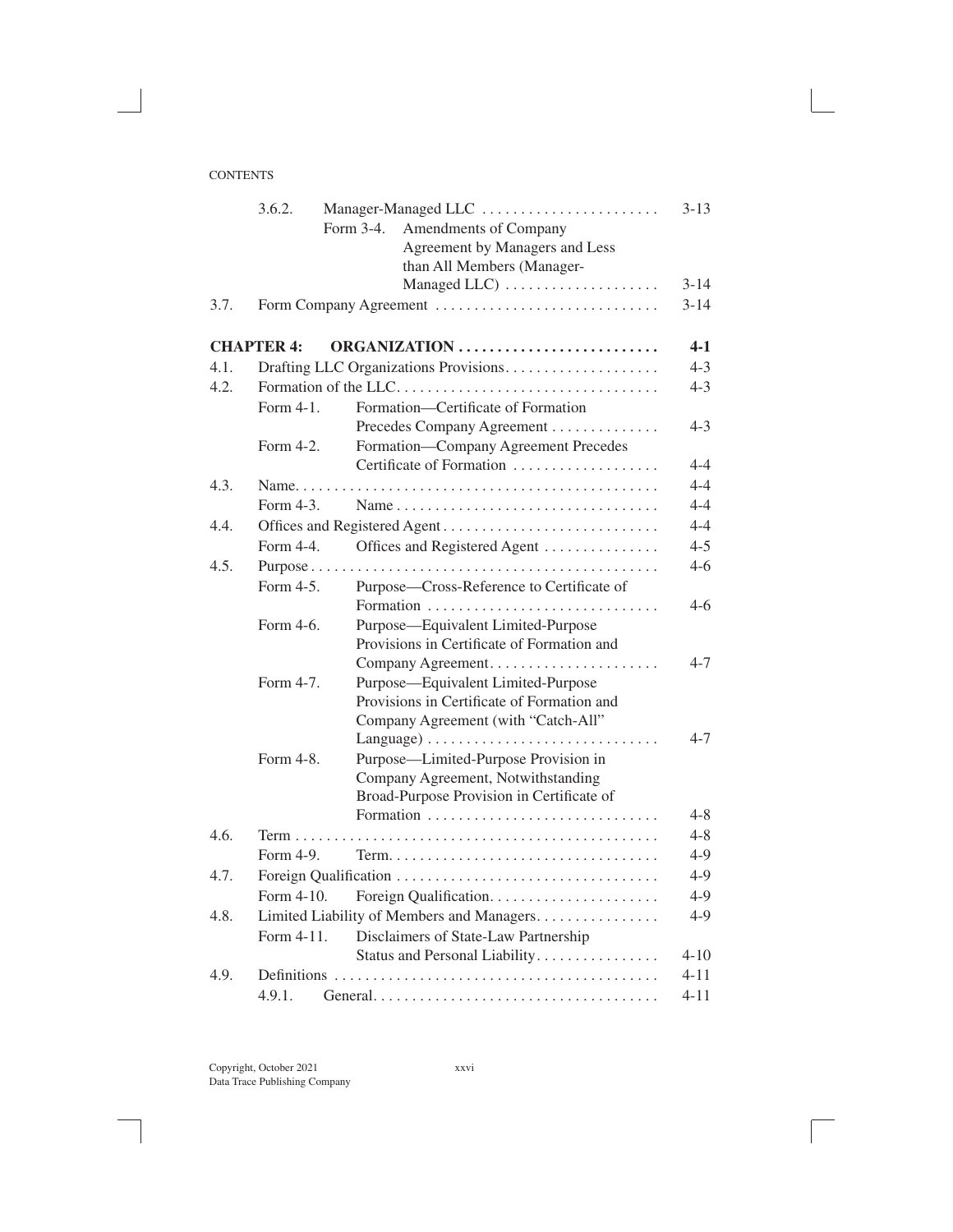|       | 4.9.2.                                               | Definitions of "Interest" or "Membership"<br>Interest," "Membership Rights," and<br>"Member" | $4 - 11$ |  |  |  |
|-------|------------------------------------------------------|----------------------------------------------------------------------------------------------|----------|--|--|--|
|       |                                                      | Form 4-12. Definitions of "Interest,"<br>"Membership Rights," and<br>"Member"                | $4 - 14$ |  |  |  |
|       |                                                      | Certain Limitations on Definitions<br>4.9.2.1.<br>of "Interest," "Membership Rights,"        |          |  |  |  |
|       |                                                      | and "Member"                                                                                 | $4 - 15$ |  |  |  |
|       | 4.9.3.                                               | Other General Definitions                                                                    | $4 - 16$ |  |  |  |
|       |                                                      | Form 4-13. General Definitions                                                               | $4 - 16$ |  |  |  |
| 4.10. |                                                      |                                                                                              | $4 - 18$ |  |  |  |
|       | Form 4-14.                                           | General Provisions—Long Form                                                                 | $4 - 18$ |  |  |  |
|       | Form 4-15.                                           | General Provisions-Short Form                                                                | $4 - 21$ |  |  |  |
| 4.11. |                                                      | Post-Organization Communication with Clients                                                 | $4 - 23$ |  |  |  |
|       | Form 4-16.                                           | Form of Post-Organization Reporting Letter                                                   |          |  |  |  |
|       |                                                      | Alternate Form of Letter to New LLC                                                          | $4 - 23$ |  |  |  |
|       | Form 4-17.                                           | Regarding Operational and Other                                                              |          |  |  |  |
|       |                                                      | Post-Formation Matters                                                                       | $4 - 25$ |  |  |  |
| 4.12. |                                                      | Members without Financial Obligations and Members                                            |          |  |  |  |
|       | without Interests and Springing Interests of Members |                                                                                              |          |  |  |  |
|       | Form 4-18.                                           | Springing Interest (Continuation of LLC                                                      | $4 - 38$ |  |  |  |
|       |                                                      | upon Termination of Last Member)                                                             | $4 - 38$ |  |  |  |
|       | <b>CHAPTER 5:</b>                                    | <b>LIMITED LIABILITY COMPANY</b>                                                             |          |  |  |  |
|       |                                                      | CAPITAL                                                                                      | $5-1$    |  |  |  |
| 5.1.  |                                                      |                                                                                              | $5 - 2$  |  |  |  |
| 5.2.  |                                                      | Initial Capital Contributions                                                                | $5 - 3$  |  |  |  |
|       | Form 5-1.                                            | Initial Capital Contributions                                                                | $5 - 3$  |  |  |  |
|       | Form 5-2.                                            | Initial Capital Contributions-Services                                                       | $5 - 4$  |  |  |  |
| 5.3.  |                                                      | Subsequent Capital Contributions                                                             | $5 - 4$  |  |  |  |
|       | Form 5-3.                                            | No Obligation to Make Subsequent<br>Capital Contributions                                    | $5 - 5$  |  |  |  |
|       | Form 5-4.                                            | Specified Subsequent Capital Contributions                                                   | $5 - 5$  |  |  |  |
|       | Form 5-5.                                            | Definition of "Commitment" (Maximum                                                          |          |  |  |  |
|       |                                                      | Contribution Obligation)                                                                     | $5-6$    |  |  |  |
|       | Form 5-6.                                            | Subsequent Capital Contributions at                                                          |          |  |  |  |
|       |                                                      | Discretion of Managers (with Limit).                                                         | $5-6$    |  |  |  |
|       | Form 5-7.                                            | Subsequent Capital Contributions at                                                          |          |  |  |  |
|       |                                                      | Discretion of Managers (with Limit)                                                          |          |  |  |  |
|       |                                                      |                                                                                              | $5 - 7$  |  |  |  |
|       |                                                      |                                                                                              |          |  |  |  |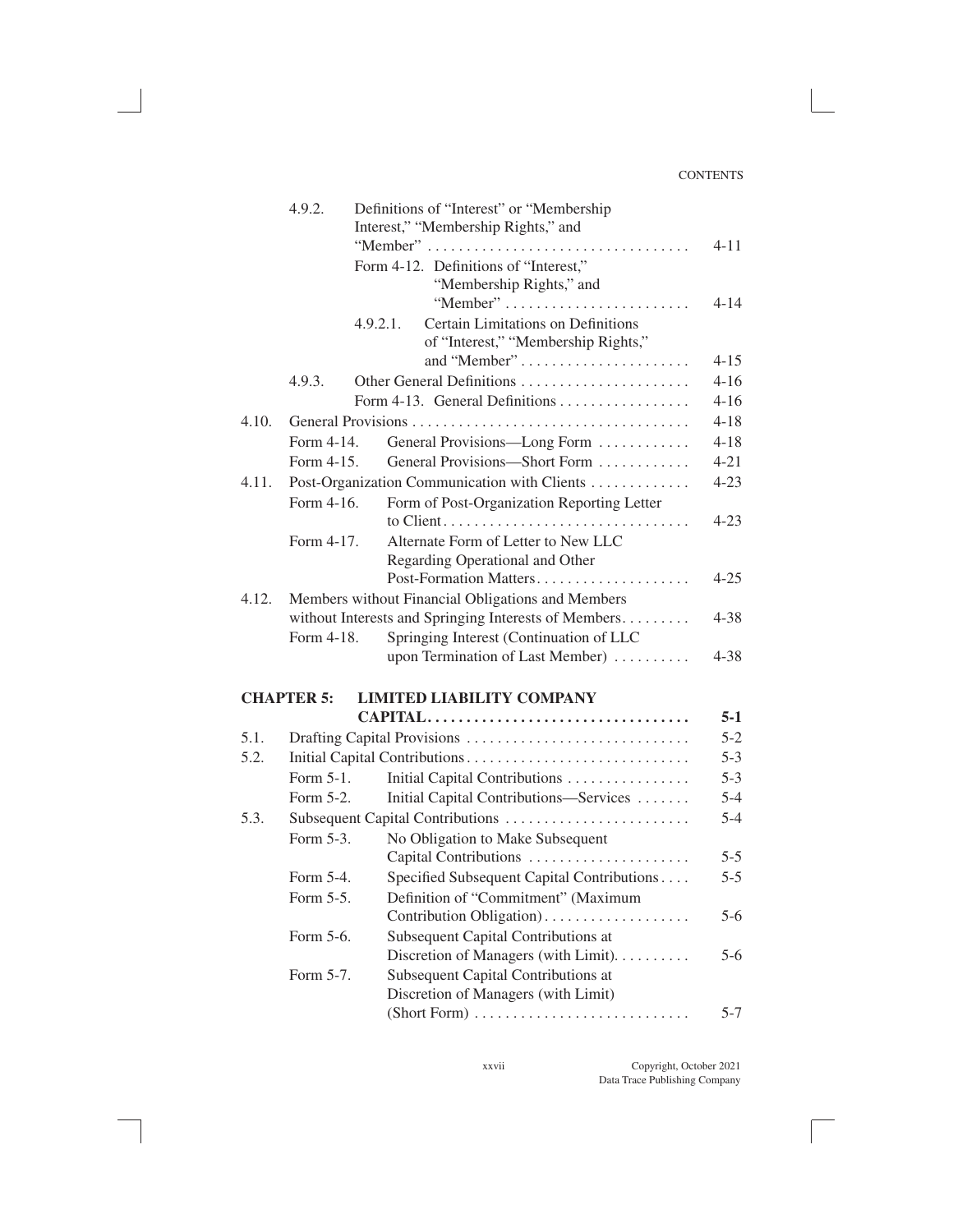| 5.4. | Penalties for Failure to Make Contributions. |           |                                                    |            |
|------|----------------------------------------------|-----------|----------------------------------------------------|------------|
|      | Form 5-8.                                    |           | Comprehensive Penalties for Failure to             |            |
|      |                                              |           | Make Contributions                                 | $5 - 8.1$  |
|      | Form 5-9.                                    |           | Comprehensive Penalties for Failure to             |            |
|      |                                              |           | Make Contributions (Short Form).                   | $5-10$     |
| 5.5. |                                              |           | Interest on, and Return of, Capital Contributions. | $5 - 11$   |
|      | Form 5-10.                                   |           | No Interest on, or Right to Require                |            |
|      |                                              |           | Return of, Capital Contributions                   | $5 - 12$   |
| 5.6. |                                              |           |                                                    | $5 - 12$   |
|      | Form 5-11.                                   |           | Capital Accounts to Be Maintained                  | $5 - 13$   |
| 5.7. |                                              |           |                                                    | $5 - 13$   |
|      | Form 5-12.                                   |           | Loans-Terms to Be Agreed upon by                   |            |
|      |                                              |           | Members and Managers                               | $5 - 13$   |
|      | Form 5-13.                                   |           | Loans-General Terms Set Forth in                   |            |
|      |                                              |           | Advance                                            | $5 - 13$   |
|      | <b>CHAPTER 6:</b>                            |           | <b>ALLOCATION AND DISTRIBUTION</b>                 |            |
|      |                                              |           | PROVISIONS                                         | $6 - 1$    |
| 6.1. |                                              |           |                                                    | $6-4$      |
| 6.2. |                                              |           | General Allocation and Distribution Concepts       | $6 - 4$    |
| 6.3. | Allocation Requirements—Code Section 704(b)  |           |                                                    | $6 - 5$    |
|      | 6.3.1.                                       |           |                                                    | $6 - 5$    |
|      | 6.3.2.                                       |           | The Three Alternative Allocation Tests             | $6-6$      |
|      |                                              | 6.3.2.1.  | The First Test: Substantial                        |            |
|      |                                              |           | Economic Effect and Capital                        |            |
|      |                                              |           |                                                    | $6-6$      |
|      |                                              | 6.3.2.2.  | The Second Test: Partners'                         |            |
|      |                                              |           |                                                    | $6 - 8$    |
|      |                                              | 6.3.2.3.  | The Third Test: Nonrecourse Debt                   | $6-9$      |
|      |                                              | 6.3.2.4.  | Economic Effect Equivalence                        | $6 - 10.1$ |
|      | 6.3.3.                                       |           |                                                    | $6 - 10.1$ |
| 6.4. |                                              |           |                                                    | $6 - 11$   |
|      | 6.4.1.                                       |           | Distribution-Related Definitions                   | $6 - 11$   |
|      |                                              | Form 6-1. | Distribution Definitions                           | $6 - 11$   |
|      | 6.4.2.                                       |           | Allocation-Related Definitions                     | $6 - 12$   |
|      |                                              | Form 6-2. | Allocation Definitions                             | $6 - 13$   |
| 6.5. |                                              |           | Basic Distribution Provisions                      | $6 - 17$   |
|      | 6.5.1.                                       |           | In General                                         | $6 - 17$   |
|      | 6.5.2.                                       |           | Net Cash Flow from Operations                      | $6 - 18$   |
|      |                                              | Form 6-3. | Distributions of Net Cash Flow                     | $6 - 18$   |
|      |                                              | Form 6-4. | Distributions of Net Cash Flow                     |            |
|      |                                              |           | to Pay Tax Liability of Members                    | $6 - 21$   |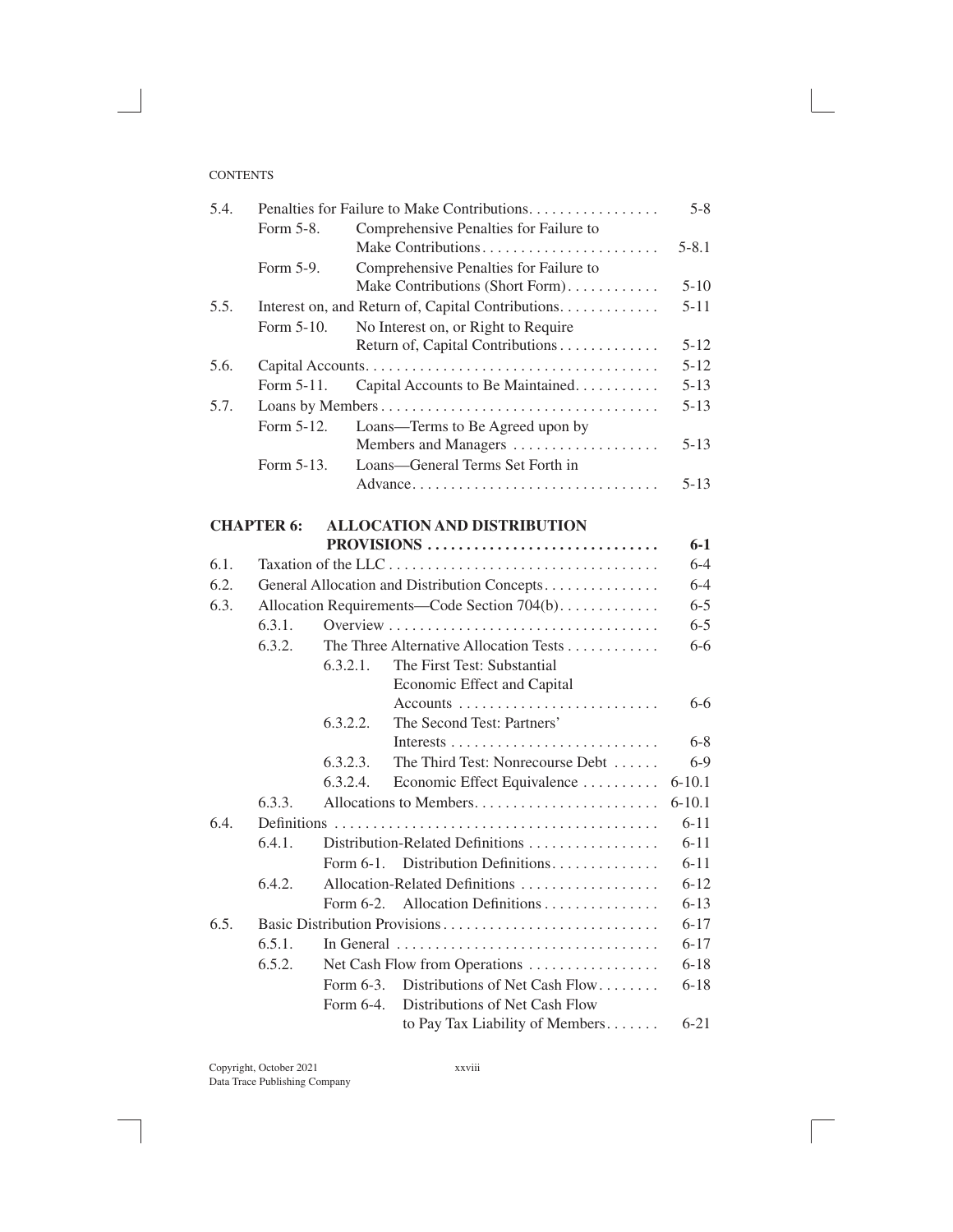|      |        |                                    |                          | Form 6-4.1. Distributions of Available     |                          |  |
|------|--------|------------------------------------|--------------------------|--------------------------------------------|--------------------------|--|
|      |        |                                    |                          | Cash to Pay Estimated Tax                  |                          |  |
|      |        |                                    |                          | Liabilities of Members                     | $6 - 22$                 |  |
|      | 6.5.3. |                                    |                          | Distribution of Capital Proceeds           | $6 - 23$                 |  |
|      |        |                                    |                          | Form 6-5. Distribution of Capital Proceeds | $6 - 23$                 |  |
|      | 6.5.4. |                                    |                          | Liquidation Proceeds                       | $6 - 24$                 |  |
|      |        | Form 6-6.                          |                          | Liquidation and Distribution               |                          |  |
|      |        |                                    |                          | (Capital Accounts Control)                 | $6 - 25$                 |  |
|      |        | Form 6-7.                          |                          | Liquidation and Distribution-              |                          |  |
|      |        |                                    |                          | Deficit Restoration Obligation.            | $6 - 25$                 |  |
|      |        | Form 6-8.                          |                          | Liquidation and Distribution               |                          |  |
|      |        |                                    |                          |                                            | $6 - 26$                 |  |
| 6.6. |        |                                    |                          |                                            | $6 - 27$                 |  |
|      | 6.6.1. |                                    |                          | Basic Allocations of Profit and Loss       | $6 - 27$                 |  |
|      |        | Form 6-9.                          |                          |                                            | $6 - 27$                 |  |
|      | 6.6.2. |                                    |                          | Alternate Test for Economic Effect         | $6 - 28$                 |  |
|      |        |                                    |                          | Form 6-10. Alternate Test for Economic     |                          |  |
|      |        |                                    |                          | Effect                                     | $6 - 29$                 |  |
|      | 6.6.3. |                                    | Minimum Gain Chargeback- |                                            |                          |  |
|      |        |                                    |                          | Nonrecourse Debt                           | $6 - 30.1$<br>$6 - 30.2$ |  |
|      |        | Form 6-11. Minimum Gain Chargeback |                          |                                            |                          |  |
|      | 6.6.4. | Minimum Gain Chargeback-Member     |                          |                                            |                          |  |
|      |        |                                    |                          | Nonrecourse Debt                           | $6 - 30.3$               |  |
|      |        |                                    |                          | Form 6-12. Minimum Gain Chargeback-        |                          |  |
|      |        |                                    |                          | Member Nonrecourse Debt                    | $6 - 30.3$               |  |
|      | 6.6.5. |                                    |                          | Other Regulatory Allocations               | $6 - 30.4$               |  |
|      |        | 6.6.5.1.                           |                          | Book Capital Accounts                      | $6 - 30.4$               |  |
|      |        |                                    | Form 6-13.               | Adjustment of                              |                          |  |
|      |        |                                    |                          | Book Value                                 | $6 - 31$                 |  |
|      |        |                                    | Form 6-14.               | Tax Allocations-                           |                          |  |
|      |        |                                    |                          | Tax Allocations for                        |                          |  |
|      |        |                                    |                          | Assets with Book                           |                          |  |
|      |        |                                    |                          | Value Different than                       |                          |  |
|      |        |                                    |                          | Adjusted Tax Basis                         | $6 - 32$                 |  |
|      |        |                                    | 6.6.5.1.1.               | Code Section 704(c)                        |                          |  |
|      |        | 6.6.5.2.                           | Adjustment of Books as   | Allocations                                | $6 - 32$                 |  |
|      |        |                                    |                          | Required for Code Section                  |                          |  |
|      |        |                                    |                          | 754 Election                               | $6 - 32.6$               |  |
|      |        |                                    | Form 6-15.               | Code Section 754                           |                          |  |
|      |        |                                    |                          | Adjustment                                 | $6 - 33$                 |  |
|      |        | 6.6.5.3.                           |                          | Federal or State Withholding               | $6 - 33$                 |  |
|      |        |                                    | Form 6-16.               | Withholding                                | $6 - 33$                 |  |
|      |        |                                    |                          |                                            |                          |  |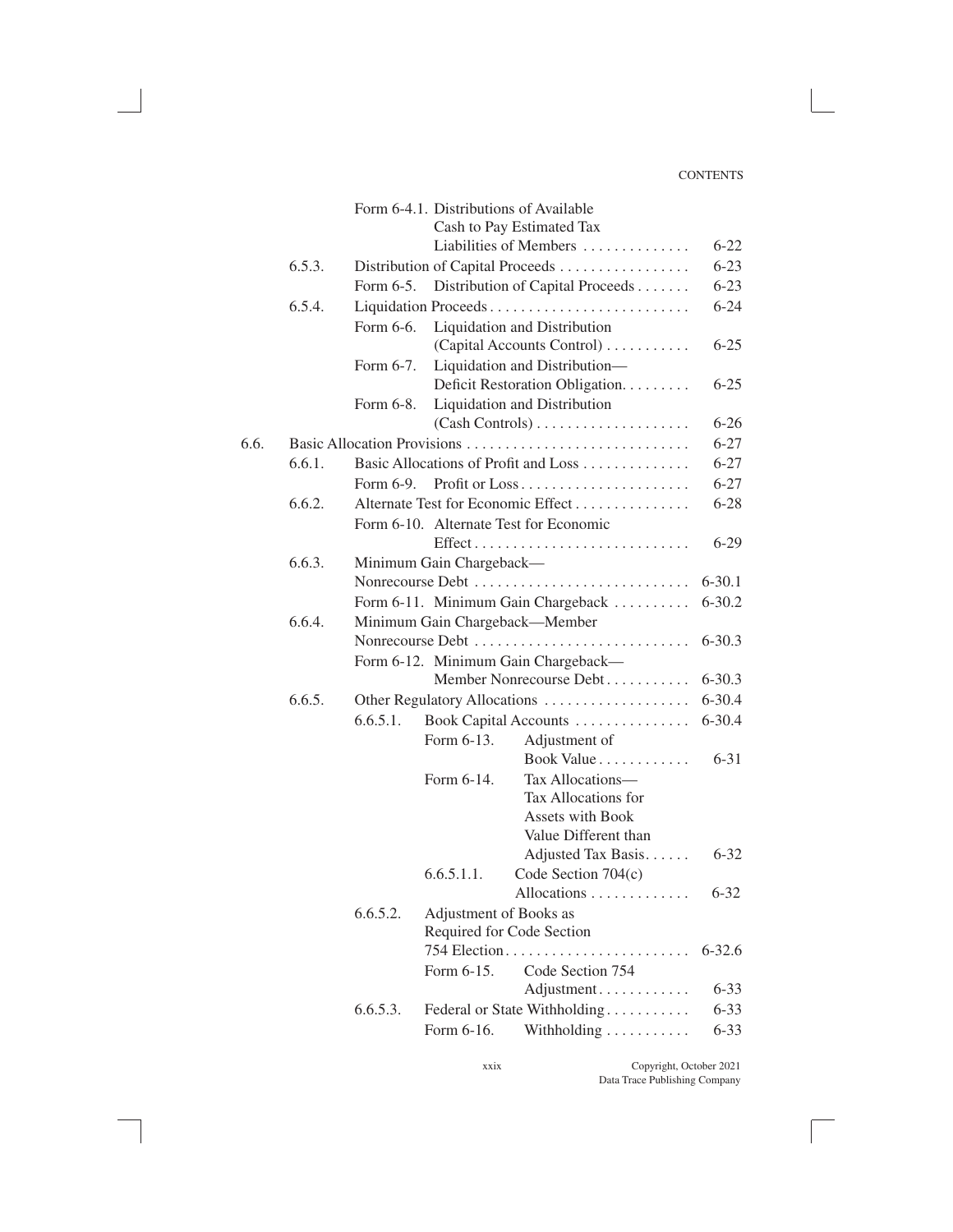|      |                   |          | With holding $\ldots \ldots \ldots$<br>Form 6-16A. | $6 - 34$   |
|------|-------------------|----------|----------------------------------------------------|------------|
|      |                   | 6.6.5.4  | Varying Interests of the                           |            |
|      |                   |          |                                                    | $6 - 34$   |
|      |                   |          | Varying Interests.<br>Form 6-17.                   | 6-36.4     |
|      |                   | 6.6.5.5. | Amendment to Allocation                            |            |
|      |                   |          |                                                    | $6 - 36.5$ |
|      |                   |          | Form 6-18.<br>Amendment to                         |            |
|      |                   |          | Allocation Provisions                              | $6 - 36.5$ |
|      |                   | 6.6.5.6. | Prior Law: Restrictions on Transfer of             |            |
|      |                   |          | <b>Interests to Avoid Constructive</b>             |            |
|      |                   |          | Termination of LLC under Code                      |            |
|      |                   |          | Section $708(b)(1)(B)$                             | $6 - 36.5$ |
|      |                   |          | Reserved<br>Form 6-19.                             | $6 - 36.6$ |
| 6.7. |                   |          | Complex and Disproportionate Distribution and      |            |
|      |                   |          |                                                    | $6 - 37$   |
|      | 6.7.1.            |          | Distribution Preferences                           | $6 - 37$   |
|      |                   |          | Form 6-20. Distribution Preference                 | $6 - 37$   |
|      | 6.7.2.            |          | Disproportionate Allocation of Losses              | $6 - 39$   |
|      |                   |          | Form 6-21. Disproportionate Allocation             |            |
|      |                   |          |                                                    | $6 - 39$   |
|      | 6.7.3.            |          |                                                    | $6-40$     |
|      |                   |          | Form 6-22. Flips on Sale                           |            |
|      |                   |          | (Capital Accounts Control)                         | $6 - 41$   |
|      |                   |          | Form 6-23. Flips on Sale (Cash Controls)           | $6 - 43$   |
|      | 6.7.4.            |          | Targeted Allocations                               | $6 - 43$   |
|      |                   |          | Form 6-24. Targeted Allocations                    |            |
|      |                   |          | (Capital Accounts Control)                         |            |
|      |                   |          | Added Definitions to Either                        |            |
|      |                   |          |                                                    | $6 - 45$   |
|      | 6.7.5.            |          | Distributions Tied to Internal Rate of Return      | $6 - 47$   |
|      |                   |          | Form 6-25. Internal Rate of Return                 | $6 - 48$   |
|      |                   |          | Form 6-26. Internal Rate of Return                 | $6-49$     |
|      |                   |          | Form 6-27. Distribution Tied to                    |            |
|      |                   |          | Internal Rate of Return                            | $6 - 50$   |
|      | <b>CHAPTER 7:</b> |          | MANAGEMENT PROVISIONS                              | 7-1        |
| 7.1. |                   |          |                                                    | $7 - 3$    |
| 7.2. |                   |          |                                                    | $7 - 4$    |
| 7.3. |                   |          | Manager-Management                                 | $7 - 5$    |
|      | 7.3.1.            |          | <b>General Provisions Regarding</b>                |            |
|      |                   |          | Manager-Management                                 | $7 - 5$    |
|      |                   |          |                                                    |            |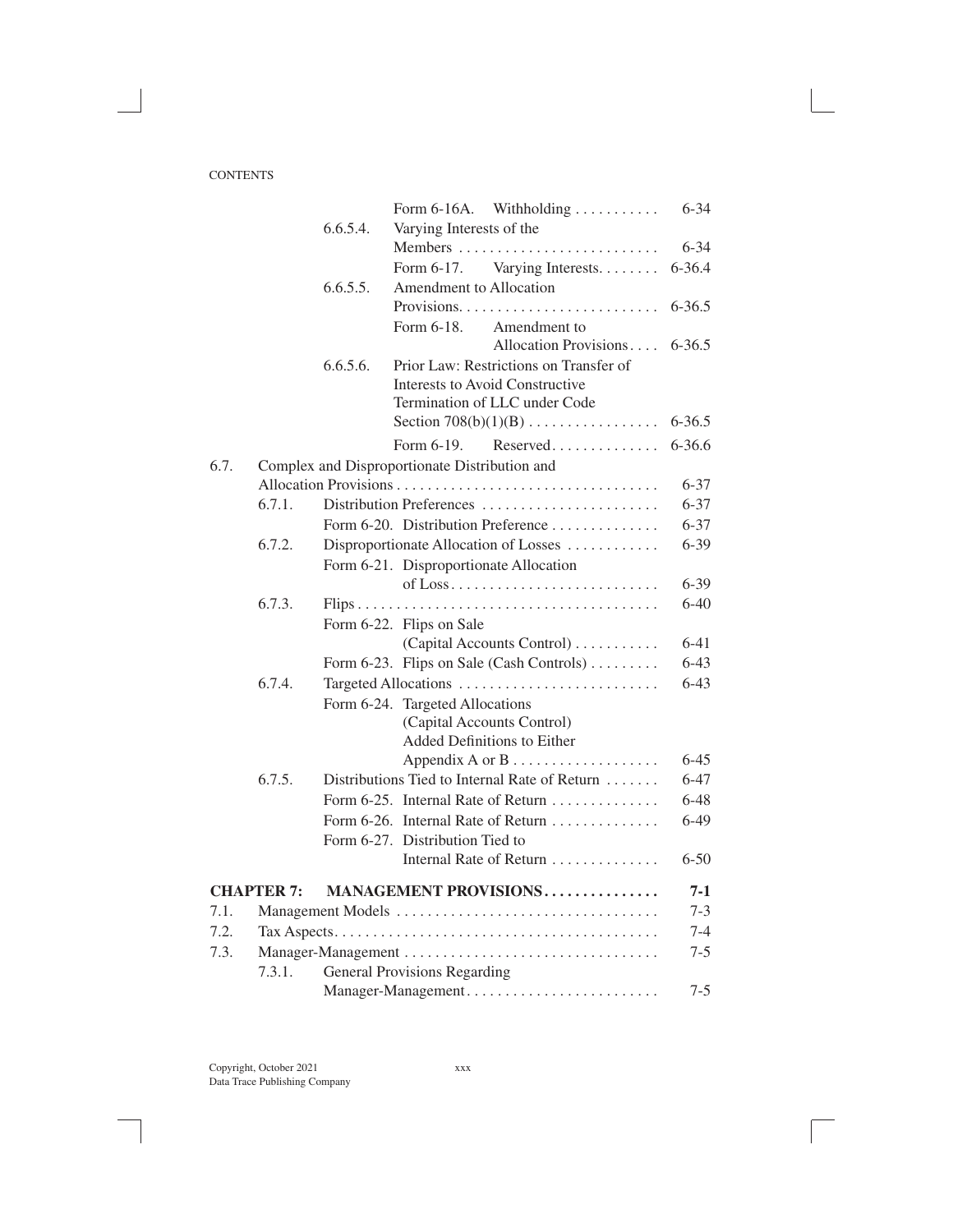|        | Form 7-1.                                 | Manager-Management-                        |                        |
|--------|-------------------------------------------|--------------------------------------------|------------------------|
|        |                                           | Certificate of Formation                   | $7 - 5$                |
|        | Form 7-2.                                 | Manager-Management-                        |                        |
|        |                                           | Company Agreement.                         | $7-6$                  |
| 7.3.2. |                                           | Approval of Major Actions by Members       | $7-6$                  |
|        | Form 7-3.                                 | Major Actions                              | $7 - 7$                |
|        | Form 7-4.                                 | Major Actions—Examples                     | $7 - 8$                |
| 7.3.3. |                                           | Selection, Tenure, and Removal of Managers | $7 - 10$               |
|        | Selection, Tenure, and<br>Form 7-5.       |                                            |                        |
|        |                                           | Removal of Managers                        | $7 - 11$               |
| 7.3.4. | Delegation to Committees and Individual   |                                            |                        |
|        |                                           |                                            | $7 - 11$               |
|        | Form 7-6.                                 | Delegation to Committees                   |                        |
|        |                                           | and Individual Managers                    | $7 - 12$               |
| 7.3.5. | <b>Officers</b>                           |                                            | $7 - 12$               |
|        | Form 7-7.                                 | Officers                                   | $7 - 13$               |
|        | Form 7-8.                                 | Officers (Short Form)                      | $7 - 14$               |
| 7.3.6. |                                           | Actual and Apparent Authority              | $7 - 14$               |
| 7.3.7. |                                           | Limitations of Duties and Liabilities      | $7 - 15$               |
|        | 7.3.7.1.                                  | Examples of Disclaimers of                 |                        |
|        |                                           | Duties and Liabilities.                    | $7 - 16$               |
|        | Form 7-9.                                 | Limitation of                              |                        |
|        |                                           | Managers' Duties                           |                        |
|        |                                           | and Liabilities                            |                        |
|        |                                           | (Gross Negligence                          |                        |
|        |                                           | Standard)                                  | $7 - 17$               |
|        | Form 7-9A.                                | Limitation of Officers'                    |                        |
|        |                                           | Duties and Liabilities                     |                        |
|        |                                           | (Gross Negligence                          |                        |
|        |                                           | Standard)                                  | $7 - 17$               |
|        | Form 7-10.                                | Limitation of                              |                        |
|        |                                           | Members' Duties                            |                        |
|        |                                           | and Liabilities                            |                        |
|        |                                           | (Gross Negligence<br>Standard)             |                        |
| 7.3.8. |                                           |                                            | $7 - 18$<br>$7 - 18.1$ |
|        |                                           |                                            |                        |
|        | Form 7-11. Conflicts of Interest—Negation | of Company Opportunity                     |                        |
|        |                                           | Doctrine                                   | $7 - 18.1$             |
|        | Form 7-12. Conflicts of Interest—         |                                            |                        |
|        |                                           | Affirmation of Company                     |                        |
|        |                                           | Opportunity Doctrine                       | 7-19                   |
|        |                                           |                                            |                        |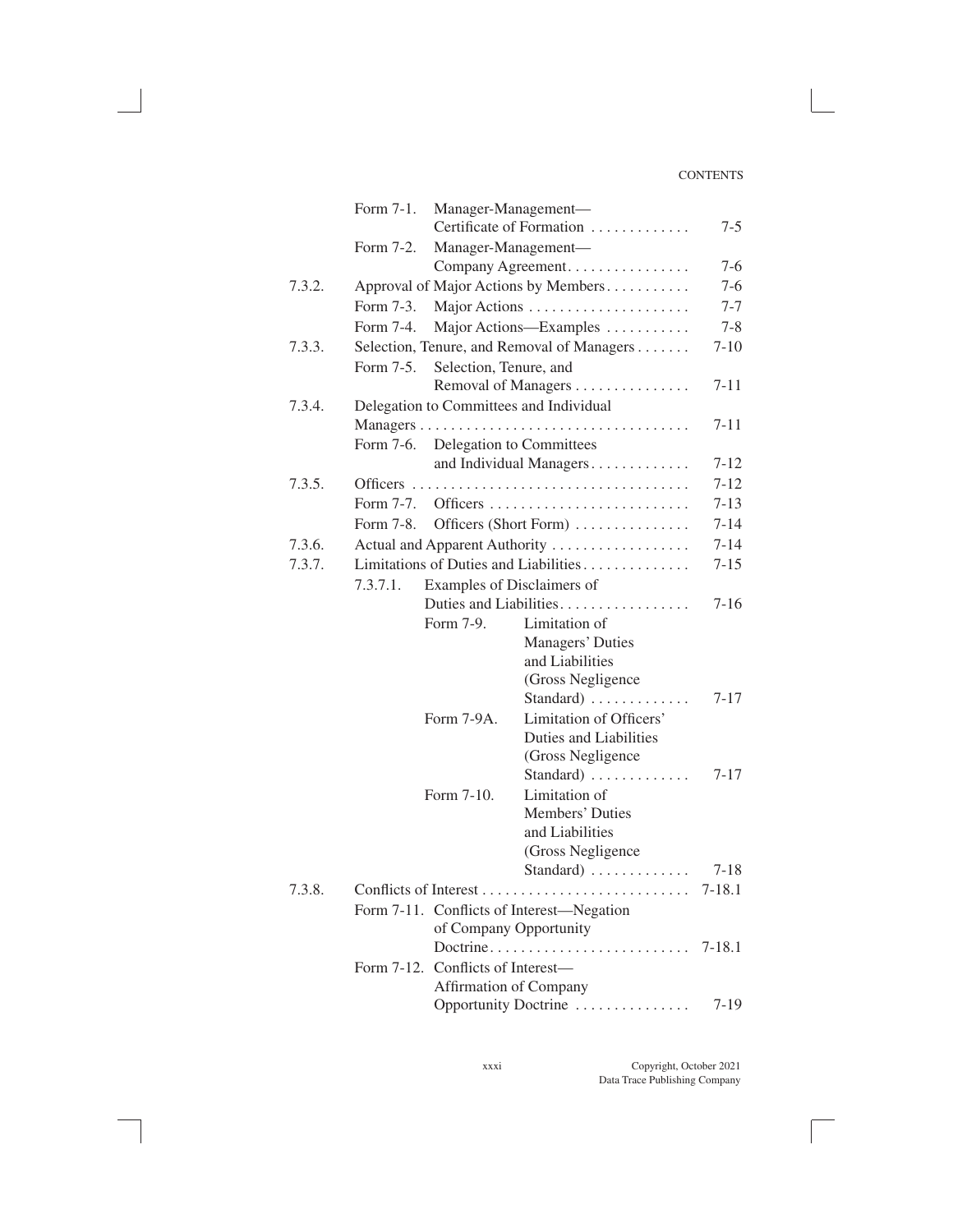|      | 7.3.9.            | Indemnification                                   | $7 - 19$   |
|------|-------------------|---------------------------------------------------|------------|
|      |                   | Examples of Indemnification<br>7.3.9.1.           |            |
|      |                   |                                                   | $7-20$     |
|      |                   | Indemnification<br>Form 7-13.                     | $7 - 20$   |
|      |                   | Form 7-14.<br>Indemnification                     |            |
|      |                   | (Short Form).                                     | $7 - 22$   |
|      | 7.3.10.           | Compensation and Reimbursement                    | $7 - 22.1$ |
|      |                   | Form 7-15. No Advance Agreement                   |            |
|      |                   | as to Compensation;                               |            |
|      |                   | Reimbursement Rights                              | $7 - 23$   |
|      | 7.3.11.           | Meetings and Voting                               | $7 - 23$   |
|      |                   | Form 7-16. Meetings of Managers                   | $7 - 26$   |
|      |                   | Form 7-17. Voting Ratio Linked to                 |            |
|      |                   |                                                   | $7 - 27$   |
|      |                   | Form 7-18. Voting Ratio Not Linked to             |            |
|      |                   |                                                   | $7 - 27$   |
|      |                   | Form 7-19. Definitions of "Majority,"             |            |
|      |                   | "Supermajority," and                              |            |
|      |                   | "Unanimous Interests"                             | $7 - 27$   |
|      |                   | Form 7-20. Definition of "Sole Discretion"        | $7 - 28$   |
|      |                   | Form 7-21. Meetings of Members                    | $7-29$     |
|      | 7.3.12.           | Meetings and Voting: General                      | $7 - 29$   |
|      |                   | Form 7-22. General Provisions                     |            |
|      |                   | Regarding All Meetings.                           | $7 - 30$   |
|      | 7.3.13.           | Emergency Governance                              | $7 - 31$   |
|      |                   | Form 7-22A. Emergency Governance                  | $7 - 31$   |
| 7.4. |                   | Member-Management                                 | $7 - 32$   |
|      | Form 7-23.        | Member-Management-Certificate                     |            |
|      |                   |                                                   | $7 - 32$   |
|      | Form 7-24.        | Member-Management-Company                         |            |
|      |                   | Agreement                                         | $7 - 32$   |
| 7.5. |                   |                                                   | $7 - 33$   |
|      | <b>CHAPTER 8:</b> | <b>TRANSFER AND BUYOUT PROVISIONS</b>             | 8-1        |
| 8.1. |                   | The BOC's Default Rules for Transfers             | $8-4$      |
| 8.2. |                   | Tax Aspects of Transfer Restrictions              | $8 - 5$    |
|      | 8.2.1.            | Partnership Classification                        | $8 - 5$    |
|      | 8.2.2.            | Prior Law: Termination of the LLC                 | $8 - 5$    |
|      | 8.2.3.            |                                                   | $8 - 6$    |
|      | 8.2.4.            | Tax Consequences to Selling Partner.              | $8 - 8$    |
| 8.3. |                   | Definitions Relating to Dispositions of Interests | $8 - 8$    |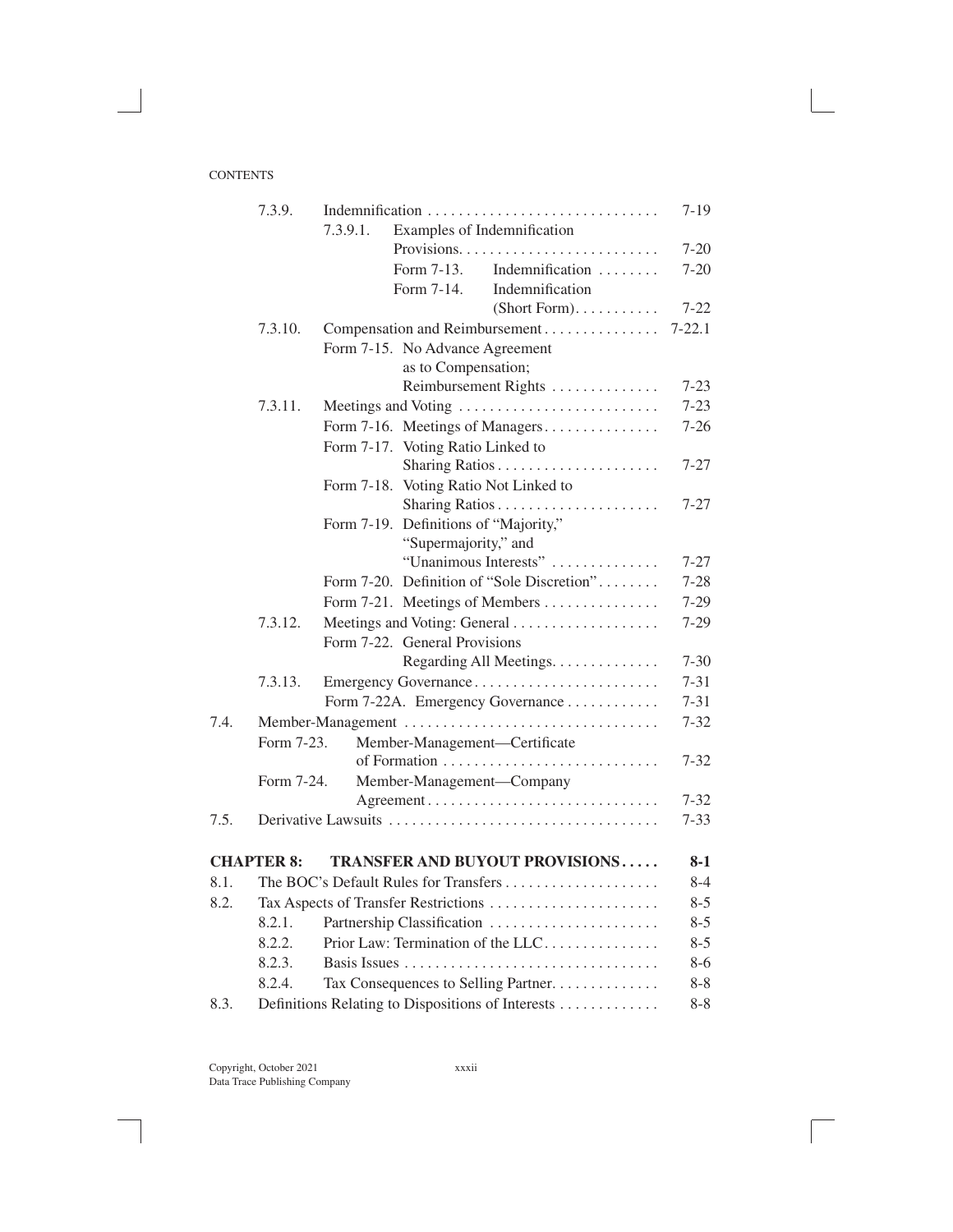|      | 8.3.1. |                                    | Definitions of "Disposition" and "Encumbrance"  | $8 - 8$   |  |  |  |
|------|--------|------------------------------------|-------------------------------------------------|-----------|--|--|--|
|      |        | Form 8-1.                          | Separate Definitions of                         |           |  |  |  |
|      |        |                                    | "Disposition" and "Encumbrance"                 | $8 - 8.1$ |  |  |  |
|      |        | Form 8-2.                          | Definition of "Disposition"                     |           |  |  |  |
|      |        |                                    | (Includes "Encumbrance")                        | $8-9$     |  |  |  |
|      | 8.3.2. |                                    | Definitions of "Interest" and "Membership       |           |  |  |  |
|      |        |                                    |                                                 | 8-9       |  |  |  |
|      | 8.3.3. |                                    | Definition of "Assignee"                        | $8 - 10$  |  |  |  |
|      |        | Form 8-3.                          | Definition of "Assignee"                        | $8 - 10$  |  |  |  |
|      |        | Form 8-4.                          | Definition of "Assignee"                        |           |  |  |  |
|      |        |                                    | (Expanded Version)                              | $8 - 10$  |  |  |  |
|      | 8.3.4. |                                    | Definitions of "Affiliate," "Family,"           |           |  |  |  |
|      |        |                                    |                                                 | $8 - 11$  |  |  |  |
|      |        |                                    | Form 8-5. Definitions of "Affiliate,"           |           |  |  |  |
|      |        |                                    | "Control," and "Family" $\dots \dots \dots$     | $8 - 11$  |  |  |  |
| 8.4. |        |                                    | Disposition and Encumbrance Provisions          | $8 - 12$  |  |  |  |
|      | 8.4.1. |                                    |                                                 | $8 - 12$  |  |  |  |
|      | 8.4.2. |                                    | <b>General Provision Regarding Dispositions</b> |           |  |  |  |
|      |        |                                    | and Encumbrances                                | $8 - 13$  |  |  |  |
|      |        | Form 8-6.                          | General Provision Regarding                     |           |  |  |  |
|      |        |                                    | Dispositions and Encumbrances                   | 8-13      |  |  |  |
|      | 8.4.3. | Prohibition on Any Dispositions or |                                                 |           |  |  |  |
|      |        |                                    | Admissions without Consent                      | $8 - 14$  |  |  |  |
|      |        | Form 8-7.                          | Prohibition on Any                              |           |  |  |  |
|      |        |                                    | Dispositions or Admissions                      |           |  |  |  |
|      |        |                                    |                                                 | $8 - 14$  |  |  |  |
|      | 8.4.4. |                                    | Prohibition on Any Dispositions or              |           |  |  |  |
|      |        |                                    | Admissions without Consent; Involuntary         |           |  |  |  |
|      |        |                                    | Dispositions Addressed in Buyout Provisions     | $8 - 15$  |  |  |  |
|      |        | Form 8-8.                          | Prohibition on Voluntary                        |           |  |  |  |
|      |        |                                    | Dispositions or Admissions                      |           |  |  |  |
|      |        |                                    | without Consent-Involuntary                     |           |  |  |  |
|      |        |                                    | Dispositions Subject to                         |           |  |  |  |
|      |        |                                    |                                                 | $8 - 15$  |  |  |  |
|      | 8.4.5. |                                    | Right to Dispose of Membership Rights to        |           |  |  |  |
|      |        |                                    | Affiliates (and for Such Assignees to Be        |           |  |  |  |
|      |        |                                    | Admitted) without Consent; Prohibition          |           |  |  |  |
|      |        |                                    | on Other Dispositions and Admissions            |           |  |  |  |
|      |        |                                    | without Consent<br>.                            | $8 - 16$  |  |  |  |
|      |        | Form 8-9.                          | Right to Dispose of                             |           |  |  |  |
|      |        |                                    | Membership Rights to                            |           |  |  |  |
|      |        |                                    | Affiliates (and for such                        |           |  |  |  |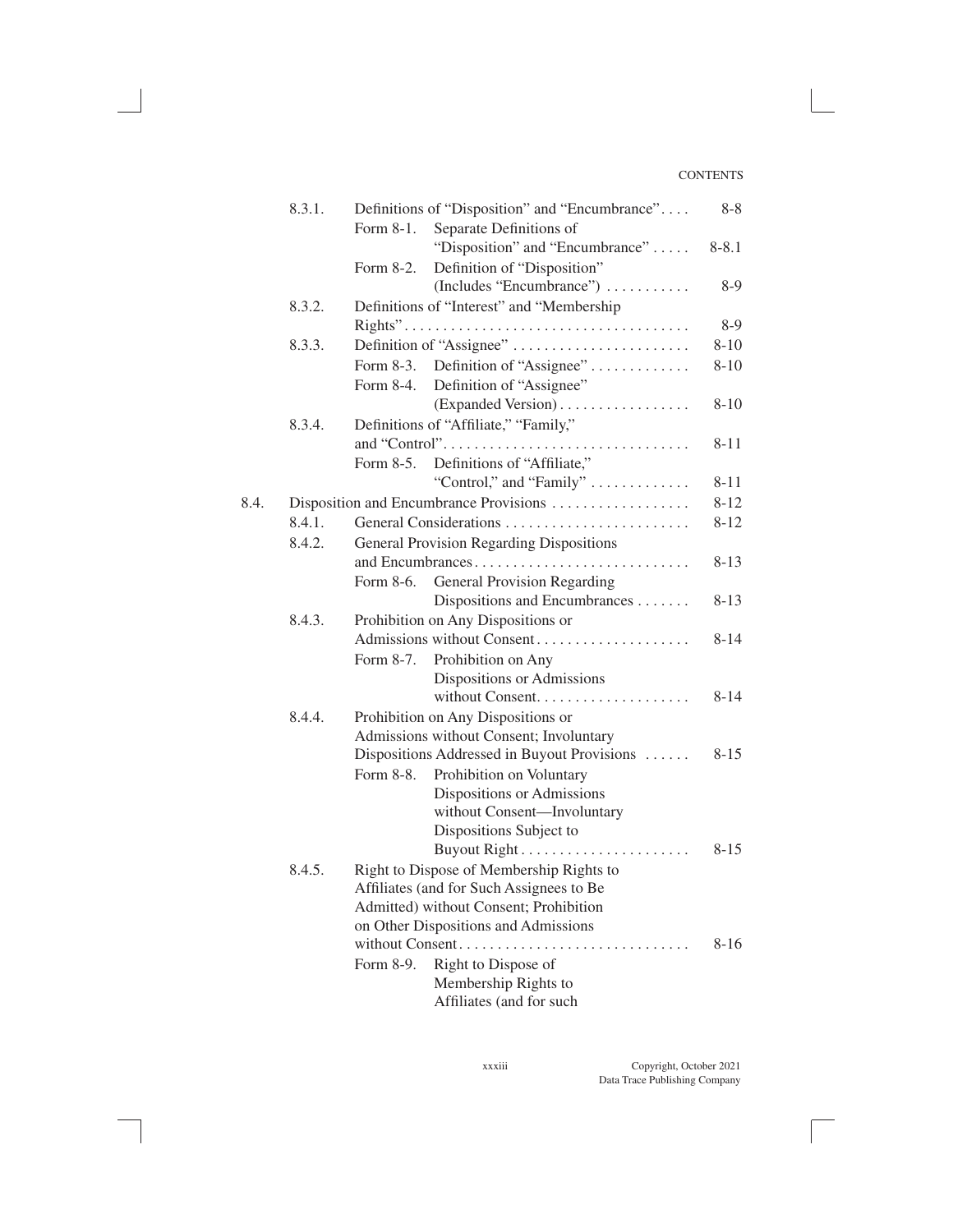|         | Assignees to Be Admitted)                   |          |
|---------|---------------------------------------------|----------|
|         | without Consent; Prohibition                |          |
|         | on Other Dispositions and                   |          |
|         | Admissions without Consent                  | $8 - 16$ |
| 8.4.6.  | Right to Dispose of Interest without        |          |
|         | Consent; Prohibition on Dispositions        |          |
|         | of Other Membership Rights and              |          |
|         | Admissions without Consent                  | $8 - 17$ |
|         | Form 8-10. Right to Dispose of Interest;    |          |
|         | Prohibition on Other                        |          |
|         | Dispositions and Admissions                 |          |
|         |                                             | $8 - 17$ |
| 8.4.7.  | Right to Dispose of Membership Rights       |          |
|         | (and for Assignees to Be Admitted) without  |          |
|         | Consent, Subject to a Preferential Purchase |          |
|         | Right of Other Members                      | $8 - 18$ |
|         | Form 8-11. Right to Dispose of              |          |
|         | Membership Rights (and for                  |          |
|         | Assignees to Be Admitted),                  |          |
|         | Subject to a Preferential                   |          |
|         | Purchase Right of                           |          |
|         | Other Members                               | $8 - 18$ |
| 8.4.8.  | Right to Dispose of Membership Rights       |          |
|         | (and for Assignees to Be Admitted)          |          |
|         | without Consent, Subject to a Preferential  |          |
|         | Purchase Right of Company                   | 8-21     |
|         | Form 8-12. Right to Dispose of              |          |
|         | Membership Rights (and the                  |          |
|         | Assignees to Be Admitted),                  |          |
|         | Subject to a Preferential                   |          |
|         | Purchase Right of Company                   | $8 - 21$ |
| 8.4.9.  | Other Types of Disposition Restrictions     | $8 - 24$ |
| 8.4.10. | Free Transferability of Interests           | $8 - 24$ |
|         | Form 8-13. Right to Dispose of Membership   |          |
|         | Rights without Consent                      | $8 - 24$ |
| 8.4.11. | Additional Conditions to Approval of        |          |
|         |                                             | $8 - 25$ |
|         | Form 8-14. Additional Conditions to         |          |
|         | Approval of Dispositions and                |          |
|         |                                             | $8 - 25$ |
|         | Form 8-15. Additional Conditions to         |          |
|         | Approval of Dispositions and                |          |
|         | Admissions (Short Form)                     | $8 - 27$ |
| 8.4.12. |                                             | $8 - 28$ |
|         |                                             |          |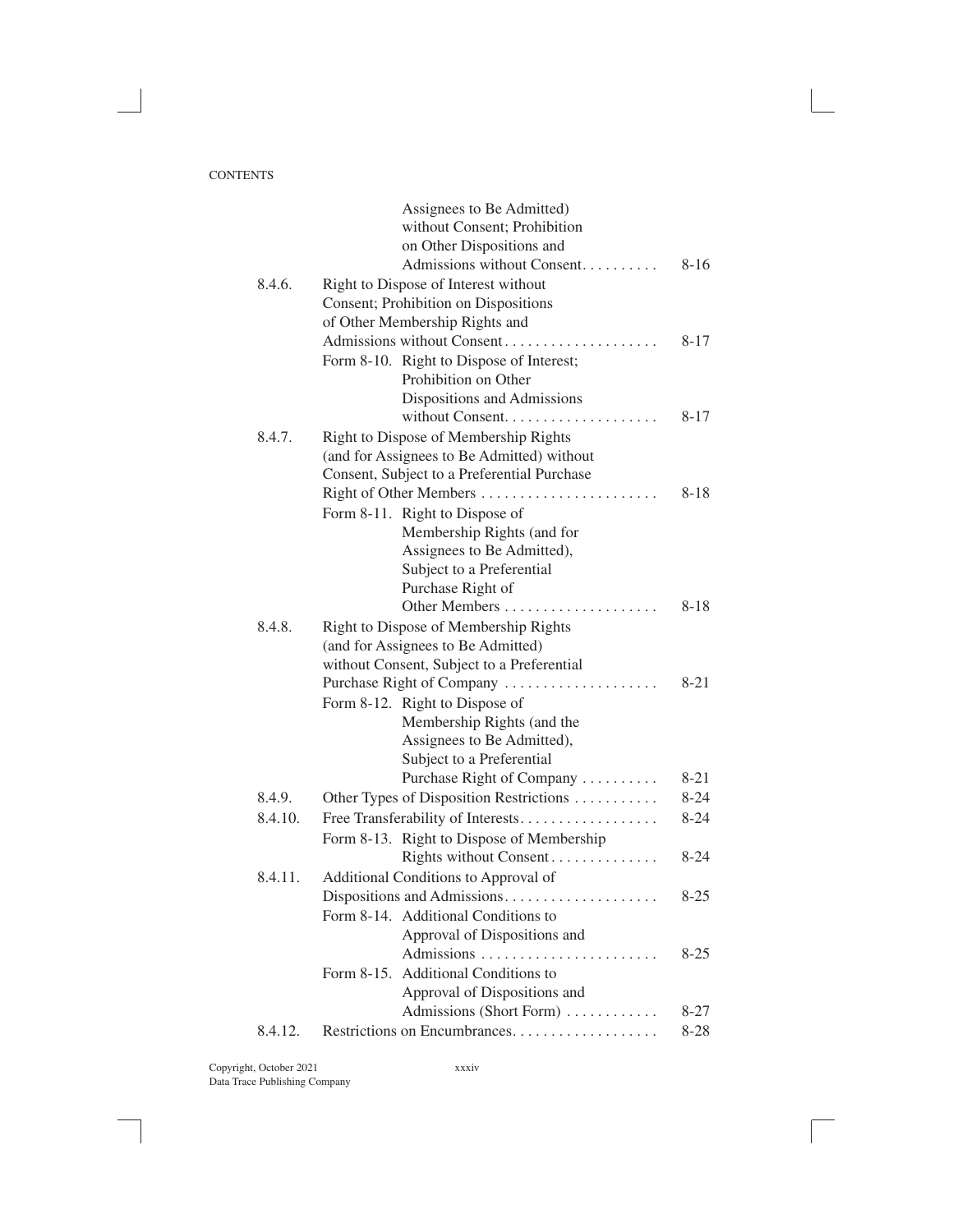|      |                   | Form 8-16. Restrictions on Encumbrances                   |           |
|------|-------------------|-----------------------------------------------------------|-----------|
|      |                   | of Membership Rights                                      | $8 - 28$  |
| 8.5. |                   | Withdrawal of a Member                                    | $8 - 29$  |
|      | 8.5.1.            |                                                           | $8 - 29$  |
|      | 8.5.2.            | Definition of "Withdrawal"                                | $8-29$    |
|      |                   | Form 8-17. Definition of "Withdrawal"                     | $8-29$    |
|      | 8.5.3.            |                                                           | $8-29$    |
|      |                   | Form 8-18. Right to Withdraw; Payment                     |           |
|      |                   | on Installment Basis                                      | $8 - 30$  |
|      | 8.5.4.            | No Right to Withdraw                                      | $8 - 31$  |
|      |                   | Form 8-19. No Right or Power to Withdraw                  | $8 - 31$  |
| 8.6. |                   |                                                           | $8 - 31$  |
|      | Form 8-20.        | Buyout Rights: Relevant Definitions.                      | $8 - 32$  |
|      | Form 8-21.        |                                                           | $8 - 34$  |
|      | <b>CHAPTER 9:</b> | <b>WINDING UP AND TERMINATION</b>                         | $9-1$     |
| 9.1. |                   | Tax Aspects of Winding Up and Termination                 | $9 - 3$   |
| 9.2. |                   | Overview of BOC Provisions Requiring Winding Up and       |           |
|      |                   |                                                           | $9 - 3$   |
| 9.3. |                   | Events Requiring Winding Up and a Member's Departure      | $9 - 3$   |
|      | 9.3.1.            | Events Requiring a Winding Up                             | $9 - 3$   |
|      | 9.3.2.            | A Member's Departure                                      | $9 - 5$   |
|      |                   | Form 9-1. Winding Up—Member's Departure Does              |           |
|      |                   | Not Trigger Winding Up                                    | $9 - 6$   |
|      |                   | Winding Up-Member's Departure Triggers<br>Form 9-2.       |           |
|      |                   |                                                           | $9 - 6$   |
| 9.4. |                   | Continuation of Business after Event Requiring Winding Up |           |
|      |                   |                                                           | $9 - 7$   |
|      | 9.4.1.            | Revocation of Voluntary Decision to Wind Up               | $9 - 7$   |
|      | 9.4.2.            | Expiration of Period of Duration or Event                 |           |
|      |                   | Specified in Governing Documents Requiring                |           |
|      |                   |                                                           | $9 - 7$   |
|      | 9.4.3.            | Reinstatement of Terminated LLC                           | $9 - 8$   |
|      | 9.4.4.            | Effect on Creditors and on Contracts                      | $9 - 8$   |
|      | 9.4.5.            | Possible Modification of Events Requiring                 |           |
|      |                   |                                                           | $9 - 8$   |
|      |                   | Continuation Vote after Winding Up<br>Form 9-3.           | $9 - 8.1$ |
| 9.5. |                   |                                                           | $9 - 8.2$ |
|      | Form 9-4.         | Designation of Liquidator-Manager-                        |           |
|      |                   |                                                           | $9 - 8.2$ |
|      | Form 9-5.         | Designation of Liquidator-Member-                         |           |
|      |                   |                                                           | $9-9$     |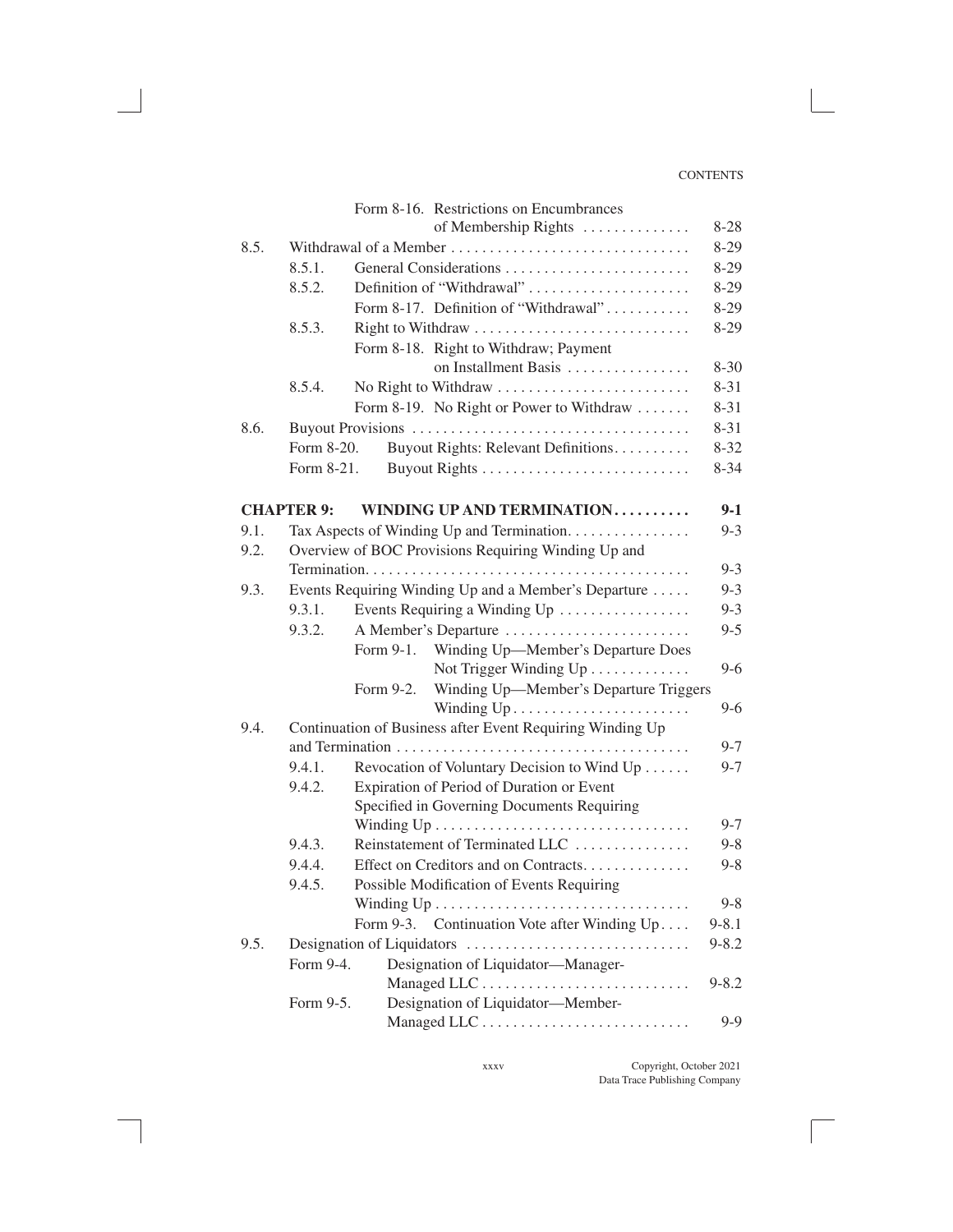| Form 9-6.<br>Designation of Liquidator-Excludes                  |            |
|------------------------------------------------------------------|------------|
| Departing Member                                                 | $9-9$      |
| Winding Up and Distribution of Assets<br>9.6.                    | $9 - 9$    |
| Form 9-7.<br>Winding Up and Distribution of Assets               |            |
| (Reference to Distribution Provisions)                           | $9 - 12$   |
| Winding Up and Distribution of Assets<br>Form 9-8.               |            |
| (Positive Capital Account Balances)                              |            |
|                                                                  | $9 - 14$   |
| Winding Up and Distribution of Assets<br>Form 9-9.               |            |
| (Sharing Ratios) (Short Form)                                    | $9 - 14$   |
| 9.7.                                                             | $9 - 15$   |
| Form 9-10.<br>Obligation to File Certificate of                  |            |
|                                                                  | $9 - 15$   |
| Certificate of Termination<br>Form 9-11.                         | $9-16$     |
| Claims Resolution on Termination; Limited Survival after<br>9.8. |            |
|                                                                  | $9 - 17$   |
|                                                                  |            |
| <b>BOOKS, RECORDS, AND ACCOUNTING</b><br><b>CHAPTER 10:</b>      | $10 - 1$   |
| 10.1.                                                            | $10-3$     |
| 10.2.                                                            | $10-3$     |
| Form 10-1.<br>Bank Accounts—Manager-Managed                      | $10-3$     |
| 10.3.                                                            | $10 - 4$   |
| Books and Records<br>10.3.1.                                     | $10 - 4$   |
| Form 10-2. Maintenance of Records-                               |            |
| Member-Managed LLC                                               |            |
|                                                                  | $10 - 4$   |
| Form 10-3. Maintenance of Records-                               |            |
| Manager-Managed LLC                                              |            |
|                                                                  | $10-5$     |
| Form 10-4. Maintenance of Records—                               |            |
| Manager-Managed LLC                                              |            |
| (Long Form)                                                      | $10-5$     |
| 10.3.2.<br>Inspection of Records and Confidentiality             | $10-6$     |
| Form 10-5. Inspection of Records and                             |            |
| Confidentiality                                                  | $10-7$     |
| 10.4.                                                            | $10-8$     |
| Form 10-6.<br>Tax Returns-Member-Managed                         | $10 - 8.1$ |
| Form 10-7.<br>Tax Returns-Manager-Managed                        | $10-9$     |
| 10.5.                                                            | $10-9$     |
| Form 10-8.<br>Calendar Year Accounting Period Specified          |            |
|                                                                  | $10-9$     |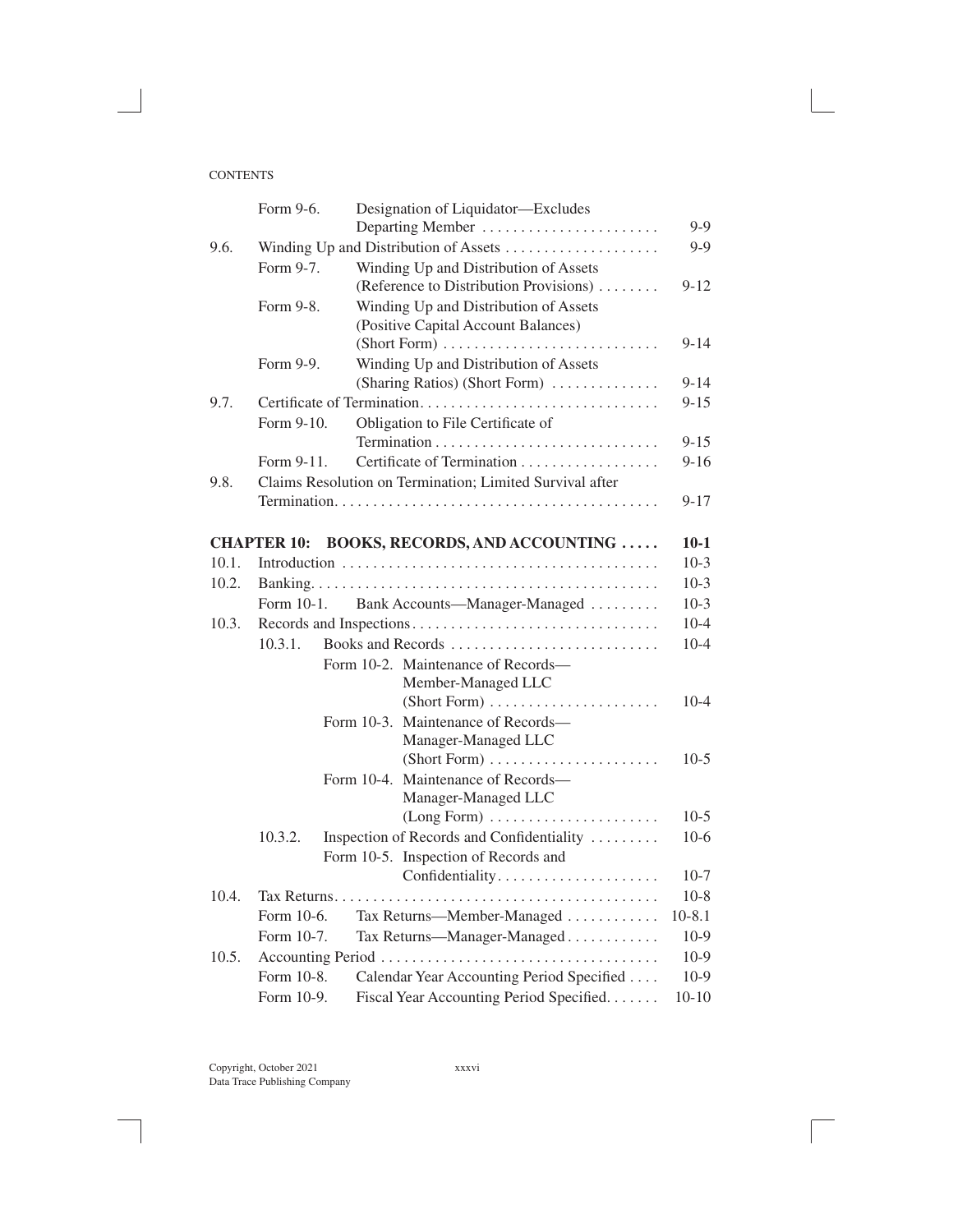|       | Form 10-10. |           |                                     | Year to Be Determined by Members             | $10-10$   |
|-------|-------------|-----------|-------------------------------------|----------------------------------------------|-----------|
|       | Form 10-11. |           |                                     | Annual Accounting Period Established by      |           |
|       |             |           |                                     | Managers                                     | $10-10$   |
| 10.6. |             |           |                                     |                                              | $10 - 10$ |
|       | Form 10-12. |           |                                     | Method of Accounting—Manager-Managed         | $10 - 11$ |
|       | Form 10-13. |           |                                     | Method of Accounting—Member-Managed          | $10 - 11$ |
| 10.7. |             |           |                                     | Federal Income Tax Audit Rules for LLCs.     | $10 - 11$ |
|       | 10.7.1.     |           | Audit Rules for Tax Years of an LLC |                                              |           |
|       |             |           |                                     | Ending on or before December 31, 2017.       | $10 - 12$ |
|       |             | 10.7.1.1. | LLCs Subject to TEFRA               |                                              |           |
|       |             |           |                                     | Unified Audit Rules                          | $10-12$   |
|       |             | 10.7.1.2. |                                     |                                              | $10 - 12$ |
|       |             | 10.7.1.3. |                                     | Revenue Ruling 2004-88 and                   |           |
|       |             |           |                                     | Disregarded Entities.                        | $10-14$   |
|       |             | 10.7.1.4. |                                     | Tax Matters Member                           | $10 - 15$ |
|       |             | 10.7.1.5. | <b>Informational Reporting</b>      |                                              |           |
|       |             |           |                                     |                                              | $10-15$   |
|       |             | 10.7.1.6. |                                     | Settlement Agreements                        | $10 - 16$ |
|       |             | 10.7.1.7. |                                     | Statute of Limitation                        | $10 - 16$ |
|       |             | 10.7.1.8. |                                     |                                              | $10 - 16$ |
|       | 10.7.2.     |           |                                     |                                              |           |
|       |             |           | Form 10-14. Tax Matters Member      |                                              |           |
|       |             |           |                                     |                                              |           |
|       |             |           | Form 10-15. Tax Matters Member      |                                              |           |
|       |             |           | (Manager-Managed)                   |                                              |           |
|       |             |           | for Tax Years on or                 | before December 31, 2017  10-16.2            |           |
|       | 10.7.3.     |           |                                     | <b>BBA Unified Audit Rules for Tax Years</b> |           |
|       |             |           | of an LLC Beginning on or           |                                              |           |
|       |             |           |                                     |                                              |           |
|       |             | 10.7.3.1. | LLCs Electing Out of the            |                                              |           |
|       |             |           |                                     | BBA Unified Audit Rules  10-16.5             |           |
|       |             | 10.7.3.2. |                                     |                                              |           |
|       |             | 10.7.3.3. |                                     | Information Reporting 10-16.9                |           |
|       |             | 10.7.3.4. |                                     | Settlement Agreements 10-16.9                |           |
|       |             | 10.7.3.5. |                                     | Statute of Limitation 10-16.9                |           |
|       |             | 10.7.3.6. |                                     |                                              |           |
|       |             |           | 10.7.3.6.1.                         | Push-Out Election. 10-16.10                  |           |
|       |             |           | 10.7.3.6.2.                         | LLC Pays the Increased                       |           |
|       |             |           |                                     | Tax Liability from                           |           |
|       |             |           |                                     | Imputed Underpayment 10-16.12                |           |
|       |             |           | 10.7.3.6.3.                         |                                              |           |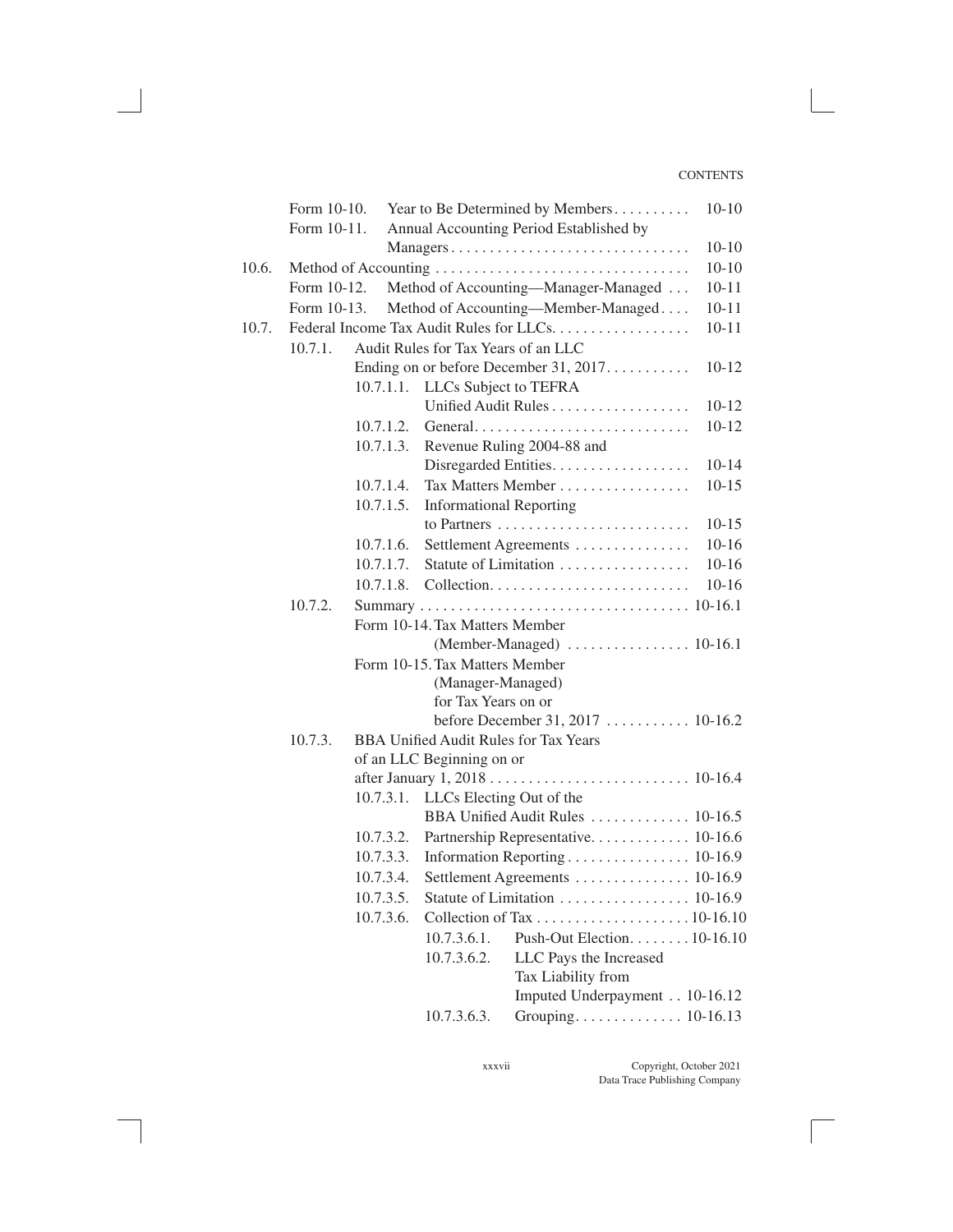|       |             | 10.7.3.6.4. | Amount of Imputed                                           |
|-------|-------------|-------------|-------------------------------------------------------------|
|       |             |             | Underpayment                                                |
|       |             |             | Adjusted by Member                                          |
|       |             |             | Amended Returns 10-16.15                                    |
|       |             | 10.7.3.6.5. | Member Pull In Election                                     |
|       |             |             | in Lieu of Member                                           |
|       |             |             | Amended Returns 10-16.16                                    |
|       |             | 10.7.3.6.6. | <b>Drafting Company</b>                                     |
|       |             |             | Agreements For                                              |
|       |             |             | Tax Years Subject                                           |
|       |             |             | to BBA 10-16.16                                             |
|       |             |             | 10.7.3.6.6.1. Selecting the Partnership                     |
|       |             |             | Representative 10-16.16                                     |
|       |             |             | 10.7.3.6.6.2. Duties of Partnership                         |
|       |             |             | Representative 10-16.17                                     |
|       |             |             | $10.7.3.6.6.3$ . Indemnification of                         |
|       |             |             | Partnership                                                 |
|       |             |             | Representative 10-16.18<br>10.7.3.6.6.4. List of Additional |
|       |             |             | Items to Consider under                                     |
|       |             |             | the BBA Unified Audit                                       |
|       |             |             | Rules 10-16.18                                              |
|       |             |             | 10.7.3.6.6.5. Election for Early                            |
|       |             |             | Application of LLC                                          |
|       |             |             | Audit Rules under                                           |
|       |             |             | the BBA10-16.19                                             |
|       |             |             | Form 10-15A. Tax Matters                                    |
|       |             |             | Member (Manager-                                            |
|       |             |             | Managed) $\ldots \ldots \ldots 10$ -16.21                   |
|       |             |             | Form 10-15B. Tax Matters                                    |
|       |             |             | Member (Manager-                                            |
|       |             |             | Managed) $\ldots \ldots \ldots 10$ -16.23                   |
|       |             |             | Form 10-15C. Tax Matters                                    |
|       |             |             | Member (Manager-                                            |
|       |             |             | Managed) $\ldots \ldots \ldots 10$ -16.28                   |
| 10.8. |             |             |                                                             |
|       |             |             |                                                             |
|       | Form 10-17. |             | Tax Elections (Long Form) 10-16.33                          |
|       | Form 10-18. |             | Tax Elections—Applies to Code Section 754                   |
|       |             |             | Only-For Use in Either Member-Managed                       |
|       |             |             | or Manager-Managed LLC<br>$10-17$                           |
| 10.9. |             |             | $10-19$                                                     |
|       | Form 10-19. |             | Title to Property—In Company Name<br>$10 - 20$              |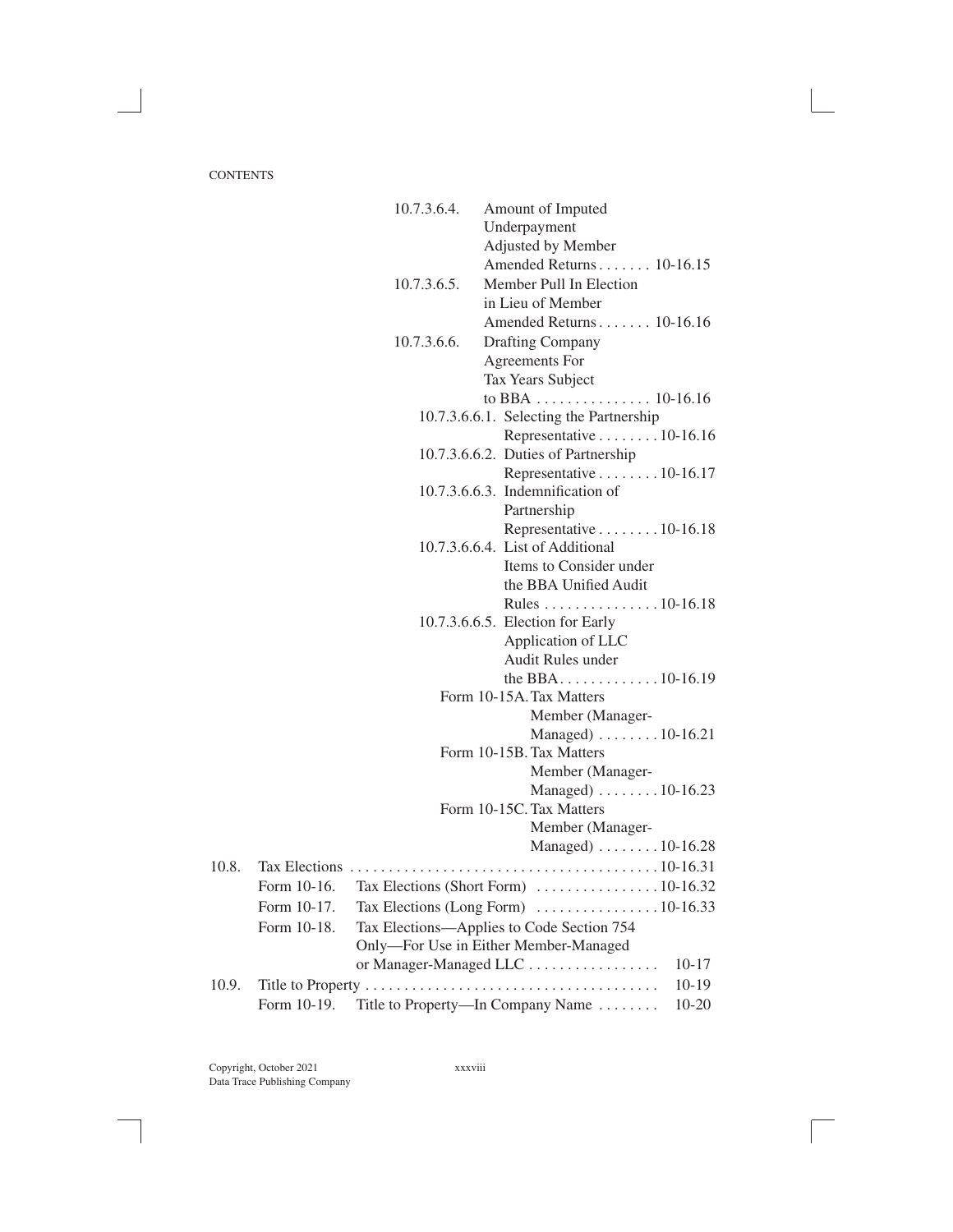|  | Form 10-20. Title to Company Property—Use of Nominee |  |
|--|------------------------------------------------------|--|
|  |                                                      |  |
|  |                                                      |  |
|  |                                                      |  |

### **PART III MISCELLANEOUS**

#### **CHAPTER 11: MERGERS AND OTHER REORGANIZATIONS . . . . . . . . . . . . . . . . . . . . . . . 11-1**

| 11.1. |         |           |            |                                                       | $11 - 4$  |
|-------|---------|-----------|------------|-------------------------------------------------------|-----------|
|       | 11.1.1. |           |            | History of Non-Corporate Mergers                      | $11-4$    |
|       | 11.1.2. |           |            | History of TLLCA Merger Provisions.                   | $11-4$    |
| 11.2. |         |           |            | Entities with Which Texas LLCs May Merge              | $11-5$    |
|       | 11.2.1. |           |            | Domestic Entities and Non-Code Texas Entities         | $11-6$    |
|       | 11.2.2. |           |            |                                                       | $11 - 8$  |
| 11.3. |         |           |            | Dissenters Rights and Mergers with Multiple Survivors | $11-8$    |
|       | 11.3.1. |           |            | Dissenters Rights                                     | $11 - 8$  |
|       | 11.3.2. |           |            | Mergers with Multiple Survivors                       | $11-8$    |
| 11.4. |         |           |            |                                                       | $11-9$    |
|       | 11.4.1. |           |            |                                                       | $11-9$    |
|       | 11.4.2. |           |            | Plan of Merger                                        | $11 - 10$ |
|       | 11.4.3. |           |            |                                                       | $11 - 11$ |
|       | 11.4.4. |           |            |                                                       | $11 - 11$ |
|       |         | 11.4.4.1. |            | Merger with One Surviving Entity                      | $11 - 11$ |
|       |         |           | Form 11-1. | Plan of Merger-One                                    |           |
|       |         |           |            | Surviving Entity                                      | $11 - 12$ |
|       |         |           | Form 11-2. | Certificate of Merger-                                |           |
|       |         |           |            | One Surviving Entity                                  | $11 - 13$ |
|       |         | 11.4.4.2. |            | Merger with Multiple Surviving                        |           |
|       |         |           |            | Entities                                              | $11 - 14$ |
|       |         |           | Form 11-3. | Plan of Merger-                                       |           |
|       |         |           |            | Multiple Surviving                                    |           |
|       |         |           |            | Entities                                              | $11 - 14$ |
|       |         |           | Form 11-4. | Certificate of Merger-<br>Multiple Surviving          |           |
|       |         |           |            | Entities                                              | $11 - 16$ |
| 11.5. |         |           |            | Effectiveness and Effect of Merger                    | $11 - 17$ |
| 11.6. |         |           |            |                                                       | $11 - 19$ |
|       | 11.6.1. |           |            | Parent-Subsidiary Mergers or "Short-Form"             |           |
|       |         |           |            |                                                       | $11 - 19$ |
|       |         |           |            |                                                       |           |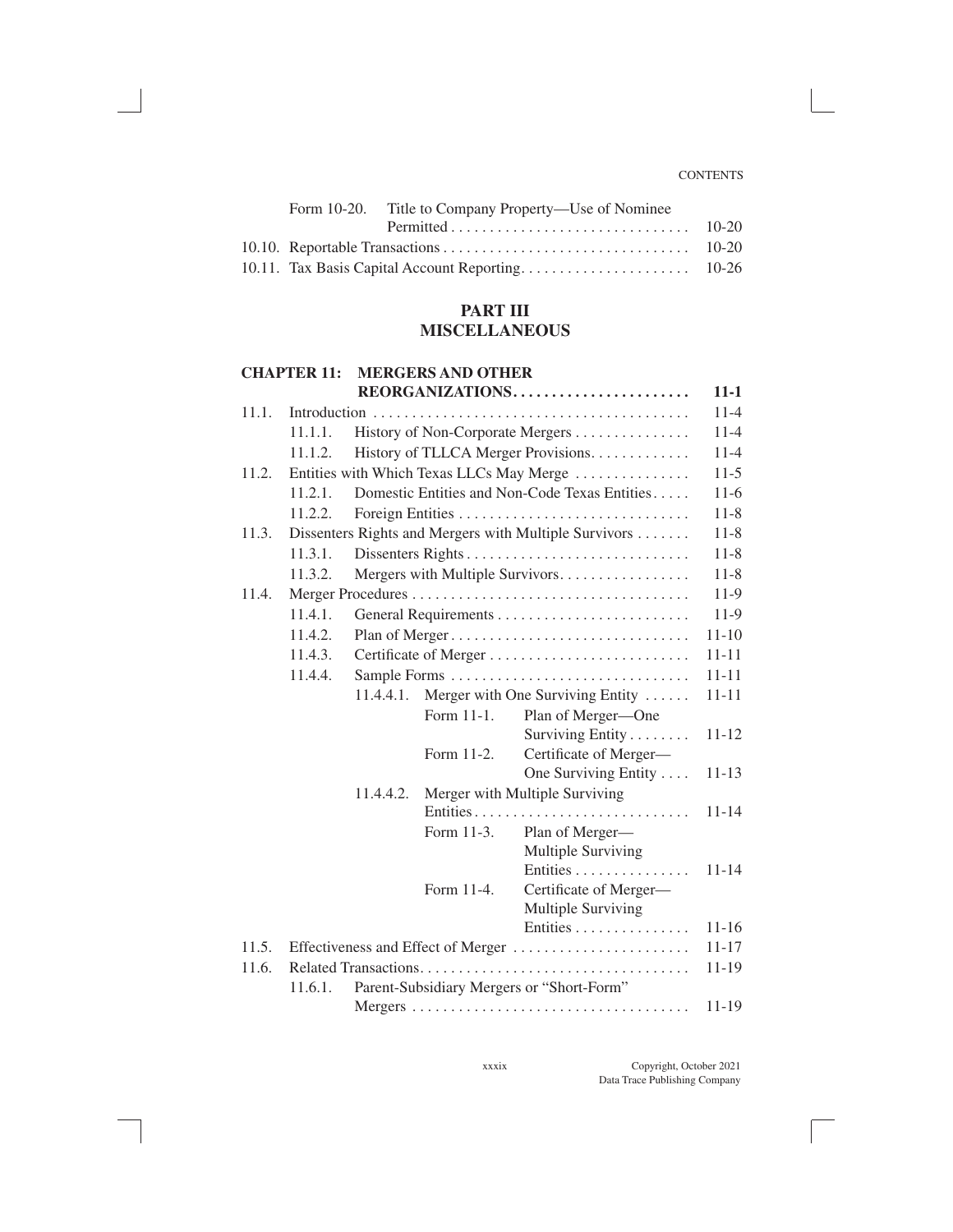|       | 11.6.2. |           |             |                                                       | $11 - 20$ |
|-------|---------|-----------|-------------|-------------------------------------------------------|-----------|
|       | 11.6.3. |           |             |                                                       | $11 - 21$ |
| 11.7. |         |           |             | Tax Consequences of Mergers and Other Reorganizations | $11 - 25$ |
|       | 11.7.1. |           |             | Merger or Other Conversion of an Existing             |           |
|       |         |           |             | Entity into an LLC Taxed as a Partnership             | $11 - 25$ |
|       |         | 11.7.1.1. |             | In General                                            | $11 - 25$ |
|       |         | 11.7.1.2. |             | Merger or Other Conversion                            |           |
|       |         |           |             | of General Partnership to LLC                         | $11-26$   |
|       |         | 11.7.1.3. |             | Merger or Other Conversion of                         |           |
|       |         |           |             | Limited Partnership into LLC                          | 11-29     |
|       |         | 11.7.1.4. |             | Merger or Other Conversion of                         |           |
|       |         |           |             | Corporation into LLC                                  | $11-30$   |
|       |         | 11.7.1.5. |             | Division and Acquisitive Mergers                      | 11-38     |
|       |         |           | 11.7.1.5.1. | Acquisitive                                           |           |
|       |         |           |             | Partnership Mergers                                   | 11-39     |
|       |         |           |             | 11.7.1.5.1.1. Determining Which                       |           |
|       |         |           |             | LLC Continues and                                     |           |
|       |         |           |             | <b>Which LLC Terminates</b><br>for Federal Tax        |           |
|       |         |           |             | Purposes                                              | 11-39     |
|       |         |           |             | 11.7.1.5.1.2. Tax Filing                              |           |
|       |         |           |             | Requirements                                          | 11-40     |
|       |         |           |             | 11.7.1.5.1.3. Determining the Form                    |           |
|       |         |           |             | of the Merger                                         | 11-40     |
|       |         |           | 11.7.1.5.2. | Partnership Division                                  | 11-44     |
|       |         |           |             | 11.7.1.5.2.1. Basic Rules for a                       |           |
|       |         |           |             | Division                                              | 11-44     |
|       |         |           |             | 11.7.1.5.2.2. Determining Which,                      |           |
|       |         |           |             | if Any, LLC Continues                                 |           |
|       |         |           |             | as the Prior Partnership                              |           |
|       |         |           |             | and Which, if Any,                                    |           |
|       |         |           |             | Terminates                                            | 11-47     |
|       |         |           |             | 11.7.1.5.2.3. Tax Filing                              |           |
|       |         |           |             | Requirements<br>11.7.1.5.2.4. Determining the Form    | 11-47     |
|       |         |           |             | of the Division                                       | 11-48     |
|       |         |           |             | 11.7.2. Conversion of LLC into Corporation            | $11 - 51$ |
|       | 11.7.3. |           |             | Admission of New Members                              | 11-56     |
|       |         | 11.7.3.1. |             | Acquisition of Interest from LLC                      | $11-56$   |
|       |         |           | 11.7.3.1.1. | Economic                                              |           |
|       |         |           |             | Consideration                                         | $11-56$   |
|       |         |           | 11.7.3.1.2. | Federal Income Tax                                    |           |
|       |         |           |             | Considerations                                        | $11 - 56$ |
|       |         |           |             |                                                       |           |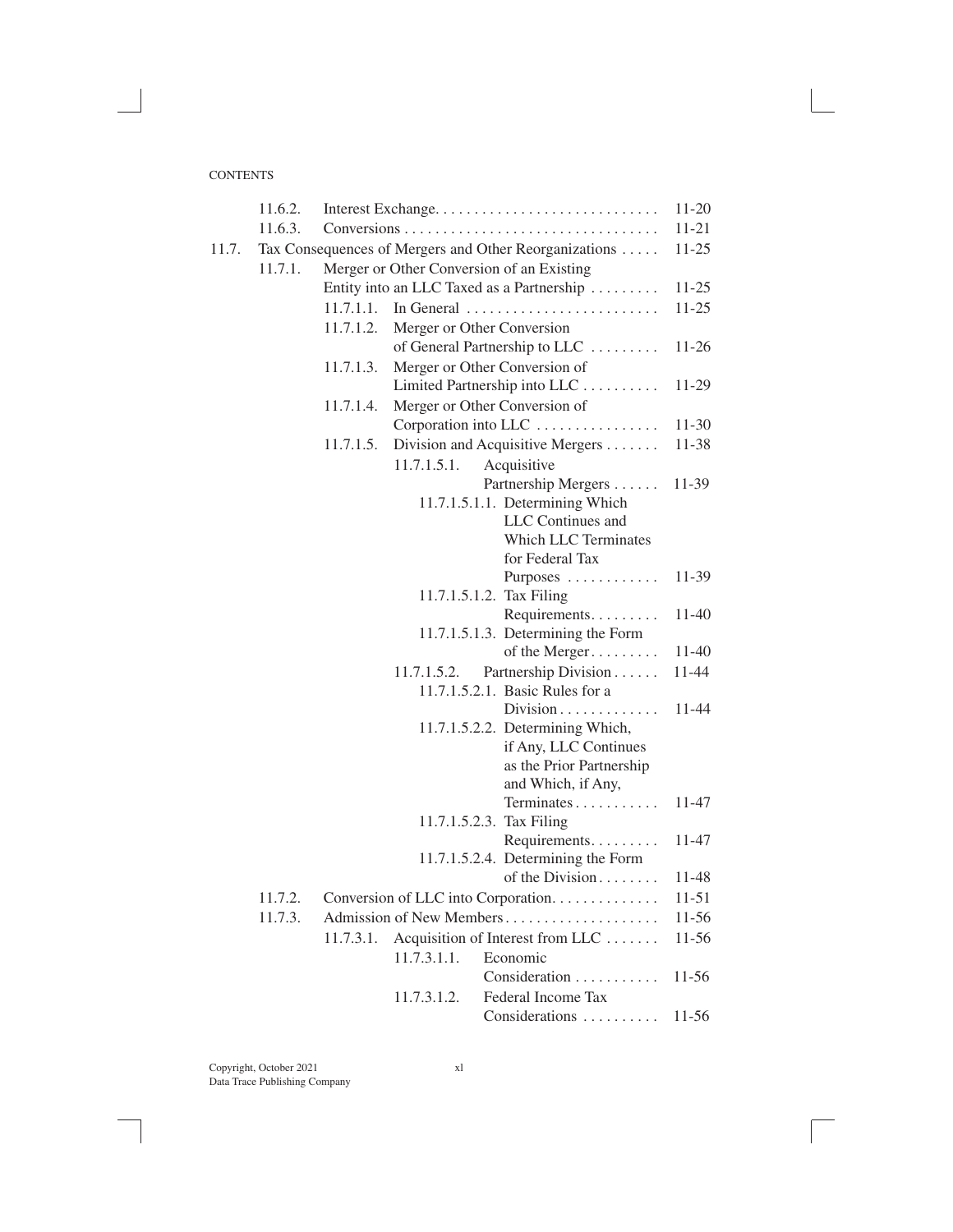|       |                    | 11.7.3.2.<br>Acquisition of Interest from                                   |           |
|-------|--------------------|-----------------------------------------------------------------------------|-----------|
|       |                    |                                                                             | 11-58     |
|       |                    | Federal Income Tax<br>11.7.3.2.1.                                           |           |
|       |                    | Consequences                                                                | $11 - 58$ |
|       | 11.7.4.            |                                                                             | 11-59     |
|       | 11.7.5.            | Electing to Change an LLC's Classification                                  |           |
|       |                    | under the Check-the-Box Regulations                                         | 11-60     |
|       |                    | Corporation to Partnership.<br>11.7.5.1.                                    | 11-61     |
|       |                    | 11.7.5.2.<br>Partnership to Corporation.                                    | 11-61     |
|       |                    | Corporation to Disregarded Entity<br>11.7.5.3.                              | $11-61$   |
|       |                    | 11.7.5.4.<br>Disregarded Entity to Corporation.                             | $11-62$   |
|       | 11.7.6.            | Change in Entity Classification as a Result of                              |           |
|       |                    | Change in Number of Members                                                 | 11-64     |
|       |                    | Converting a Disregarded Entity<br>11.7.6.1.                                |           |
|       |                    |                                                                             | 11-64     |
|       |                    | Converting from a Partnership to<br>11.7.6.2.                               |           |
|       |                    | a Disregarded Entity                                                        | 11-66     |
|       | 11.7.8.            | Taxpayer Identification Number after Change                                 |           |
|       |                    | in Classification                                                           | 11-67     |
|       |                    |                                                                             |           |
|       | <b>CHAPTER 12:</b> | <b>FOREIGN LIMITED LIABILITY</b>                                            |           |
|       |                    | COMPANIES                                                                   | $12 - 1$  |
| 12.1. |                    |                                                                             | $12 - 2$  |
|       | 12.1.1.            |                                                                             | $12 - 2$  |
|       | 12.1.2.            | Elimination of Definition of "Foreign Limited                               |           |
|       |                    | Liability Company"                                                          | $12 - 2$  |
|       | 12.1.3.            |                                                                             | $12 - 3$  |
|       | 12.1.4.            | Registration Procedure                                                      | $12-3$    |
|       |                    | Form 12-1. Application for Registration to                                  |           |
|       |                    | Do Business for Foreign LLC                                                 | $12 - 4$  |
|       | 12.1.5.            | Registration Procedure for Foreign<br>Professional LLCs                     | $12-6$    |
|       |                    |                                                                             | $12-6$    |
|       | 12.1.6.            | Failure to Register                                                         |           |
|       |                    | Penalties<br>12.1.6.1.                                                      | $12-6$    |
|       |                    | 12.1.6.2.<br>Protections for Foreign LLCs That                              | $12 - 7$  |
|       |                    |                                                                             | $12 - 7$  |
|       | 12.1.7.            | Choice of Law Applicable to Foreign LLCs                                    | $12 - 7$  |
|       |                    | 12.1.7.1.<br>Texas Law $\dots\dots\dots\dots\dots\dots\dots\dots\dots\dots$ |           |
|       |                    | 12.1.7.2.<br>Law of Jurisdiction of                                         | $12 - 8$  |
|       |                    |                                                                             |           |
|       | 12.1.8.            | Amended Application for Registration                                        | $12 - 8$  |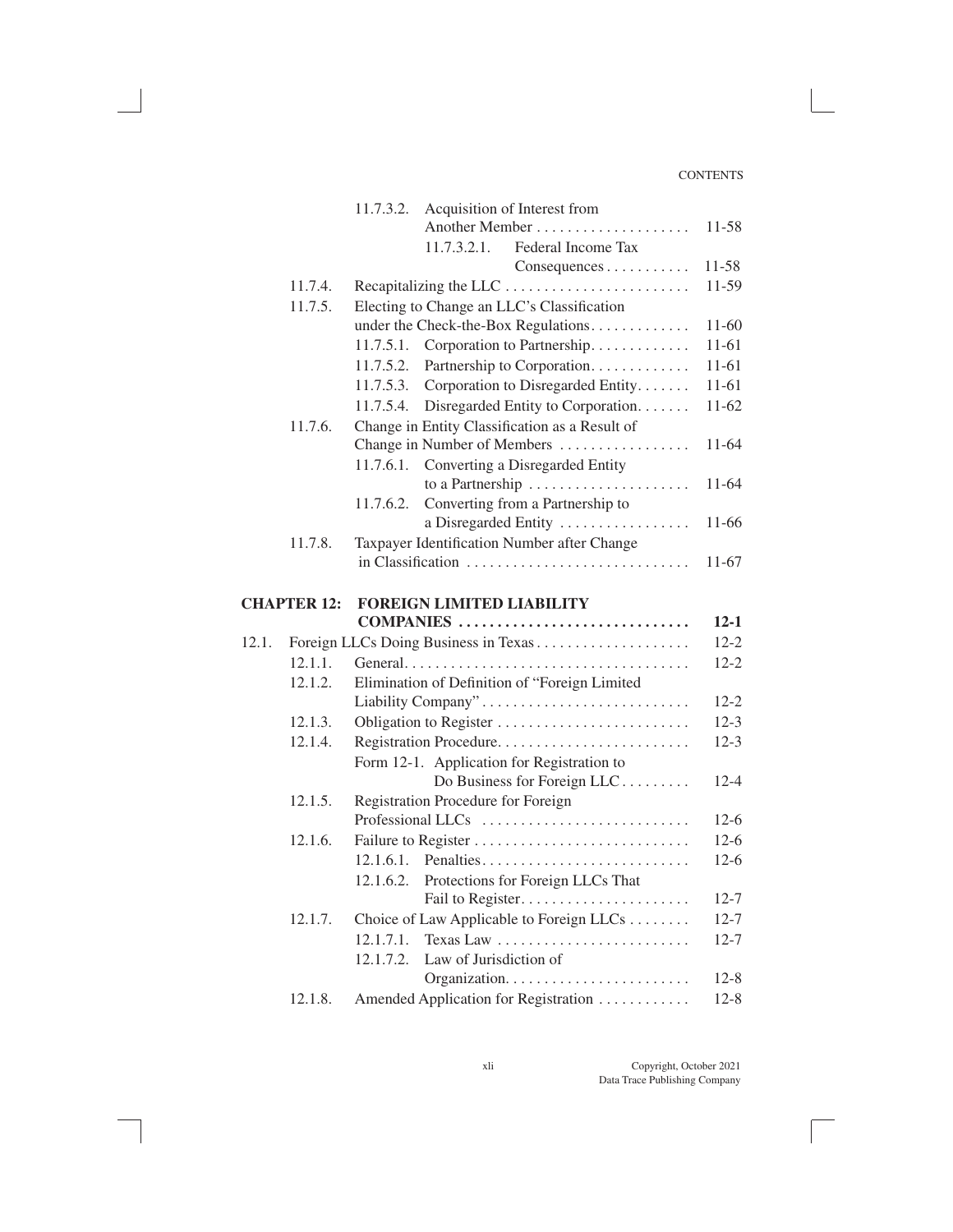|       |                    | Form 12-2. Application for Amended                        |           |
|-------|--------------------|-----------------------------------------------------------|-----------|
|       |                    | Registration for Foreign LLC                              | $12 - 8$  |
|       | 12.1.9.            | Withdrawal of Foreign LLC from Texas                      | $12 - 11$ |
|       |                    | Form 12-3. Application for Certificate of                 |           |
|       |                    | Withdrawal of Foreign LLC                                 | $12 - 11$ |
|       | 12.1.10.           | Revocation of Certificate of Authority                    | $12 - 12$ |
| 12.2. |                    | Texas LLCs Doing Business Outside of Texas                | $12 - 13$ |
|       | <b>CHAPTER 13:</b> | PROFESSIONAL LIMITED LIABILITY                            |           |
|       |                    | COMPANIES                                                 | $13-1$    |
| 13.1. |                    |                                                           | $13 - 2$  |
|       | 13.1.1.            |                                                           | $13 - 2$  |
|       | 13.1.2.            |                                                           | $13 - 2$  |
| 13.2. |                    |                                                           | $13 - 2$  |
| 13.3. |                    |                                                           | $13-3$    |
| 13.4. |                    |                                                           | $13-3$    |
|       | 13.4.1.            |                                                           | $13-3$    |
|       | 13.4.2.            | Joint Practice by Certain Professionals                   | $13 - 4$  |
| 13.5. |                    |                                                           | $13 - 4$  |
| 13.6. |                    | Restrictions on Managers, Officers, Employees, and Agents | $13-5$    |
| 13.7. |                    | Professional Relationships Not Affected by Use of the LLC | $13 - 5$  |
| 13.8. |                    |                                                           | $13-5$    |
| 13.9. |                    |                                                           | $13-6$    |
|       | <b>CHAPTER 14:</b> | <b>TEXAS FRANCHISE TAX</b>                                | $14-1$    |
| 14.1. |                    |                                                           | $14-2$    |
| 14.2. |                    |                                                           | $14 - 2$  |
|       | 14.2.1.            | LLCs Subject to Franchise Tax                             | $14 - 2$  |
|       | 14.2.2.            | Exemption for Certain Small LLCs                          | $14 - 2$  |
|       | 14.2.3.            |                                                           | $14-3$    |
|       | 14.2.4.            |                                                           | $14-3$    |
|       | 14.2.5.            |                                                           | $14 - 4$  |
|       | 14.2.6.            | Texas Franchise Tax Applicable to Members                 |           |
|       |                    |                                                           | $14-6$    |
| 14.3. |                    |                                                           | $14-7$    |
|       | 14.3.1.            | LLCs Subject to Franchise Tax                             | $14 - 7$  |
|       | 14.3.2.            | Special Treatment of Certain Small LLCs                   | $14 - 8$  |
|       | 14.3.3.            | Rate and Computation of Tax                               | 14-9      |
|       | 14.3.4.            |                                                           | $14 - 10$ |
|       | 14.3.5.            | Cost of Goods Sold Deduction                              | $14 - 11$ |
|       | 14.3.6.            |                                                           | $14 - 12$ |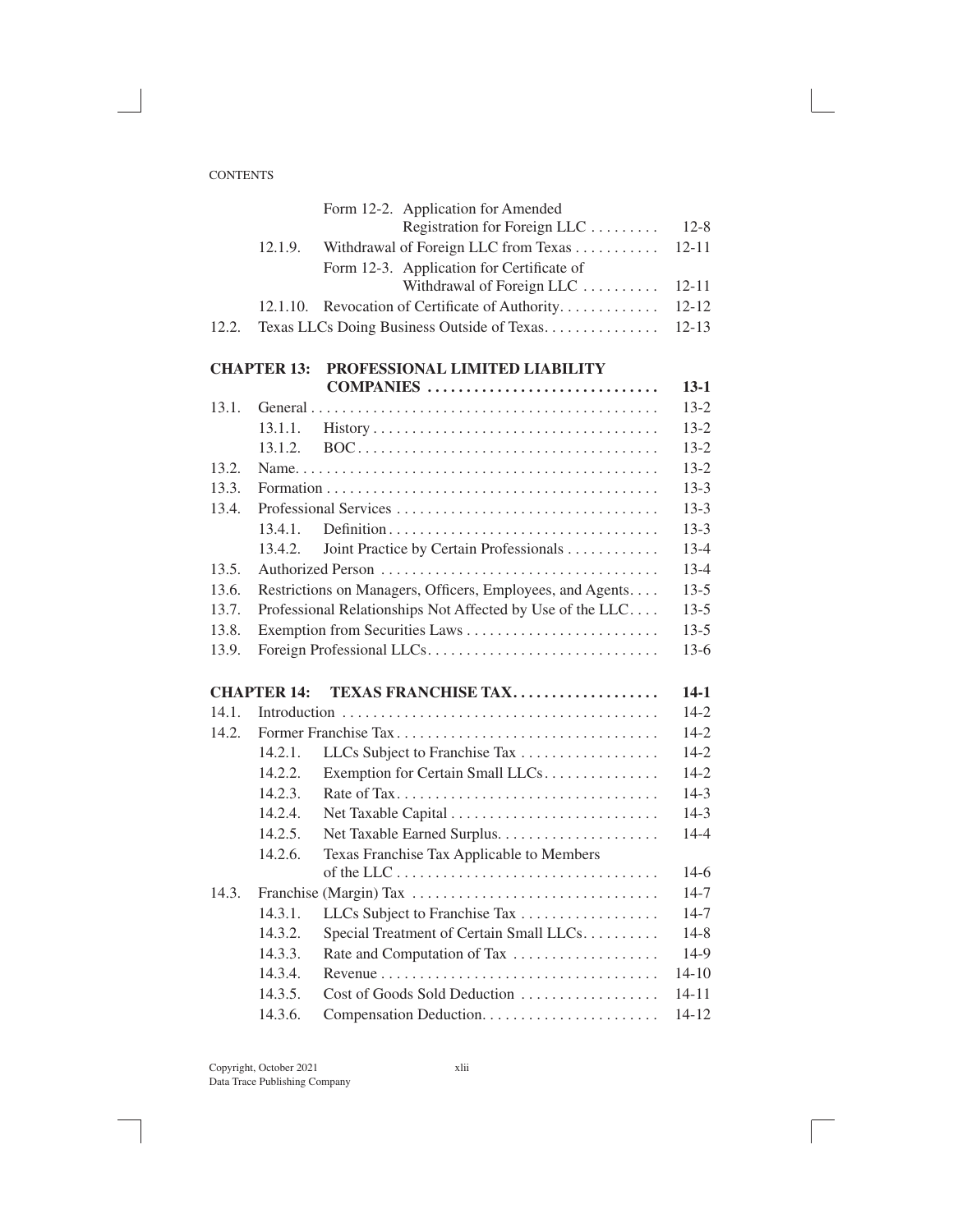|       | 14.3.7.            |           | Combined Group Reporting                           | $14 - 13$ |
|-------|--------------------|-----------|----------------------------------------------------|-----------|
|       | 14.3.8.            |           |                                                    | $14 - 14$ |
| 14.4. |                    |           | Tax Treatment of LLCs by States Other than Texas   | $14 - 15$ |
|       |                    |           |                                                    |           |
|       | <b>CHAPTER 15:</b> |           | <b>COMPENSATION STRATEGIES FOR THE</b>             |           |
|       |                    |           |                                                    | $15-1$    |
| 15.1. |                    |           |                                                    | $15-3$    |
| 15.2. |                    |           | IRC Section 83: Stock Grants and Options           | $15-5$    |
|       | 15.2.1.            |           | Code Section 409A                                  | $15 - 8$  |
|       | 15.2.2.            |           |                                                    |           |
| 15.3. |                    |           |                                                    |           |
|       | 15.3.1.            |           | Tax Consequences for Transfers of Interests        |           |
|       |                    |           | Prior to Date Effective Date under                 |           |
|       |                    |           |                                                    |           |
|       | 15.3.2.            |           | Tax Consequences For Transfers of Interests        |           |
|       |                    |           | If Proposed 83 Guidance Adopted                    | $15 - 18$ |
|       | 15.3.3.            |           | Code Section 409A                                  | $15 - 21$ |
|       | 15.3.4.            |           | Recent Legislative Attempts to Treat Carried       |           |
|       |                    |           | Interest Allocations as Ordinary Income            | $15 - 23$ |
| 15.4. |                    |           | LLC (Partnership) vs. Corporation Compensation     |           |
|       |                    |           |                                                    | $15 - 26$ |
|       | 15.4.1.            |           | Corporation Context                                | $15 - 26$ |
|       |                    | 15.4.1.1. |                                                    | $15 - 26$ |
|       |                    | 15.4.1.2. |                                                    |           |
|       |                    | 15.4.1.3. | Phantom Stock Plans 15-26.2                        |           |
|       | 15.4.2.            |           |                                                    |           |
|       |                    | 15.4.2.1. |                                                    | $15 - 27$ |
|       |                    |           | "Full Equity Interest"<br>15.4.2.1.1.              | $15 - 27$ |
|       |                    |           | 15.4.2.1.1.1. Code Section 409A                    | 15-28     |
|       |                    |           | 15.4.2.1.1.2. Proposed 83<br>Guidance              |           |
|       |                    |           |                                                    | $15-29$   |
|       |                    | 15.4.2.2. | Point System or Unit                               | $15-29$   |
|       |                    |           | Compensation<br>Code Section $409A$<br>15.4.2.2.1. | $15 - 30$ |
|       |                    | 15.4.2.3. |                                                    |           |
|       |                    |           | The Importance of Member                           | $15 - 31$ |
|       |                    | 15.4.2.4. |                                                    | 15-32     |
|       |                    | 15.4.2.5. | Equity Interest vs. Non-equity                     |           |
|       |                    |           | Incentive Compensation.                            | $15 - 32$ |
|       |                    |           | Code Section 409A<br>15.4.2.5.1.                   | $15 - 33$ |
|       | 15.4.3.            |           | Compensation Comparison Chart                      | 15-34     |
| 15.5. |                    |           | Phantom Income and Distributions                   | 15-38     |
|       |                    |           |                                                    |           |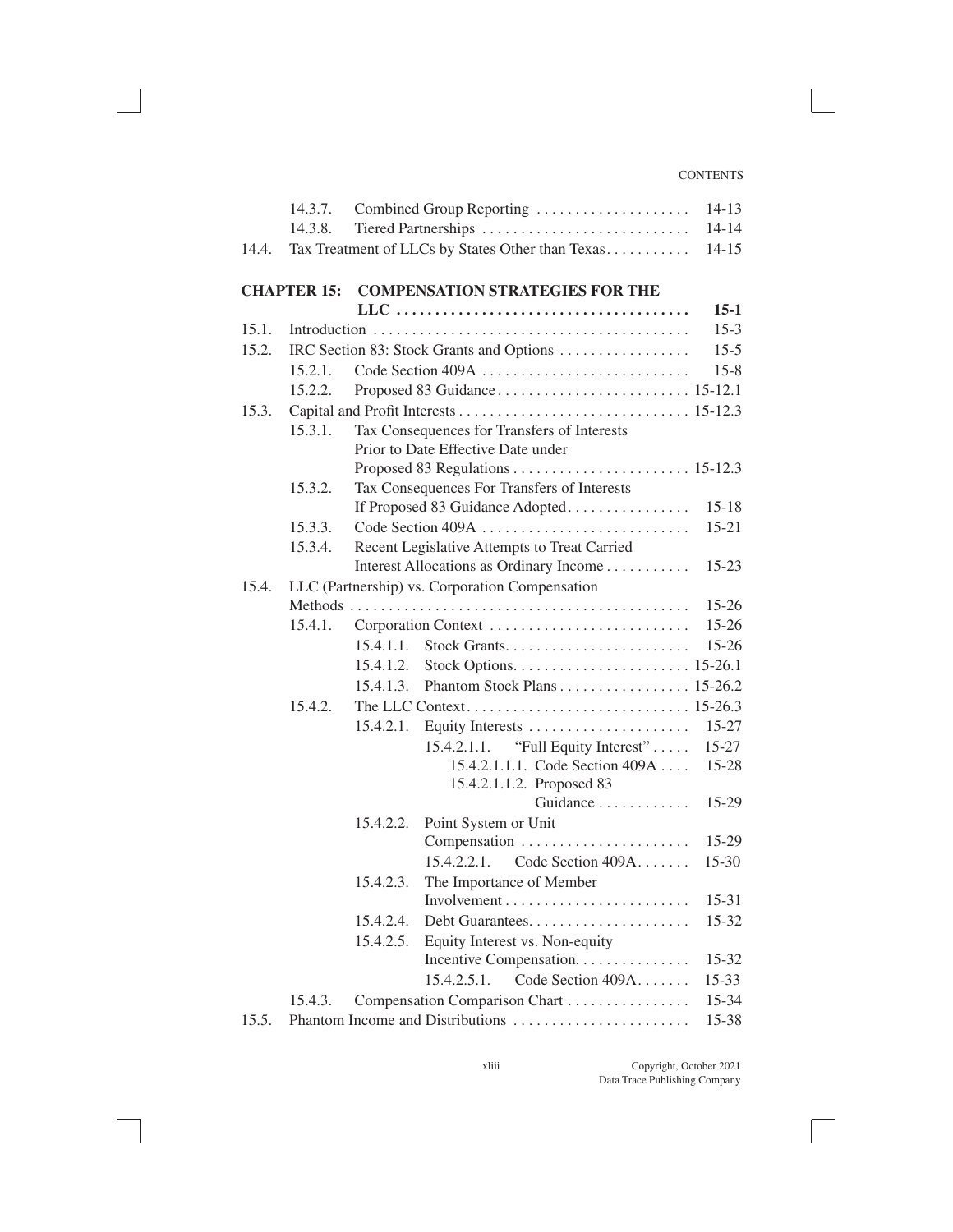|        | 15.5.1.                                |           | Tax Affected Distributions                               | 15-38     |
|--------|----------------------------------------|-----------|----------------------------------------------------------|-----------|
|        |                                        | 15.5.1.1. | Separate Calculations for                                |           |
|        |                                        |           |                                                          | 15-38     |
|        |                                        | 15.5.1.2. | Standard Distribution Rate.                              | 15-39     |
|        |                                        | 15.5.1.3. | Highest Incremental Tax Rate                             | 15-41     |
|        | 15.5.2.                                |           | Self-Employment Tax                                      | 15-43     |
|        |                                        | 15.5.2.1. | <b>Calculating Self-Employment</b>                       |           |
|        |                                        |           |                                                          | 15-43     |
|        |                                        | 15.5.2.2. | Application of Self-Employment                           |           |
|        |                                        |           | Tax to LLC Members.                                      | 15-44     |
| 15.6.  |                                        |           | Fiduciary Duties, Inspection Rights, and Other Duties to |           |
|        |                                        |           |                                                          | 15-44     |
|        | 15.6.1.                                |           | Five Star Concrete, L.L.C. v. Klink                      | 15-45     |
| 15.7.  |                                        |           |                                                          | 15-46     |
| 15.8.  |                                        |           | Member Exit Strategies: Buyout Arrangements              | 15-46     |
| 15.9.  |                                        |           |                                                          | 15-47     |
| 15.10. | Forms: Equity and Non-Equity-Based LLC |           |                                                          |           |
|        |                                        |           |                                                          | 15-48     |
|        | 15.10.1.                               |           |                                                          | 15-48     |
|        |                                        |           | Form 15-1. Equity Incentive Plan                         | 15-49     |
|        | 15.10.2.                               |           |                                                          | 15-54.14  |
|        |                                        |           | Form 15-2. Unit Grant Agreement                          | 15-54.14  |
|        | 15.10.3.                               |           | Employee Incentive Compensation Plan                     | 15-54.22  |
|        |                                        |           | Form 15-3. Communications, LLC: Employee                 |           |
|        |                                        |           | Incentive Compensation Plan                              | 15-54.22  |
|        | <b>CHAPTER 16:</b>                     |           | OPTIONS AND CONVERTIBLE INTEREST                         |           |
|        |                                        |           | FOR LLCS TAXED AS PARTNERSHIPS                           | $16-1$    |
| 16.1.  |                                        |           | Introduction: Noncompensatory Call Options               |           |
|        |                                        |           | and Convertible Preferred Interests                      | $16-3$    |
| 16.2.  |                                        |           | Noncompensatory Call Options: Defined and Example        | $16-4$    |
|        | 16.2.1.                                |           | Tax Consequences of Issuance and Exercise                |           |
|        |                                        |           |                                                          | $16-5$    |
|        |                                        | 16.2.1.1. |                                                          | $16 - 15$ |
|        |                                        | 16.2.1.2. | Option Holder                                            | $16 - 17$ |
|        | 16.2.2.                                |           | Tax Consequences of Lapse of Call Option                 | $16 - 18$ |
|        |                                        | 16.2.2.1. |                                                          | $16 - 18$ |
|        |                                        | 16.2.2.2. | Option Holder                                            | 16-19     |
|        | 16.2.3.                                |           | Tax Consequences of Exercise of Option                   | 16-20     |
|        |                                        | 16.2.3.1. | Option Holder                                            | $16 - 21$ |
|        |                                        | 16.2.3.2. |                                                          | 16-22     |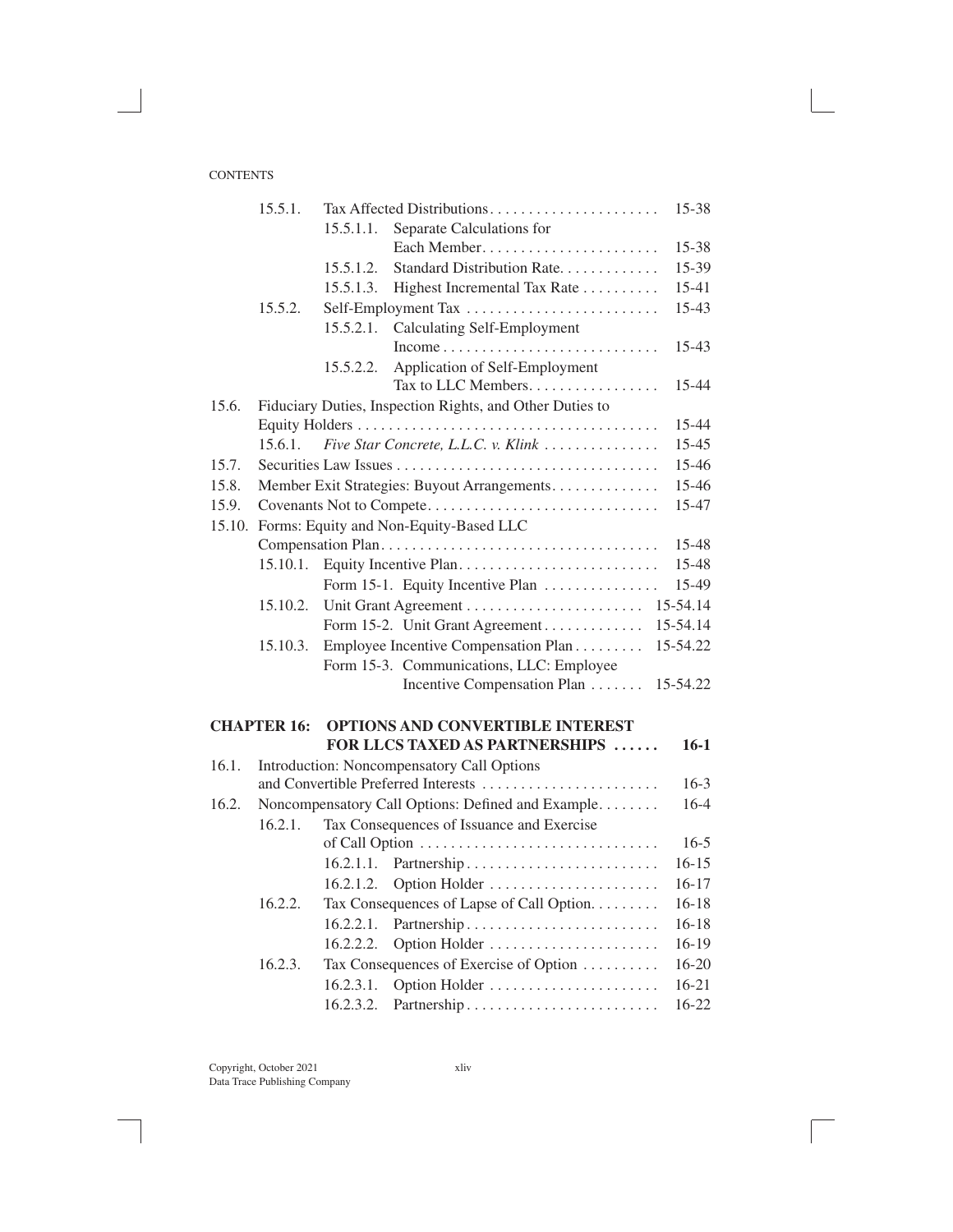|       |         |                                           |             | 16.2.3.3. Cash Settled Options                                   | 16-37     |
|-------|---------|-------------------------------------------|-------------|------------------------------------------------------------------|-----------|
|       | 16.2.4. |                                           |             | Drafting Considerations in the Partnership                       |           |
|       |         |                                           |             |                                                                  | 16-38     |
|       |         | 16.2.4.1.                                 |             | Capital Account Maintenance                                      |           |
|       |         |                                           |             | under Code Section $704(b)$                                      | 16-39     |
|       |         |                                           | 16.2.4.1.1. | $Book-Up$                                                        | 16-43     |
|       |         |                                           | 16.2.4.1.2. | No Book- $Up \ldots \ldots \ldots$                               | 16-46     |
|       |         | 16.2.4.2.                                 |             | Code Section $704(c)$                                            | 16-48     |
|       |         | 16.2.4.3.                                 |             |                                                                  | 16-49     |
|       | 16.2.5. |                                           |             | Ancillary Tax Considerations                                     | 16-49     |
|       |         | 16.2.5.1.                                 |             | Code Section $704(c)$                                            | 16-50     |
|       |         | 16.2.5.2.                                 |             |                                                                  | $16 - 51$ |
|       |         | 16.2.5.3.                                 |             | Code Section 751                                                 | $16 - 52$ |
|       |         | 16.2.5.4.                                 |             | Holding Period                                                   | 16-52     |
|       |         | 16.2.5.5.                                 |             | Original Issue Discount                                          | 16-53     |
|       |         | 16.2.5.6.                                 |             | Code Section 708                                                 | 16-53     |
|       |         | 16.2.5.7.                                 |             | Disregarded Entities.                                            | $16 - 53$ |
| 16.3. |         |                                           |             | Convertible Preferred Membership Interests                       | 16-54     |
|       | 16.3.1. |                                           |             | Description of Convertible Preferred Interests                   | 16-54     |
|       | 16.3.2. |                                           |             | Example: Convertible Preferred Interests                         | $16 - 55$ |
|       | 16.3.3. |                                           |             |                                                                  | 16-56     |
|       | 16.3.4. | Tax Consequences of Issuance and Exercise |             |                                                                  |           |
|       |         |                                           |             | of Convertible Preferred Interests                               | $16 - 56$ |
|       |         | 16.3.4.1.                                 |             | Tax Consequences of Issuance of                                  |           |
|       |         |                                           |             | Convertible Preferred Interests                                  | 16-57     |
|       |         |                                           | 16.3.4.1.1. | Preferred Holder as                                              |           |
|       |         |                                           |             | a Partner                                                        | 16-57     |
|       |         |                                           | 16.3.4.1.2. | Partnership, A and B $\dots$                                     | 16-58     |
|       |         |                                           | 16.3.4.1.3. | Tax Consequences of                                              |           |
|       |         |                                           |             | Partnership Operations                                           |           |
|       |         |                                           |             | Prior to Conversion                                              | 16-59     |
|       |         | 16.3.4.2.                                 |             | Tax Consequences at Exercise                                     |           |
|       |         |                                           |             | of the Conversion Right of the<br>Preferred Convertible Interest | $16-60$   |
|       |         |                                           | 16.3.4.2.1. | Capital Accounts.                                                | 16-60     |
|       |         |                                           | 16.3.4.2.2. | <b>Tax Consequences</b>                                          |           |
|       |         |                                           |             | of Capital Account                                               |           |
|       |         |                                           |             | Adjustments                                                      | 16-65     |
|       |         |                                           | 16.3.4.2.3. | Code Section 752                                                 | 16-67     |
|       |         |                                           | 16.3.4.2.4. | Code Section 704(c) $\ldots$ .                                   | 16-69     |
|       |         |                                           | 16.3.4.2.5. | Code Section 708                                                 | 16-72     |
|       |         |                                           | 16.3.4.2.6. | Code Section 705                                                 | 16-72     |
|       |         |                                           |             |                                                                  |           |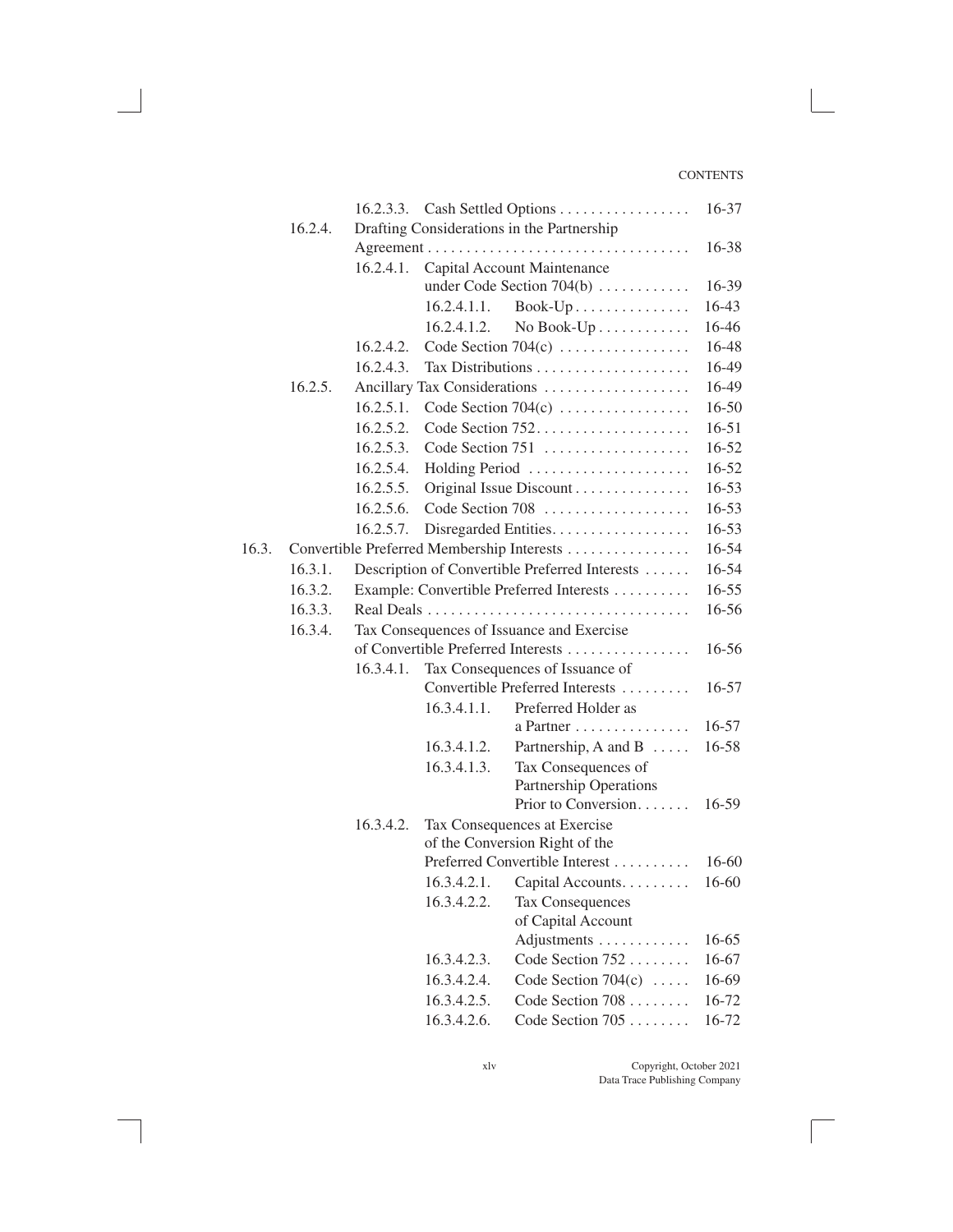|       |                    |           | 16.3.4.2.7.            | Nonrecourse                                                           |           |
|-------|--------------------|-----------|------------------------|-----------------------------------------------------------------------|-----------|
|       |                    |           |                        | Deductions                                                            | $16 - 73$ |
|       |                    |           | 16.3.4.2.8.            | <b>Excess Nonrecourse</b>                                             |           |
|       |                    |           |                        | Liabilities                                                           | $16 - 73$ |
|       |                    |           | 16.3.4.2.9.            | Convertible Debt. 16-74.1                                             |           |
|       | 16.3.5.            |           |                        | Drafting Issues for Convertible Interests                             | 16-75     |
|       |                    | 16.3.5.1. |                        | Form 16-1 Revaluation                                                 | 16-81     |
|       |                    | 16.3.5.2. |                        |                                                                       | 16-82     |
|       |                    |           | Form 16-1.             | <b>Selected Provisions</b>                                            |           |
|       |                    |           |                        | Applicable to                                                         |           |
|       |                    |           |                        | Allocations and                                                       |           |
|       |                    |           |                        | Distributions                                                         | 16-82     |
| 16.4. |                    |           |                        | Examples from Final Regulations                                       | 16-97     |
|       | <b>CHAPTER 17:</b> |           |                        | SERIES LLCS                                                           | $17 - 1$  |
| 17.1. |                    |           |                        | Series Limited Liability Company                                      | $17-5$    |
|       | 17.1.1.            |           |                        |                                                                       | $17-5$    |
|       | 17.1.2.            |           |                        | The Basic Concept of Series                                           | $17-6$    |
|       |                    | 17.1.2.1. |                        | The Fundamental Concept                                               | $17-6$    |
|       |                    | 17.1.2.2. |                        | The Entity Issue                                                      | $17-6$    |
|       |                    | 17.1.2.3. | The Second Fundamental |                                                                       |           |
|       |                    |           |                        | $Concept \dots \dots \dots \dots \dots \dots \dots \dots \dots \dots$ | $17 - 7$  |
|       |                    | 17.1.2.4. |                        | Interface between Chapter 101                                         |           |
|       |                    |           |                        |                                                                       | $17 - 8$  |
|       |                    | 17.1.2.5. |                        | Members Associated with a                                             |           |
|       |                    |           |                        |                                                                       | $17-9$    |
|       |                    | 17.1.2.6. |                        |                                                                       | $17 - 10$ |
| 17.2. |                    |           |                        | Establishment of Series, Limitations of Liabilities,                  |           |
|       |                    |           |                        |                                                                       | $17 - 10$ |
|       | 17.2.1.            |           |                        |                                                                       | $17 - 10$ |
|       | 17.2.2.            |           |                        |                                                                       | $17 - 11$ |
|       | 17.2.3.            |           |                        |                                                                       | $17 - 13$ |
|       | 17.2.4.            |           |                        |                                                                       | $17 - 14$ |
| 17.3. |                    |           |                        | Liability of Members and Managers, Classes, Governing                 |           |
|       |                    |           |                        | Authority, and Applicability of Other Chapters 17-14.1                |           |
|       | 17.3.1.            |           |                        | Liability of Members or Managers for                                  |           |
|       |                    |           |                        |                                                                       |           |
|       |                    | 17.3.1.1. |                        | Liability of Members or Managers                                      |           |
|       |                    |           |                        |                                                                       |           |
|       |                    | 17.3.1.2. |                        | Duties of Members or Managers 17-14.1                                 |           |
|       | 17.3.2.            |           |                        | Classes or Groups of Members or Managers                              | $17 - 15$ |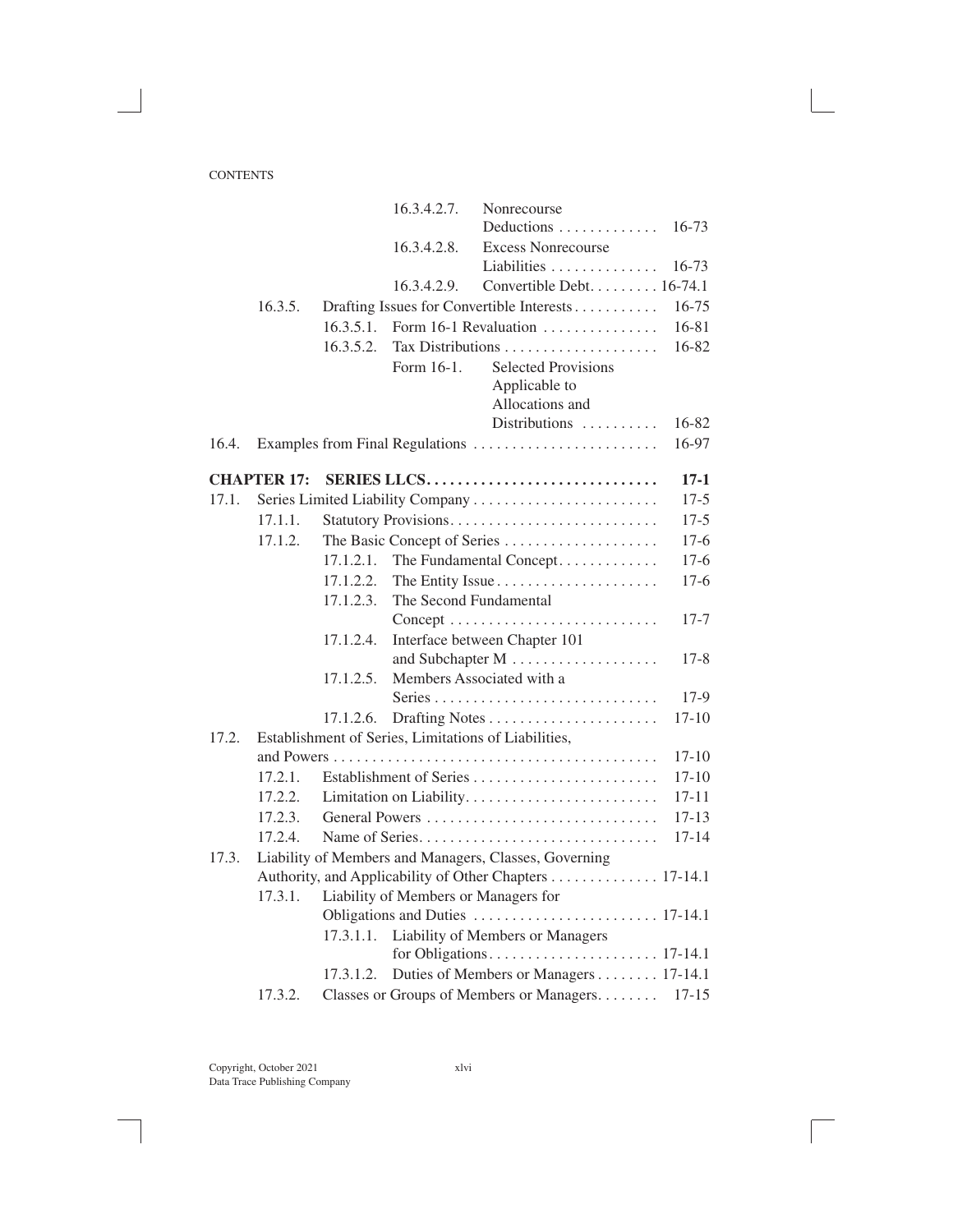|       |         | 17.3.2.1. | Classes or Groups of Members or           |           |
|-------|---------|-----------|-------------------------------------------|-----------|
|       |         |           |                                           | $17 - 15$ |
|       |         | 17.3.2.2. | Additional Classes or Groups of           |           |
|       |         |           | Members or Managers                       | $17 - 15$ |
|       |         | 17.3.2.3. | Permissible Additional Series             |           |
|       |         |           | of Membership Interests without           |           |
|       |         |           |                                           | 17-15     |
|       |         | 17.3.2.4. | Grant of Special Voting Rights            | $17 - 15$ |
|       |         | 17.3.2.5. |                                           | $17 - 16$ |
|       | 17.3.3. |           | Governing Authority                       | $17 - 16$ |
|       |         | 17.3.3.1. | Series Company Agreement                  |           |
|       |         |           |                                           | $17 - 16$ |
|       |         | 17.3.3.2. | Default Governing Authority               |           |
|       |         |           | for a Series                              | $17 - 16$ |
|       |         | 17.3.3.3. |                                           | $17 - 17$ |
|       | 17.3.4. |           | Applicability of Other Provisions of LLC  |           |
|       |         |           |                                           | $17 - 17$ |
|       | 17.3.5. |           | Effect of Ceasing to be Series Manager or |           |
|       |         |           | Series Member                             | 17-17     |
|       |         | 17.3.5.1. | Effect of Ceasing to be a Series          |           |
|       |         |           | Manager                                   | 17-17     |
|       |         | 17.3.5.2. | Effect of Ceasing to be a Series          |           |
|       |         |           |                                           | $17 - 17$ |
|       |         | 17.3.5.3. |                                           | $17 - 18$ |
| 17.4. |         |           |                                           | $17 - 18$ |
|       | 17.4.1. |           | Member Status with Respect to             |           |
|       |         |           |                                           | $17 - 18$ |
|       | 17.4.2. |           | Record Date for Allocations and           |           |
|       |         |           |                                           |           |
|       | 17.4.3. |           |                                           |           |
|       |         | 17.4.3.1. | Distributions are Permissible 17-18.1     |           |
|       |         | 17.4.3.2. |                                           |           |
|       |         | 17.4.3.3. | Liabilities Excluded from                 |           |
|       |         |           | <b>Calculation of Permitted</b>           |           |
|       |         |           |                                           |           |
|       |         | 17.4.3.4. | Inclusion in Calculation Fair             |           |
|       |         |           | Value of Property Subject to              |           |
|       |         |           |                                           |           |
|       |         | 17.4.3.5. | Liability of Series Member for            |           |
|       |         |           | Distributions Made in Violation of        |           |
|       |         |           |                                           |           |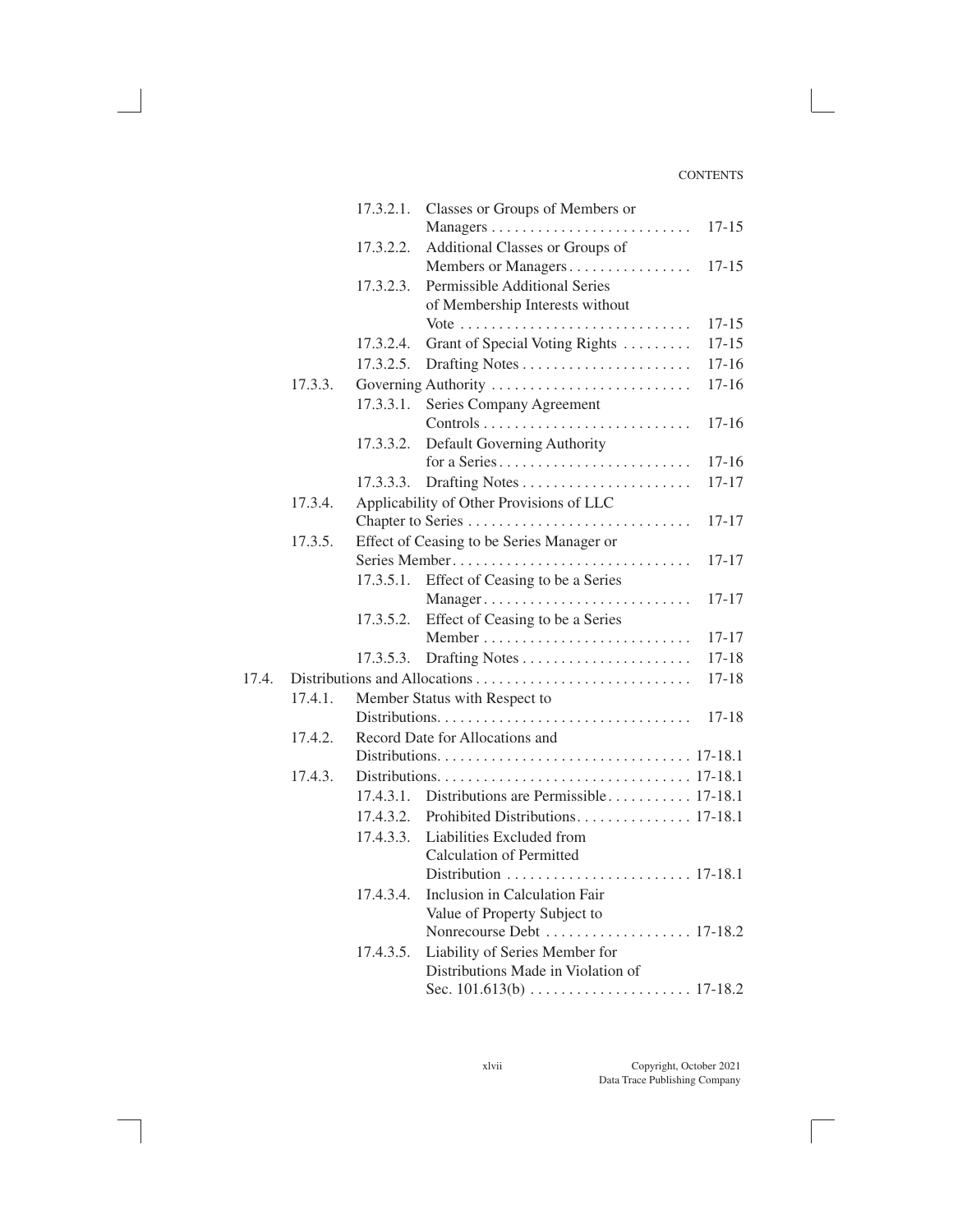|       |            |           | 17.4.3.6. Compensation Not Included in               |           |
|-------|------------|-----------|------------------------------------------------------|-----------|
|       |            |           |                                                      |           |
| 17.5. |            |           |                                                      |           |
|       | 17.5.1.    |           | Authority to Wind Up; Effect of Winding              |           |
|       |            |           |                                                      |           |
|       | 17.5.2.    |           | Termination of Series; Notice of Termination         |           |
|       |            |           |                                                      |           |
|       | 17.5.3.    |           | Events Requiring a Winding Up  17-18.4               |           |
|       | 17.5.4.    |           | Procedure for Winding Up and Termination             |           |
|       |            |           | of a Series; Rationalization of Terms. 17-18.4       |           |
|       |            |           | 17.5.4.1. Applicability of Other BOC                 |           |
|       |            |           | Chapters to Winding Up and                           |           |
|       |            |           | Termination of a Series  17-18.4                     |           |
|       |            | 17.5.4.2. | Persons Responsible for Winding                      |           |
|       |            |           | Up and Terminating a Series 17-18.5                  |           |
|       |            | 17.5.4.3. | Winding Up Taken in Accordance                       |           |
|       |            |           | with BOC Sec. 101.617 Does Not                       |           |
|       |            |           | Affect Limitation on Liability 17-18.5               |           |
|       | 17.5.5.    |           | Procedure for Revoking a Voluntary Decision to       |           |
|       |            |           |                                                      |           |
|       | 17.5.6.    |           | Procedure for Cancellation of an Event Requiring     |           |
|       |            |           |                                                      |           |
|       | 17.5.7.    |           | Continuation of Business upon Revocation             |           |
|       |            |           |                                                      |           |
|       | 17.5.8.    |           | Winding Up by Court Order  17-18.6                   |           |
| 17.6. |            |           |                                                      |           |
| 17.7. |            |           |                                                      |           |
| 17.8. |            |           |                                                      |           |
|       | Form 17-1. |           | Certificate of Formation Provision                   |           |
|       |            |           | Setting Forth Authorizing Series and                 |           |
|       |            |           | Limitations on Liabilities of                        |           |
|       |            |           |                                                      |           |
|       | Form 17-2. |           | Provision Authorizing Manager of                     |           |
|       |            |           | Manager-Managed Limited Liability Company            |           |
|       |            |           | to Designate Separate Series and Classes of          |           |
|       |            |           | Members and Interests                                | $17-19$   |
|       | Form 17-3. |           | Provision Designating Separate Series of             |           |
|       |            |           |                                                      | $17 - 21$ |
| 17.9. |            |           | Federal Tax Consequences of Series Limited Liability |           |
|       |            |           |                                                      | $17 - 25$ |
|       | 17.9.1.    |           | Federal Tax Significance of Classification.          | $17 - 26$ |
|       | 17.9.2.    |           |                                                      | 17-27     |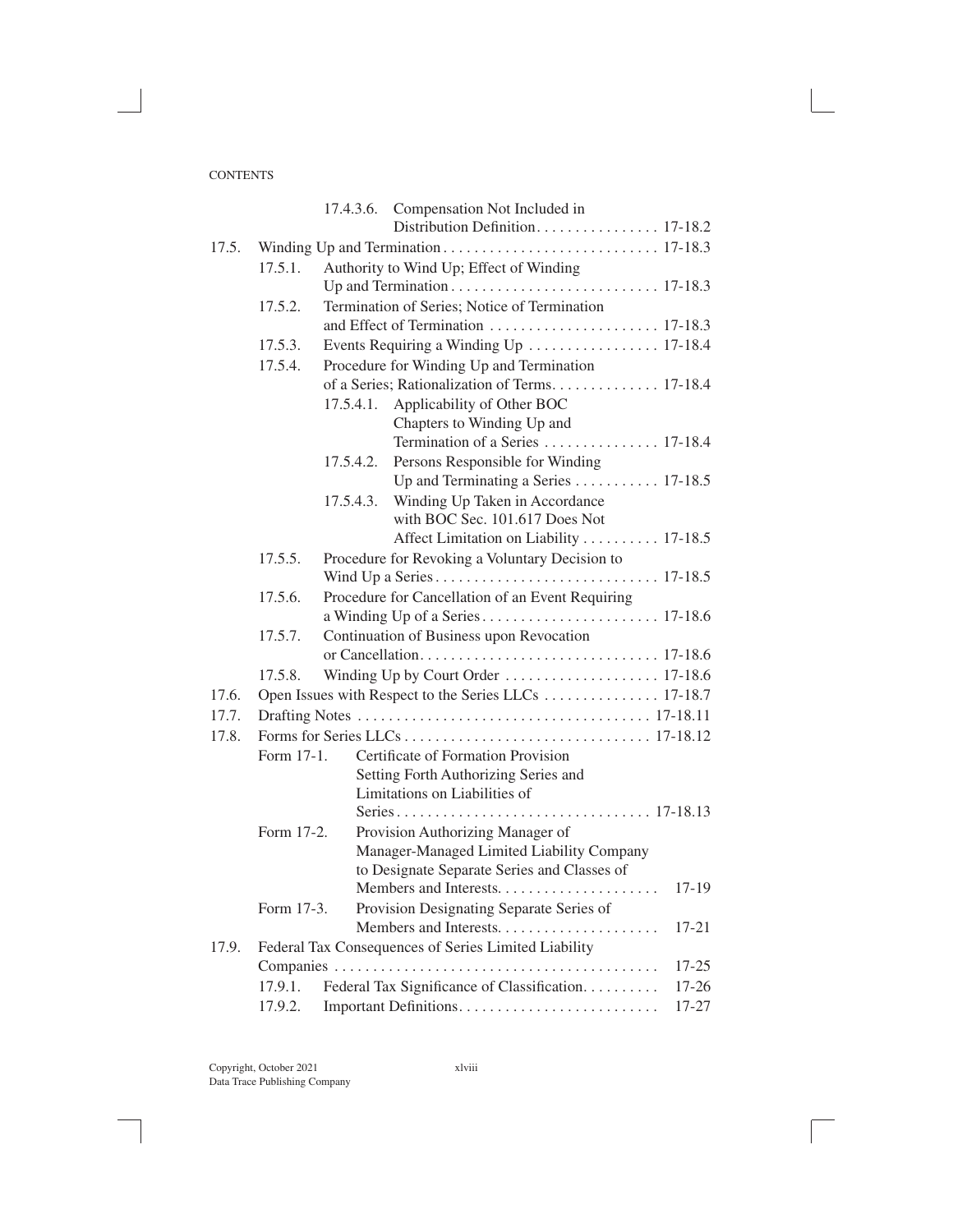|       | 17.9.3.            | Overview of Proposed Regulations                          | 17-28     |
|-------|--------------------|-----------------------------------------------------------|-----------|
|       | 17.9.4.            | Proposed Regulations' Treatment of a Series               |           |
|       |                    |                                                           | $17 - 30$ |
|       | 17.9.5.            | Proposed Regulations' Treatment of Series                 |           |
|       |                    |                                                           | 17-32     |
|       | 17.9.6.            | Status of Members and Managers Associated                 |           |
|       |                    |                                                           | $17 - 34$ |
|       | 17.9.7.            | Classification of the Series under the                    |           |
|       |                    | Check-the-Box Regulations                                 | 17-34     |
|       | 17.9.8.            | Issues Not Addressed in Proposed                          |           |
|       |                    | Regulations                                               | $17 - 35$ |
|       |                    | 17.9.8.1.<br>Foreign Series                               | 17-35     |
|       |                    | Employment Taxes.<br>17.9.8.2.                            | $17 - 35$ |
|       |                    | Employee Benefits<br>17.9.8.3.                            | 17-36     |
|       |                    | Tax Matters Partner and Return<br>17.9.8.4.               |           |
|       |                    | Signatory                                                 | 17-36     |
|       | 17.9.9.            | Planning Possibilities                                    | 17-36     |
|       | 17.9.10.           | Effective Date                                            | 17-37     |
|       | 17.9.11.           | Lack of Other Guidance                                    | 17-38     |
|       |                    | 17.10. Texas Franchise Tax Consequences of Series Limited |           |
|       |                    |                                                           | 17-40     |
|       |                    |                                                           |           |
|       | <b>CHAPTER 18:</b> | <b>CONTRIBUTED BUILT-IN-LOSS PROPERTY</b>                 |           |
|       |                    | AND BASIS ADJUSTMENTS                                     | $18-1$    |
| 18.1. |                    | Introduction: Special Tax Rules Applicable to             |           |
|       |                    | Partnerships with Property with Built-In Losses and       |           |
|       |                    |                                                           | $18-4$    |
| 18.2. |                    | Contribution of Built-In Loss Property                    | $18-6$    |
|       | 18.2.1.            | General Rule                                              | 18-6      |
|       | 18.2.2.            |                                                           | $18-6$    |
|       |                    | 18.2.2.1. Repeal of Ceiling Rule.                         | $18-6$    |

|         | 18.2.2.1. | Repeal of Ceiling Rule                   | 18-6      |
|---------|-----------|------------------------------------------|-----------|
|         |           | 18.2.2.2. Prohibition on Transfer of     |           |
|         |           | Built-In Loss                            | 18-8      |
| 18.2.3. |           | Proposed Regulations—General Explanation | $18-8$    |
|         | 18.2.3.1  |                                          | 18-8      |
|         |           | 18.2.3.2. Computation Allocation of      |           |
|         |           |                                          | 18-9      |
| 18.2.4. |           | Proposed Regulations—Specifics           | 18-9      |
|         | 18.2.4.1. | Section 704(c)(1)(C) Property            | 18-9      |
|         | 18.2.4.2. | Section 704(c)(1)(C) Partner             | $18 - 10$ |
|         |           | 18.2.4.3. Section $704(c)(1)(C)$ Basis   |           |
|         |           |                                          | $18-10$   |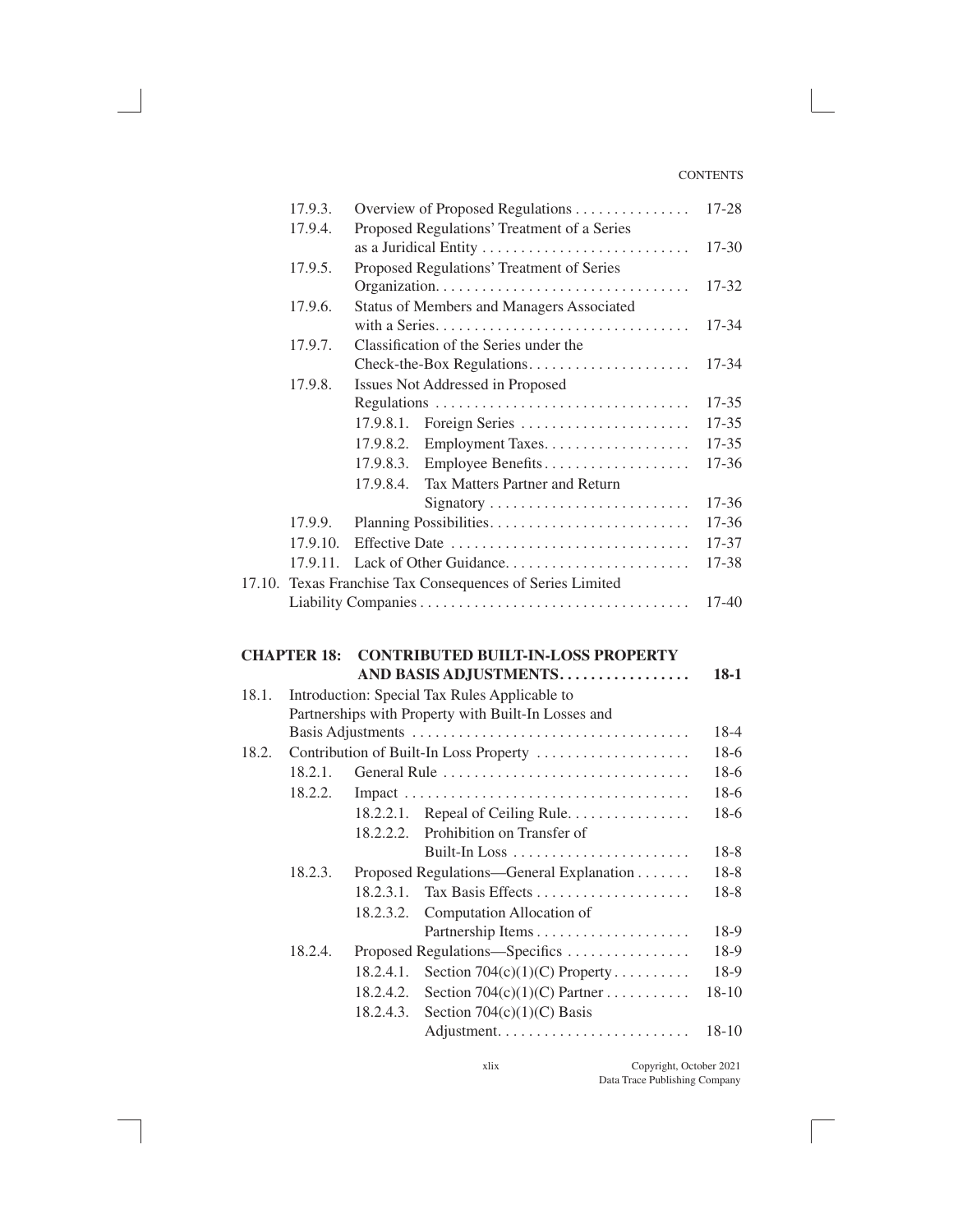|       |         | 18.2.4.4. |             |                                                                         |         |
|-------|---------|-----------|-------------|-------------------------------------------------------------------------|---------|
|       |         |           | 18.2.4.4.1. | <b>Basis Adjustment</b>                                                 |         |
|       |         |           |             | Unique to                                                               |         |
|       |         |           |             | Section $704(c)(1)(C)$                                                  |         |
|       |         |           |             |                                                                         | $18-10$ |
|       |         |           | 18.2.4.4.2. | Accounting for                                                          |         |
|       |         |           |             | Section $704(c)(1)(C)$                                                  |         |
|       |         |           |             | Basis Adjustment                                                        | 18-10   |
|       |         |           | 18.2.4.4.3. | Code Sec. $704(c)(1)(C)$                                                |         |
|       |         |           |             | Partner's Distributive                                                  |         |
|       |         |           |             |                                                                         |         |
|       |         |           | 18.2.4.4.4. | Basis Adjustment for                                                    |         |
|       |         |           |             | Depreciable or                                                          |         |
|       |         |           |             | Amortizable                                                             |         |
|       |         |           |             | Property                                                                | 18-11   |
|       |         |           | 18.2.4.4.5. | Transfers of Code                                                       |         |
|       |         |           |             | Sec. $704(c)(1)(C)$                                                     |         |
|       |         |           |             | Property by the                                                         |         |
|       |         |           |             | Partnership                                                             | 18-12   |
|       |         |           |             | 18.2.4.4.5.1. Distribution to                                           |         |
|       |         |           |             | Contributing                                                            |         |
|       |         |           |             | Partner                                                                 | 18-12   |
|       |         |           |             | $18.2.4.4.5.2$ . Distribution to                                        |         |
|       |         |           |             | Non-Contributing                                                        |         |
|       |         |           |             | Partner                                                                 | $18-13$ |
|       |         |           |             | 18.2.4.4.5.3. Distribution in                                           |         |
|       |         |           |             | Liquidation of                                                          |         |
|       |         |           |             | Contributing                                                            |         |
|       |         |           |             | Partner                                                                 | 18-14   |
|       |         |           | 18.2.4.4.6. | Transfers of                                                            |         |
|       |         |           |             | Section $704(c)(1)(C)$                                                  |         |
|       |         |           |             | Partner's Partnership                                                   |         |
|       |         |           |             | Interest                                                                | $18-15$ |
|       |         |           |             |                                                                         |         |
|       |         |           | 18.2.4.4.7. | Transfer of                                                             |         |
|       |         |           |             | Section $704(c)(1)(C)$                                                  |         |
|       |         |           |             | Property by the                                                         |         |
|       |         |           |             | Partnership                                                             | 18-17   |
|       |         | 18.2.4.5. |             |                                                                         | 18-22   |
|       |         | 18.2.4.6. |             | Effective Date                                                          | 18-22   |
| 18.3. |         |           |             |                                                                         | 18-22   |
|       | 18.3.1. |           |             |                                                                         | 18-22   |
|       | 18.3.2. |           |             | Section 704(c) Layers $\dots \dots \dots \dots \dots \dots \dots \dots$ | 18-23   |
|       | 18.3.3. |           |             | Proposed Regulations                                                    | 18-23   |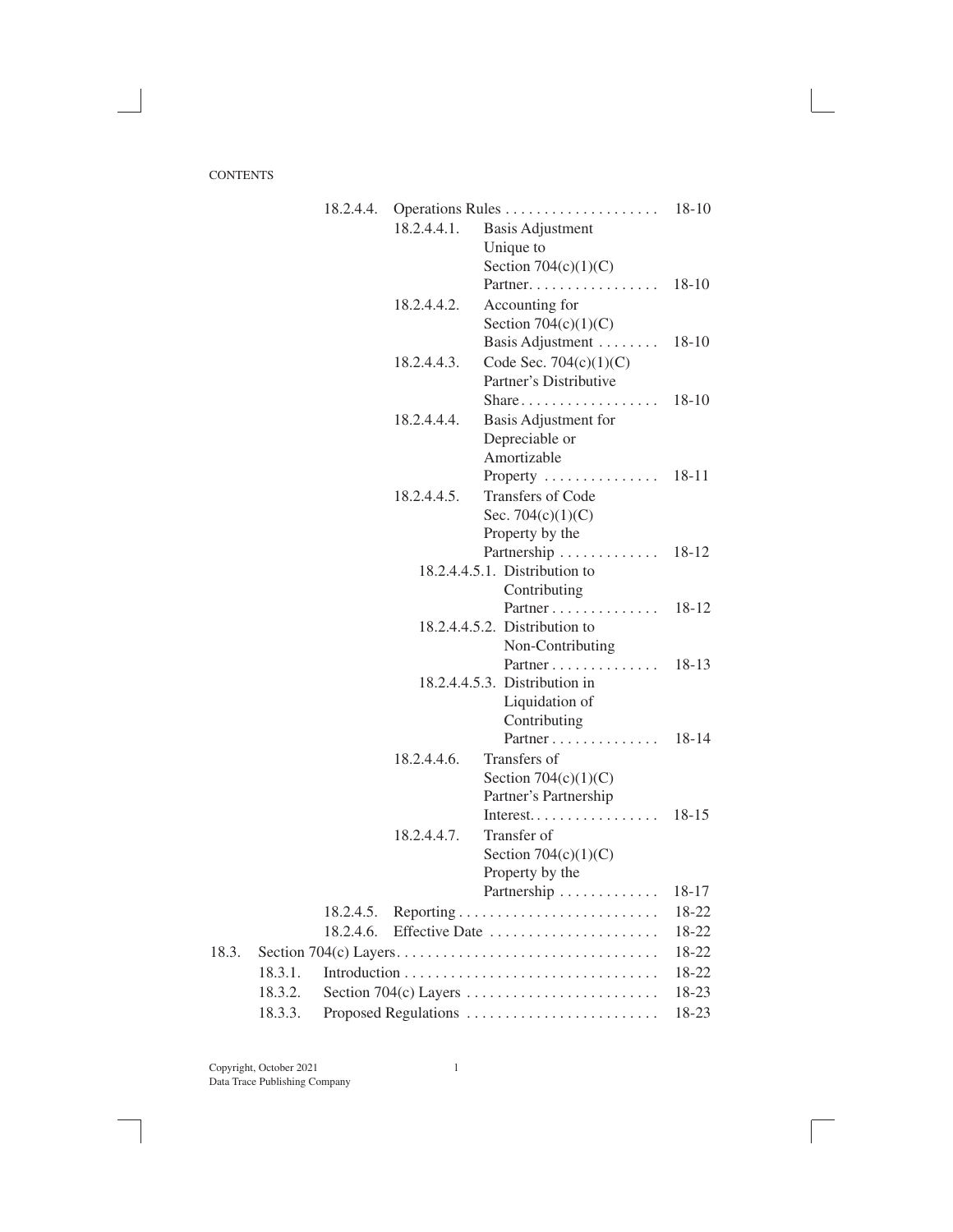|       |         | 18.3.3.1. | No Netting of Layers                                  | 18-23 |
|-------|---------|-----------|-------------------------------------------------------|-------|
|       |         | 18.3.3.2. | Separately Account for Each                           |       |
|       |         |           |                                                       | 18-24 |
|       |         | 18.3.3.3. | Use of Any Reasonable                                 |       |
|       |         |           |                                                       | 18-24 |
|       | 18.3.4. |           | Effective Date                                        | 18-24 |
| 18.4. |         |           |                                                       | 18-24 |
|       | 18.4.1. |           | Conform Regulations for Seven-Year Period             | 18-24 |
|       | 18.4.2. |           | Computation of Period                                 | 18-24 |
|       | 18.4.3. |           |                                                       | 18-25 |
| 18.5. |         |           | Special Basis Adjustment Rules under Section 732      | 18-25 |
|       | 18.5.1. |           | Accounting for Section 743 Adjustment                 | 18-25 |
|       | 18.5.2. |           | Accounting for Section $704(c)(1)(C)$ Basis           |       |
|       |         |           |                                                       | 18-25 |
|       | 18.5.3. |           | Special Basis Adjustments and Substantial             |       |
|       |         |           |                                                       | 18-25 |
| 18.6. |         |           | Special Basis Adjustment Rules under Code Sec. 734(b) | 18-26 |
|       | 18.6.1. |           |                                                       | 18-26 |
|       |         | 18.6.1.1. | <b>Substantial Basis Reduction</b>                    |       |
|       |         |           |                                                       | 18-26 |
|       |         | 18.6.1.2. | Test Applied Separately for                           |       |
|       |         |           | Each Distribution                                     | 18-26 |
|       |         | 18.6.1.3. | Code Sec. 734(b) Adjustment                           |       |
|       |         |           | from Substantial Basis Reduction                      |       |
|       |         |           | Limited to Distribution                               | 18-27 |
|       | 18.6.2. |           | Section 704(c)(1)(C) Basis Adjustment                 | 18-27 |
|       | 18.6.3. |           |                                                       | 18-28 |
|       | 18.6.4. |           | Securitization Partnerships                           | 18-29 |
| 18.7. |         |           | Special Basis Adjustments under Code Sec. 743         | 18-29 |
|       | 18.7.1. |           |                                                       | 18-29 |
|       | 18.7.2. |           |                                                       | 18-29 |
|       |         | 18.7.2.1. | Mandatory Adjustment                                  | 18-29 |
|       |         | 18.7.2.2. | <b>Substantial Built-In Loss</b>                      |       |
|       |         |           |                                                       | 18-30 |
|       |         | 18.7.2.3. | Impact of Section $704(c)(1)(C)$                      |       |
|       |         |           | Basis Adjustment on Code Sec. 743                     |       |
|       |         |           |                                                       | 18-30 |
|       |         | 18.7.2.4. | Tiered Partnerships                                   | 18-30 |
|       | 18.7.3. |           | Subsequent Transfers                                  | 18-30 |
|       | 18.7.4. |           |                                                       | 18-33 |
|       | 18.7.5. |           |                                                       | 18-35 |
|       | 18.7.6. |           | Transferee Special Rules                              | 18-35 |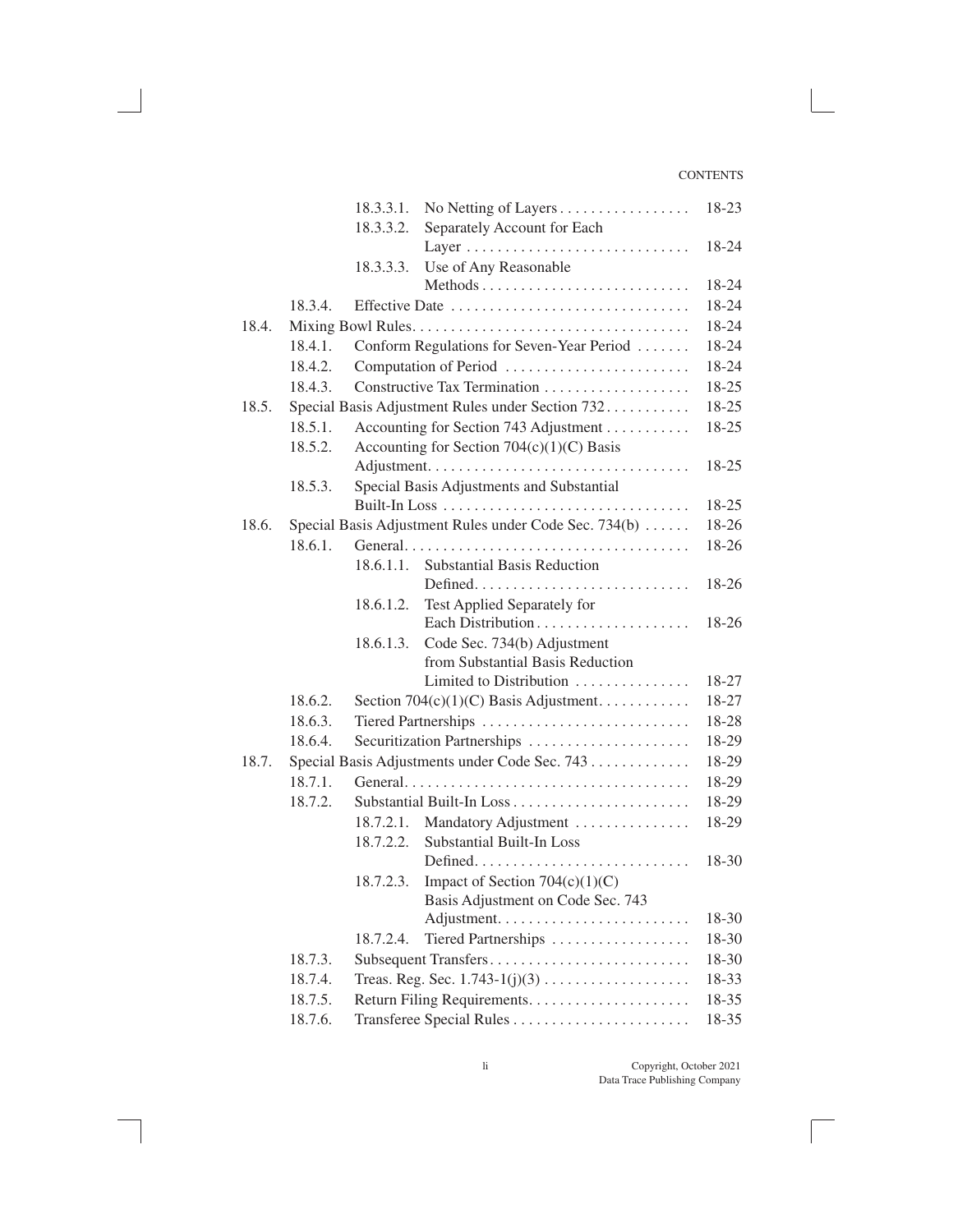|       | 18.7.7.           | Tiered Partnerships                                                            | 18-35     |
|-------|-------------------|--------------------------------------------------------------------------------|-----------|
|       | 18.7.8.           | Anti-Abuse Rule                                                                | 18-36     |
|       | 18.7.9.           | Electing Investment Partnerships                                               | 18-36     |
|       |                   | Definition of Electing Investment<br>18.7.9.1.                                 |           |
|       |                   |                                                                                | 18-36     |
|       |                   | 18.7.9.2.                                                                      | 18-37     |
| 18.8. |                   | Section 755 for Substituted Basis Transfers                                    | 18-37     |
|       | 18.8.1.           | Allocation between Classes of Assets                                           | 18-37     |
|       | 18.8.2.           | Proposed Regulations Alter the Basis                                           |           |
|       |                   | <b>Allocation Rules in Substituted Basis</b>                                   |           |
|       |                   | Transactions                                                                   | 18-38     |
|       |                   | Positive Basis Adjustments<br>18.8.2.1.                                        |           |
|       |                   | Permitted Even if Overall Net                                                  |           |
|       |                   | $Loss \dots \dots \dots \dots \dots \dots \dots \dots \dots \dots \dots \dots$ | 18-38     |
|       |                   | Negative Basis Adjustment<br>18.8.2.2.<br>Permitted Even if Overall Net        |           |
|       |                   |                                                                                | 18-38     |
|       | 18.8.3.           | Allocations Within a Class                                                     | 18-40     |
|       |                   | Special Rules for Increase<br>18.8.3.1.                                        | 18-40     |
|       |                   | Special Rules for Decrease<br>18.8.3.2.                                        | 18-41     |
|       | 18.8.4.           | No Basis Decrease to Stock of a Corporate                                      |           |
|       |                   | Partner or Stock of a Corporation Related to a                                 |           |
|       |                   |                                                                                | 18-41     |
|       | 18.8.5.           |                                                                                | 18-42     |
| 18.9. |                   |                                                                                | 18-42     |
|       |                   |                                                                                |           |
|       | <b>CHAPTER 19</b> | <b>SECTION 199A</b>                                                            | $19-1$    |
| 19.1. |                   | Introduction to the Section 199A Deduction                                     | $19-6$    |
| 19.2. |                   | Ancillary Consequences of Section 199A Deduction                               | $19-10$   |
|       | 19.2.1.           | Items Impacted by Section 199A Deduction                                       | $19-10$   |
|       | 19.2.2.           | Items Not Impacted by the Section 199A                                         |           |
|       |                   |                                                                                | 19-11     |
| 19.3. |                   | Steps In Computing Section 199A Deduction                                      | 19-12     |
| 19.4. |                   | Taxable Income Ceiling on Section 199A Deduction                               | $19-16$   |
|       | 19.4.1.           | 20% of Taxable Income Limitation                                               | $19-17$   |
| 19.5. |                   | Calculating Amount of the Section 199A Deduction                               | $19 - 18$ |
|       | 19.5.1.           | Section 199A Deduction: Taxable Income Equal                                   |           |
|       |                   | to or Less than Threshold Amount                                               | 19-18     |
|       |                   | 19.5.1.1.                                                                      | 19-19     |
|       |                   | Qualified REIT Dividends and Qualified<br>19.5.1.2.                            |           |
|       |                   |                                                                                | 19-19     |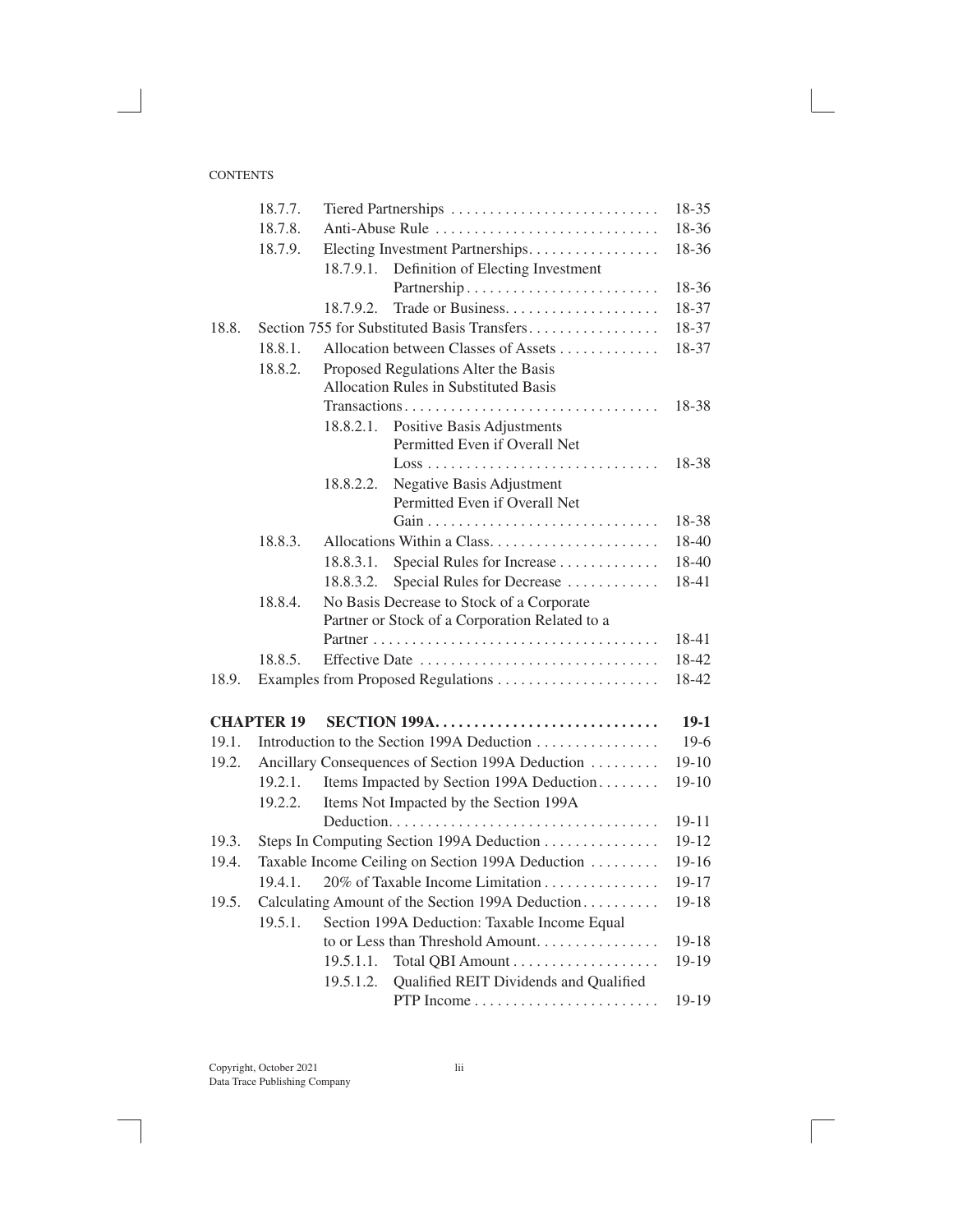|       | 19.5.2. | Section 199A Deduction: Taxable Income |             |                                        |                                                 |         |
|-------|---------|----------------------------------------|-------------|----------------------------------------|-------------------------------------------------|---------|
|       |         |                                        |             |                                        | Exceeds Threshold Amount                        | 19-20   |
|       |         | 19.5.2.1.                              |             | Taxable Income Exceeds Ceiling         |                                                 |         |
|       |         |                                        |             |                                        |                                                 | 19-21   |
|       |         |                                        | 19.5.2.1.1. | Determining the QBI                    |                                                 |         |
|       |         |                                        |             |                                        | Component                                       | 19-21   |
|       |         | 19.5.2.2.                              |             | Taxable Income within Phase-In         |                                                 |         |
|       |         |                                        |             | Range                                  | 1.1.1.1.1.1                                     | 19-24   |
|       |         |                                        | 19.5.2.2.1. | Determining the QBI                    |                                                 |         |
|       |         |                                        |             |                                        | Component                                       | 19-24   |
|       |         |                                        | 19.5.2.2.2. |                                        | Adjustment to QBI Component                     |         |
|       |         |                                        |             |                                        | For Taxable Income Within                       |         |
|       |         |                                        |             |                                        | The Phase-In Range                              | $19-25$ |
|       |         |                                        | 19.5.2.2.3. | Adjustment to QBI                      |                                                 |         |
|       |         |                                        |             | <b>Component For Taxable</b>           |                                                 |         |
|       |         |                                        |             |                                        | Income Within Phase-In Range                    |         |
|       |         |                                        |             | And One or more of the                 |                                                 |         |
|       |         |                                        |             |                                        | Trades or Businesses Is an<br>$SSTB$            | $19-26$ |
|       |         |                                        |             | 19.5.2.2.3.1. Individual               |                                                 |         |
|       |         |                                        |             |                                        | <b>Engaged Only</b>                             |         |
|       |         |                                        |             |                                        | In An                                           |         |
|       |         |                                        |             |                                        | $SSTR$                                          | $19-26$ |
|       |         |                                        |             | 19.5.2.2.3.2.                          | <b>Individual Engaged</b>                       |         |
|       |         |                                        |             |                                        | in Multiple Trades                              |         |
|       |         |                                        |             |                                        | or Businesses One                               |         |
|       |         |                                        |             |                                        | of Which Is an                                  |         |
|       |         |                                        |             |                                        | $SSTB$                                          | 19-28   |
| 19.6. |         |                                        |             |                                        |                                                 | 19-28   |
|       | 19.6.1. |                                        |             |                                        |                                                 | 19-29   |
|       | 19.6.2. |                                        |             |                                        | Items Not Taken Into Account as Qualified Items | 19-30   |
|       |         | 19.6.2.1.                              |             | Qualified REIT Dividends and Qualified |                                                 |         |
|       |         |                                        |             | PTP Income and Qualified Cooperative   |                                                 |         |
|       |         |                                        |             |                                        | Dividends                                       | 19-30   |
|       |         | 19.6.2.2.                              |             |                                        |                                                 | 19-30   |
|       |         | 19.6.2.3.                              |             |                                        | Dividends                                       | 19-32   |
|       |         | 19.6.2.4.                              |             |                                        | Interest                                        | 19-32   |
|       |         | 19.6.2.5.                              |             |                                        |                                                 | 19-32   |
|       |         | 19.6.2.6.                              |             |                                        | $CFC$ Income                                    | 19-32   |
|       |         | 19.6.2.7.                              |             |                                        | Notional Principal Contracts                    | 19-39   |
|       |         | 19.6.2.8.                              |             |                                        | Compensation                                    | 19-39   |
|       |         | 19.6.2.9.                              |             |                                        | Guaranteed Payments for Services                | 19-34   |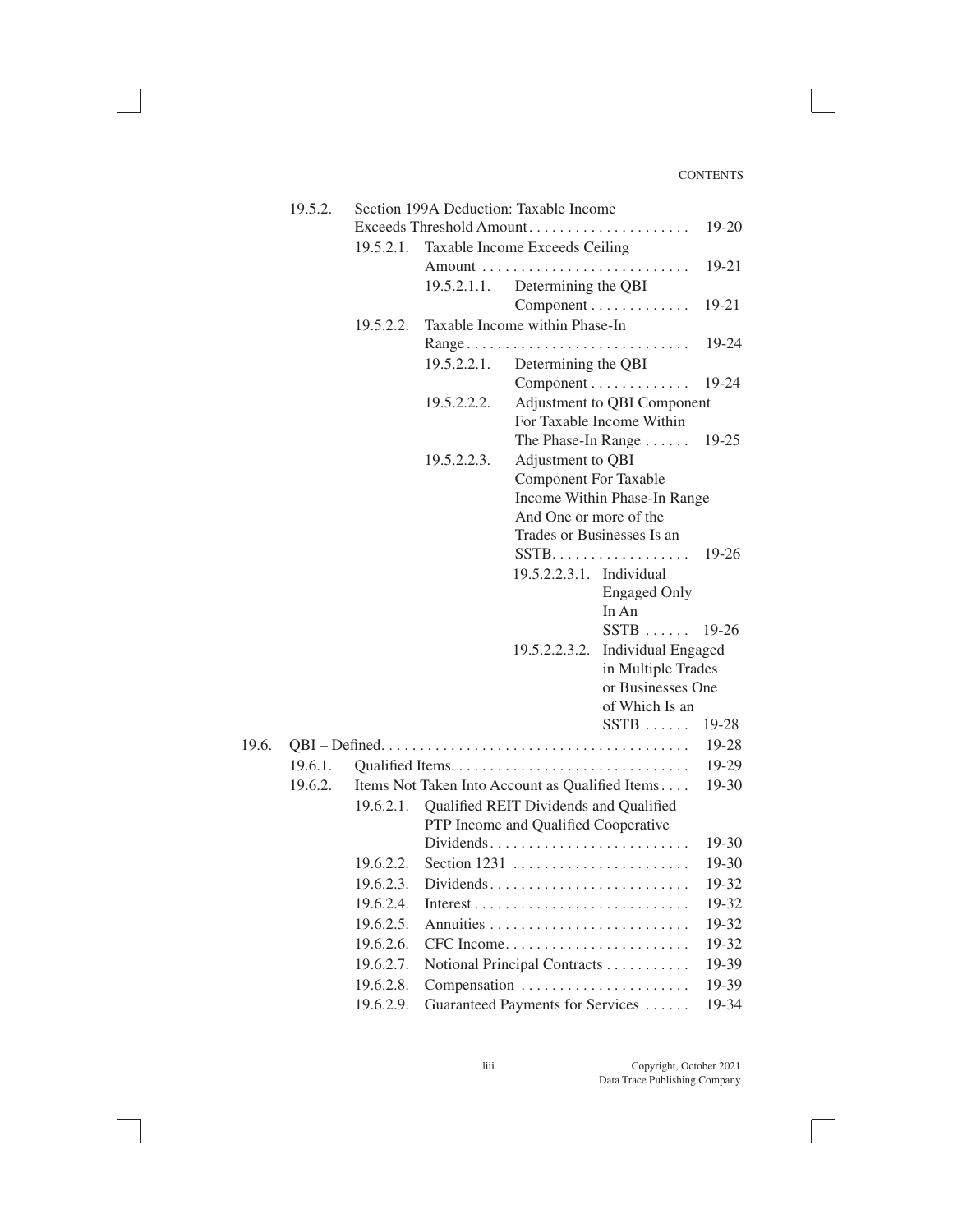|       |                                                  |           |             | 19.6.2.10. Section $707(a)$ Payments for     |       |  |
|-------|--------------------------------------------------|-----------|-------------|----------------------------------------------|-------|--|
|       |                                                  |           |             | Compensation                                 | 19-35 |  |
|       | 19.6.3.                                          |           |             | Adjustments in Computing QBI                 | 19-35 |  |
|       |                                                  | 19.6.3.1. |             | Wage Expense                                 | 19-35 |  |
|       |                                                  | 19.6.3.2. |             | Allocation of Item among Multiple            |       |  |
|       |                                                  |           |             |                                              | 19-36 |  |
|       |                                                  | 19.6.3.3. |             | Section 751(a) and (b) Gain or Loss          | 19-36 |  |
|       |                                                  | 19.6.3.4. |             | Guaranteed Payments for Capital              | 19-36 |  |
|       |                                                  | 19.6.3.5. |             | Section 481 Adjustment.                      | 19-37 |  |
|       |                                                  | 19.6.3.6. |             | Suspended Losses                             | 19-37 |  |
|       |                                                  | 19.6.3.7. |             | NOLs and Section $461(1)$                    | 19-38 |  |
|       |                                                  |           | 19.6.3.7.1. | $NOLs$                                       | 19-39 |  |
|       |                                                  |           | 19.6.3.7.2. | Section $461(1) \ldots \ldots$               | 19-39 |  |
|       |                                                  |           | 19.6.3.8.   | Treatment of Deductions                      | 19-40 |  |
|       | 19.6.4.                                          |           |             | Effective Date                               | 19-41 |  |
| 19.7. |                                                  |           |             |                                              | 19-41 |  |
|       | 19.7.1.                                          |           |             | Trade or Business Defined                    | 19-42 |  |
|       | 19.7.2.                                          |           |             | Aggregation of Multiple Trades or Businesses | 19-44 |  |
|       |                                                  | 19.7.2.1. |             | Requirements for Aggregation.                | 19-45 |  |
|       |                                                  | 19.7.2.2. |             | Items Aggregated                             | 19-49 |  |
|       |                                                  | 19.7.2.3. |             | Reporting Requirements                       | 19-49 |  |
|       |                                                  | 19.7.2.4. |             | Effective Dates                              | 19-51 |  |
| 19.8. | Trades or Businesses that Do Not Qualify for the |           |             |                                              |       |  |
|       |                                                  |           |             | Section 199A Deduction                       | 19-51 |  |
|       | 19.8.1.                                          |           |             |                                              | 19-51 |  |
|       |                                                  | 19.8.1.1. |             | <b>SSTB</b> Includes Trade or Business       |       |  |
|       |                                                  |           |             | Defined in Section $1202(e)(3)(A)$           | 19-52 |  |
|       |                                                  |           | 19.8.1.1.1. | Performance of Services in                   |       |  |
|       |                                                  |           |             | the Field of Health                          | 19-54 |  |
|       |                                                  |           | 19.8.1.1.2. | Performance of Services in                   |       |  |
|       |                                                  |           |             | the Field of Law $\dots\dots\dots$           | 19-56 |  |
|       |                                                  |           | 19.8.1.1.3. | Performance of Services in the               |       |  |
|       |                                                  |           |             | Field of Accountancy                         | 19-56 |  |
|       |                                                  |           | 19.8.1.1.4. | Performance of Services in                   |       |  |
|       |                                                  |           |             | the Field of Actuarial                       |       |  |
|       |                                                  |           |             | Science $\ldots \ldots \ldots \ldots \ldots$ | 19-56 |  |
|       |                                                  |           | 19.8.1.1.5. | Performance of Services in                   |       |  |
|       |                                                  |           |             | the Field of Performing                      |       |  |
|       |                                                  |           |             |                                              | 19-57 |  |
|       |                                                  |           | 19.8.1.1.6. | Performance of Services in                   |       |  |
|       |                                                  |           |             | the Field of Consulting                      | 19-57 |  |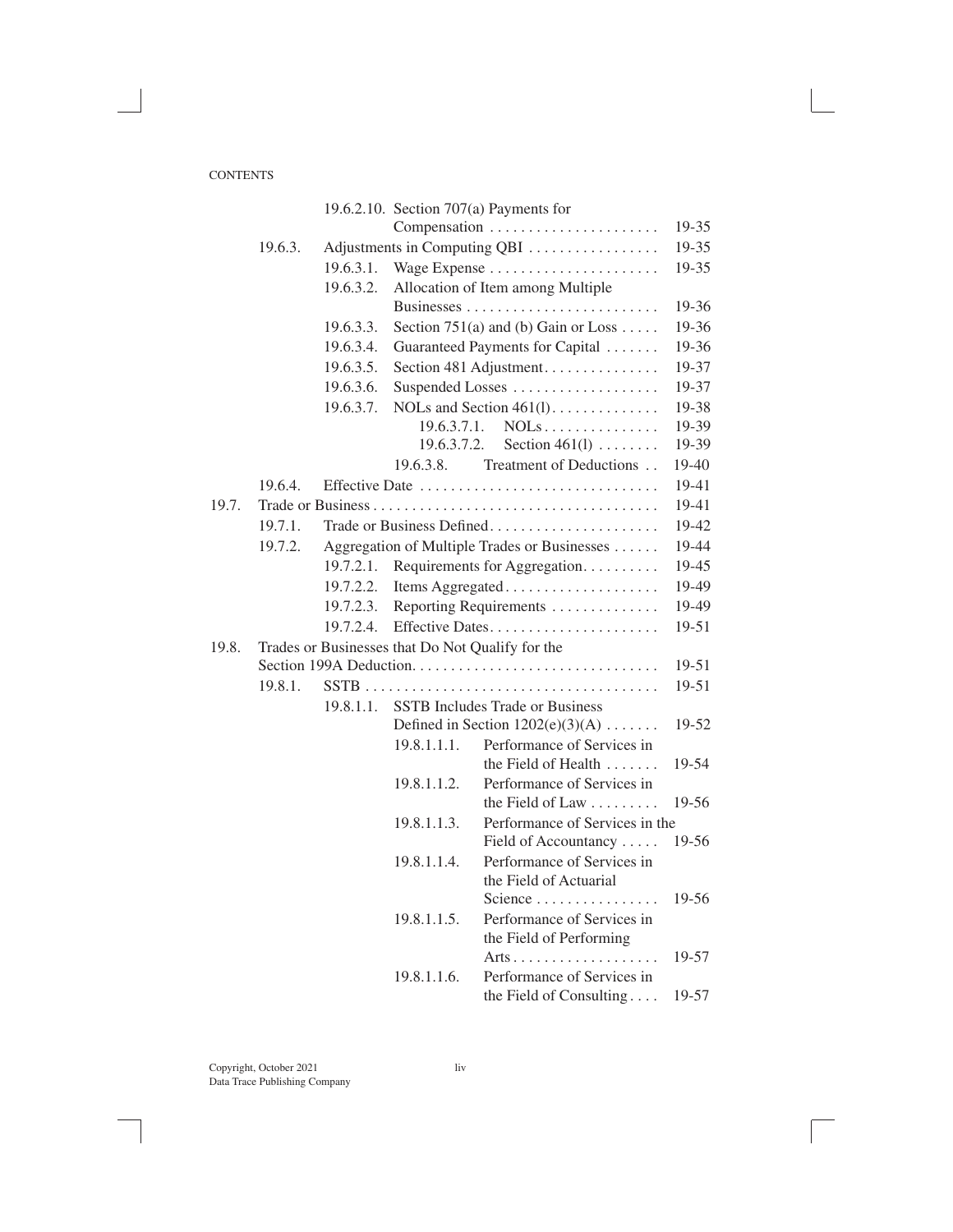|       |         |           | 19.8.1.1.7.   | Performance of Services in<br>the Field of Financial                                               |                |
|-------|---------|-----------|---------------|----------------------------------------------------------------------------------------------------|----------------|
|       |         |           | 19.8.1.1.8.   | Services.<br>Performance of Services in<br>the Field of Athletics                                  | 19-59<br>19-60 |
|       |         |           | 19.8.1.1.9.   | Performance of Services in<br>the Field of Brokerage                                               |                |
|       |         |           | 19.8.1.1.10.  | Services.<br>Any Trade or Business in<br>which the Principal Asset is<br>Reputation or Skill of an | 19-61          |
|       |         | 19.8.1.2. |               | Employee or Owner<br>Services in Investing, Investment                                             | 19-61          |
|       |         |           |               | Management, Trading, or Dealing in                                                                 |                |
|       |         |           |               | Securities, Partnership Interests or                                                               |                |
|       |         |           |               |                                                                                                    | 19-63          |
|       |         | 19.8.1.3. |               | De Minimis Exception                                                                               | 19-66          |
|       |         | 19.8.1.4. |               | Anti-Avoidance Rules                                                                               | 19-67          |
|       | 19.8.2. |           |               | Trade or Business of Performing Services as an                                                     |                |
|       |         |           |               |                                                                                                    | 19-69          |
|       |         | 19.8.2.1. |               | Misclassified Employees                                                                            | 19-70          |
|       |         | 19.8.2.2. |               | Officers as Employees                                                                              | 19-70          |
|       |         | 19.8.2.3. |               | Anti-Avoidance Rule                                                                                | 19-71          |
|       | 19.8.3. |           |               | Effective Dates                                                                                    | 19-72          |
| 19.9. |         |           |               |                                                                                                    | 19-72          |
|       | 19.9.1. |           |               | W-2 Wages                                                                                          | 19-72          |
|       |         |           |               | 19.9.1.1. W-2 Wages Allocable to QBI.                                                              | 19-73          |
|       |         |           | 19.9.1.1.1.   | First Step.                                                                                        | 19-73          |
|       |         |           |               | 19.9.1.1.1.1. Calendar Year                                                                        |                |
|       |         |           |               | Requirement.                                                                                       | 19-73          |
|       |         |           |               | Wages<br>19.9.1.1.1.2.                                                                             |                |
|       |         |           |               | Defined                                                                                            | 19-74          |
|       |         |           | 19.9.1.1.2.   | Second Step                                                                                        | 19-76          |
|       |         |           | 19.9.1.1.3.   | Third Step.                                                                                        | 19-76          |
|       |         | 19.9.1.2. |               | Allocations of W-2 Wages by an RPE                                                                 |                |
|       |         |           | to Its Owners |                                                                                                    | 19-77          |
|       |         | 19.9.1.3. |               | Effective Date                                                                                     | 19-77          |
|       | 19.9.2. |           |               |                                                                                                    | 19-77          |
|       |         | 19.9.2.1. |               | Qualified Property Defined                                                                         | 19-78          |
|       |         | 19.9.2.2. |               | UBIA Defined                                                                                       | 19-78          |
|       |         |           | 19.9.2.2.1.   | <b>UBIA</b> Not Adjusted for                                                                       |                |
|       |         |           |               | Depreciation or                                                                                    |                |
|       |         |           |               | Amortization.                                                                                      | 19-78          |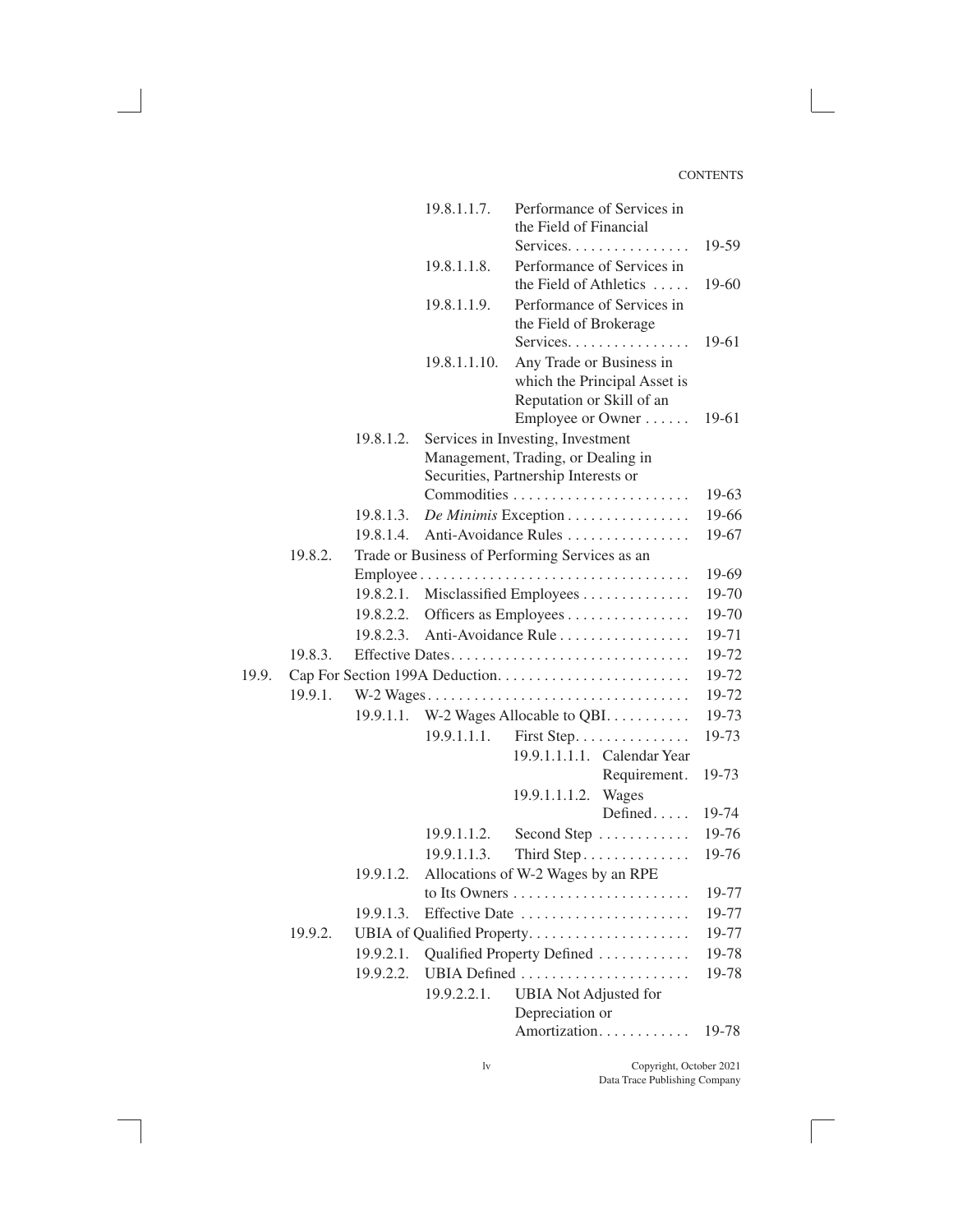|        |          |           | 19.9.2.2.2. | Basis Adjustments under                        |       |
|--------|----------|-----------|-------------|------------------------------------------------|-------|
|        |          |           |             | Section 734(b) or Section                      |       |
|        |          |           |             | $743(b)$                                       | 19-79 |
|        |          |           | 19.9.2.2.3. | Additions to Basis.                            | 19-80 |
|        |          | 19.9.2.3. |             | <b>UBIA</b> for Qualified Property Transferred |       |
|        |          |           |             | in Non-Recognition Transactions                | 19-80 |
|        |          | 19.9.2.4. |             | Anti-Avoidance Rules                           | 19-81 |
|        | 19.9.3.  |           |             | Depreciable Period Defined                     | 19-81 |
|        |          | 19.9.3.1. |             | Additional Depreciation.                       | 19-82 |
|        |          | 19.9.3.2. |             | Non-Recognition Transfers of                   |       |
|        |          |           |             | Qualified Property                             | 19-82 |
|        | 19.9.4.  |           |             | Section 1031 Like-Kind Exchanges               | 19-83 |
|        | 19.9.5.  |           |             | Partnerships and S Corporations                | 19-84 |
|        | 19.9.6.  |           |             | UBIA of Qualified Property Acquired from a     |       |
|        |          |           |             |                                                | 19-85 |
|        | 19.9.7.  |           |             | Effective Date                                 | 19-85 |
| 19.10. |          |           |             | Reporting Under Section 199A for RPEs and PTPs | 19-85 |
|        | 19.10.1. |           |             | Computational and Reporting Rules for RPEs     | 19-86 |
|        |          |           |             | 19.10.1.1. Computational Steps                 | 19-86 |
|        |          |           |             |                                                | 19-87 |
|        | 19.10.2. |           |             | Computational and Reporting Rules for PTPs.    | 19-88 |
|        |          |           |             | 19.10.2.1. Computation Rules                   | 19-88 |
|        |          |           |             |                                                | 19-88 |
|        | 19.10.3. |           |             | Computational and Reporting Rules for Trusts,  |       |
|        |          |           |             |                                                | 19-88 |
|        |          |           |             | 19.10.3.1. Computation Rules                   | 19-88 |
|        |          |           |             | 19.10.3.2. Tax-Exempt Trusts with UBTI         | 19-90 |
|        |          |           |             | 19.10.3.3. Charitable Remainder Trusts         | 19-90 |
|        |          |           |             | 19.10.3.4. Split-Interest Trusts               | 19-91 |
|        | 19.10.4. |           |             | Effective Date                                 | 19-91 |

## **PART IV APPENDICES**

| APPENDIX A: COMPANY AGREEMENT OF A         |  |
|--------------------------------------------|--|
| <b>MANAGER-MANAGED TEXAS LIMITED</b>       |  |
| LIABILITY COMPANY (LONG FORM)  APP A-1     |  |
| APPENDIX B: COMPANY AGREEMENT OF A MEMBER- |  |
| <b>MANAGED TEXAS LIMITED LIABILITY</b>     |  |
| COMPANY (LONG FORM) $\ldots$ APP B-1       |  |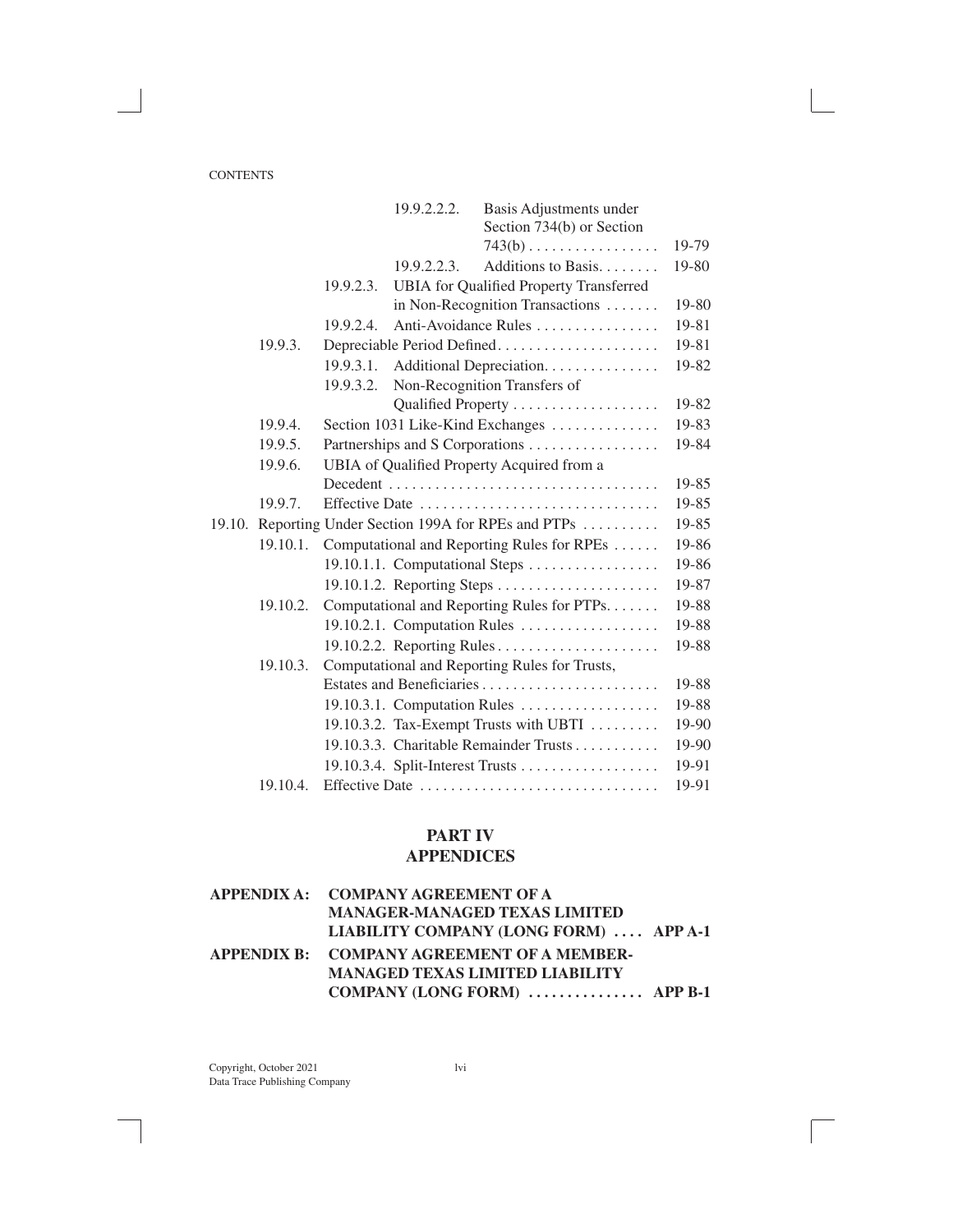|                    | APPENDIX C: COMPANY AGREEMENT OF A<br><b>MANAGER-MANAGED TEXAS LIMITED</b><br>LIABILITY COMPANY (SHORT FORM) APP C-1                                        |
|--------------------|-------------------------------------------------------------------------------------------------------------------------------------------------------------|
| <b>APPENDIX D:</b> | <b>COMPANY AGREEMENT OF A MEMBER-</b><br><b>MANAGED TEXAS LIMITED LIABILITY</b><br>COMPANY (SHORT FORM)  APP D-1                                            |
| <b>APPENDIX E:</b> | <b>COMPANY AGREEMENT OF A SINGLE-</b><br><b>MEMBER TEXAS LIMITED LIABILITY</b><br>COMPANY  APP E-1                                                          |
| <b>APPENDIX F:</b> | <b>IRS FORM SS4: APPLICATION FOR</b><br><b>EMPLOYER IDENTIFICATION</b><br>NUMBER $\ldots$ APP F-1                                                           |
| <b>APPENDIX G:</b> | <b>COMPARISON OF STATE LLC FEES AND</b><br><b>OTHER INFORMATION  APP G-1</b>                                                                                |
| <b>APPENDIX H:</b> | <b>TEXAS SECRETARY OF STATE FILING FEES</b><br><b>APPLICABLE TO LIMITED LIABILITY</b><br><b>COMPANIES UNDER THE BUSINESS</b><br>ORGANIZATIONS CODE  APP H-1 |
| <b>APPENDIX I:</b> | IRS REVENUE PROCEDURE 95-10  APP I-1                                                                                                                        |
| <b>APPENDIX J:</b> | PRIOR LAW ON FEDERAL TAX<br>CLASSIFICATION  APP J-1                                                                                                         |
| <b>APPENDIX K:</b> | CHECK-THE-BOX REGULATIONS  APP K-1                                                                                                                          |
| <b>APPENDIX L:</b> |                                                                                                                                                             |
| <b>APPENDIX M:</b> | <b>LEGAL OPINIONS REGARDING</b>                                                                                                                             |
| <b>APPENDIX N:</b> | <b>AGREEMENT AND PLAN OF</b><br><b>LIQUIDATION SOLELY FOR FEDERAL</b><br><b>INCOME TAX PURPOSES</b> APP N-1                                                 |
| <b>APPENDIX O:</b> | <b>TREASURY REGULATIONS</b><br>NONCOMPENSATORY PARTNERSHIP<br>OPTIONS  APP 0-1                                                                              |
| <b>APPENDIX P:</b> | PROPOSED TREASURY REGULATIONS<br><b>COMPENSATORY PARTNERSHIP</b><br>OPTIONS  APP P-1                                                                        |
| <b>APPENDIX Q:</b> | PROPOSED REGULATIONS FOR SERIES                                                                                                                             |
| <b>APPENDIX R:</b> | <b>REVENUE PROCEDURE 2012-29,</b><br>2012-28 IRB, $06/26/12$ APP R-1                                                                                        |
| <b>APPENDIX S:</b> | <b>VEIL PIERCING CASES: EXTENDED</b>                                                                                                                        |